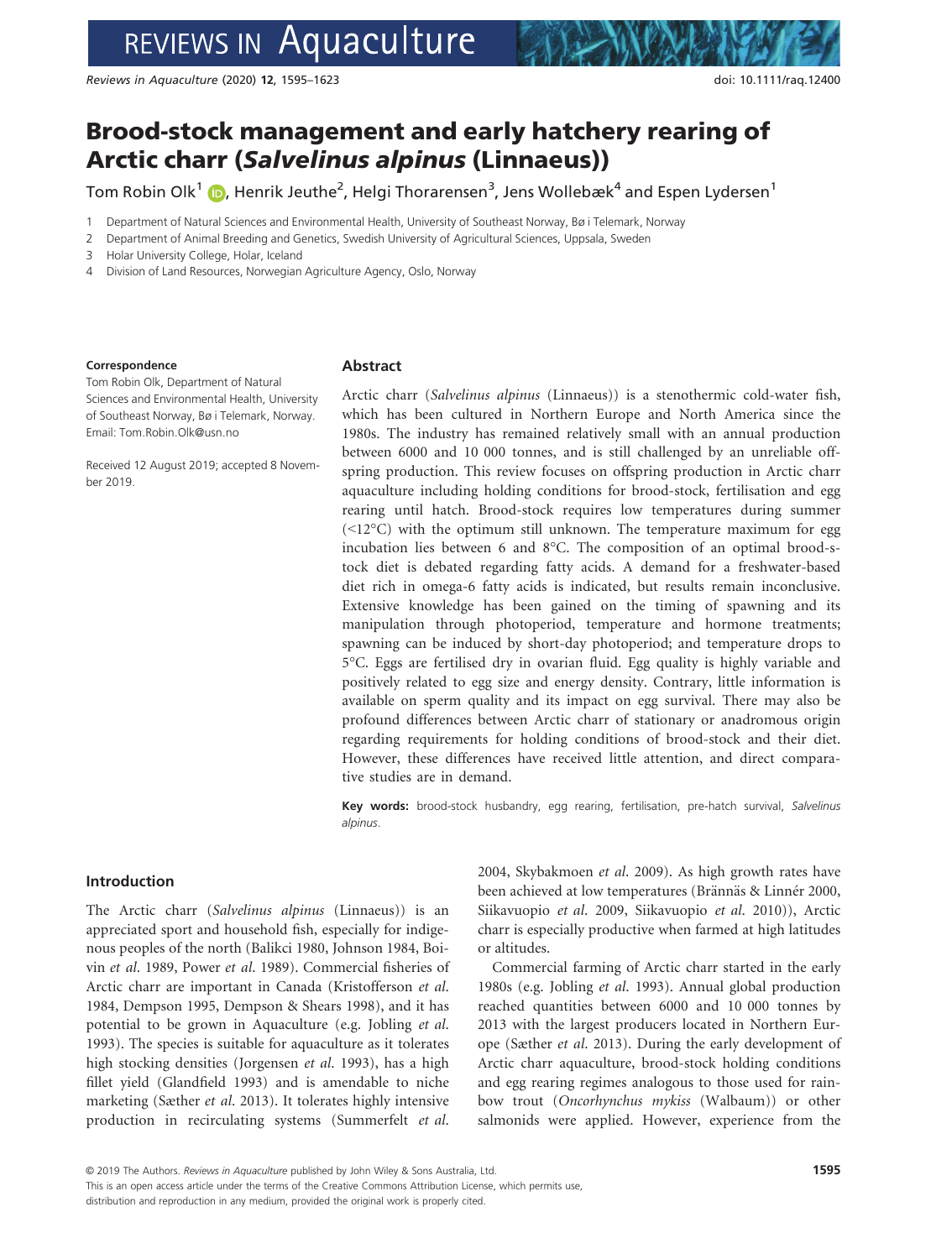farms revealed that species-specific conditions for broodstock and egg rearing regimes were necessary. Some success in rearing Arctic charr under standardised conditions has been achieved, for example, in the Swedish breeding programme (Nilsson et al. 2010). However, the growth of the industry has not been as successful as anticipated. Fertility issues, which are manifested in highly variable gamete quality, fertilisation rates and hatching success (Jobling et al. 1998), are important reasons behind the limited development of the industry. Low fertilisation success and pre-hatch survival are reported in studies from around the world. In Iceland, a study showed a general egg survival of 32%, with major mortality exhibited during the first week of incubation (Leblanc et al. 2016). Mansour *et al.* (2011) reported on fertility of eggs ranging between 0 and 83% in a Canadian brood-stock of Arctic charr. In Sweden, a study on incubation temperature showed family variations in hatching rates between 9 and 97% (Jeuthe et al. 2016) while general, hatching rates between zero and 70% are the norm in Swedish hatcheries (Jeuthe et al. 2013).

Certainly, some of the issues connected to pre-hatch survival could be attributed to the lack of recognition of Arctic charr as a stenothermal cold-water species with a unique biology (Johnson 1980, Jobling et al. 1998). Hence, particular attention has been given to temperature (e.g. Krieger & Olson 1988, Jobling et al. 1995, Atse et al. 2002, Jeuthe et al. 2013, Jeuthe 2015, Jeuthe et al. 2015). Optimal holding temperatures of brood-stock during summer are estimated to be <  $12^{\circ}$ C (Jeuthe *et al.* 2013), while temperatures  $\sim5^{\circ}$ C are optimal during spawning in autumn (Gillet 1991). The upper temperature limit for egg incubation is 8°C (reviewed by Elliott & Elliott 2010). Several other factors influencing the reproduction of Arctic charr in aquaculture have also been investigated with the following results. The role of fatty acid composition in brood-stock nutrition is still under debate (e.g. Mansour et al. 2006a, Pickova & Brännäs 2006, Brännäs et al. 2007, Pickova et al. 2007, Mansour et al. 2011, Brännäs et al. 2011b). Physiological mechanisms induced by stress have been investigated (e.g. Berg 2003, Berg et al. 2004a, Berg et al. 2004b). The stress hormone cortisol (F) mainly interferes with vitellogenin (Vtg) production (Berg et al. 2004a) during the oocyte growth phase (Berg 2003). Extensive knowledge is available on the timing of spawning and its manipulation in Arctic charr (e.g. Gillet 1991, Gillet & Breton 1992, Jansen 1993, Gillet 1994, Gillet et al. 1996, Gillet & Breton 2009, Gillet et al. 2011). Spawning can be synchronised by shifting to short-day photoperiod (Gillet 1991, Gillet & Breton 1992, Gillet 1994, Duston et al. 2003, Frantzen et al. 2004, Gillet & Breton 2009), lowering the water temperature (Gillet 1991, Gillet & Breton 1992), or hormone treatments under suitable conditions (Gillet & Breton 1992, Jansen 1993, Gillet et al. 1996, Brännäs et al. 2007, Gillet & Breton 2009). Year-round gamete production is possible using photoperiodic manipulation (Gillet 1994). Knowledge on intrinsic egg quality traits, such as egg size, is available (e.g. Wallace & Aasjord 1984, Jónsson & Svavarsson 2000, Pakkasmaa et al. 2001, Valdimarsson et al. 2002, Mansour et al. 2008a, Janhunen et al. 2010, Leblanc et al. 2011, Jeuthe et al. 2013, Leblanc et al. 2016, Jeuthe et al. 2019). Egg size has been correlated to egg survival (Jeuthe et al. 2013) and a variety of traits in larvae (Wallace & Aasjord 1984, Leblanc et al. 2011). However, egg energy density appears to be a better predictor for egg viability than egg size (Leblanc et al. 2016). In addition, species-specific techniques for cryopreservation of sperm have been developed for Arctic charr (e.g. Piironen 1992, Piironen 1993, Lahnsteiner 2000b, Richardson et al. 2000, Mansour et al. 2006b, Mansour et al. 2008b, Richardson et al. 2011).

Despite the progress made, there is still major room for improvements of pre-hatch survival in Arctic charr hatcheries today. Further research is necessary to fully comprehend its limiting factors. In this review, species-specific research on fertility and pre-hatch survival of Arctic charr in hatcheries is discussed, including brood-stock husbandry, gamete quality, fertilisation process and egg incubation. The aim of this review is to summarise existing results and to outline areas of future research.

# Brood-stock

# Brood-stock properties

Arctic charr strains used in aquaculture are derived from various wild populations, and some are selectively bred. Strains are originally anadromous or stationary (Johnson 1980). Both types of strains are used in research, such as the anadromous Nauyuk strain (e.g. Tabachek & de March 1991), Fraser river/Labrador strain (e.g. Duston et al. 2003) (both Canada), or the Lake Storvatn or Hammerfest strain (Norway) (e.g. Tabachek & de March 1991, Frantzen et al. 2004). Stationary strains are for instance derived from Lake Geneva (France) (e.g. Gillet 1991), or constitute the basis for breeding programmes. The Arctic Superior strain, derived from Lake Hornavan (Sweden) (Nilsson et al. 2010), and the Hólar University College strain, partially derived from Lake Ölvesvatn (Iceland) (e.g. Leblanc et al. 2016), are both selectively bred.

There are many profound differences between brood-stocks of different strains of Arctic charr. They differ in age at first spawning (Nilsson 1992, Jobling et al. 1993, Delabbio 1995, Hatlen et al. 1997, Jobling et al. 1998), and using late maturing strains in selective breeding is advantageous to postpone first spawning (Jobling et al. 1998). In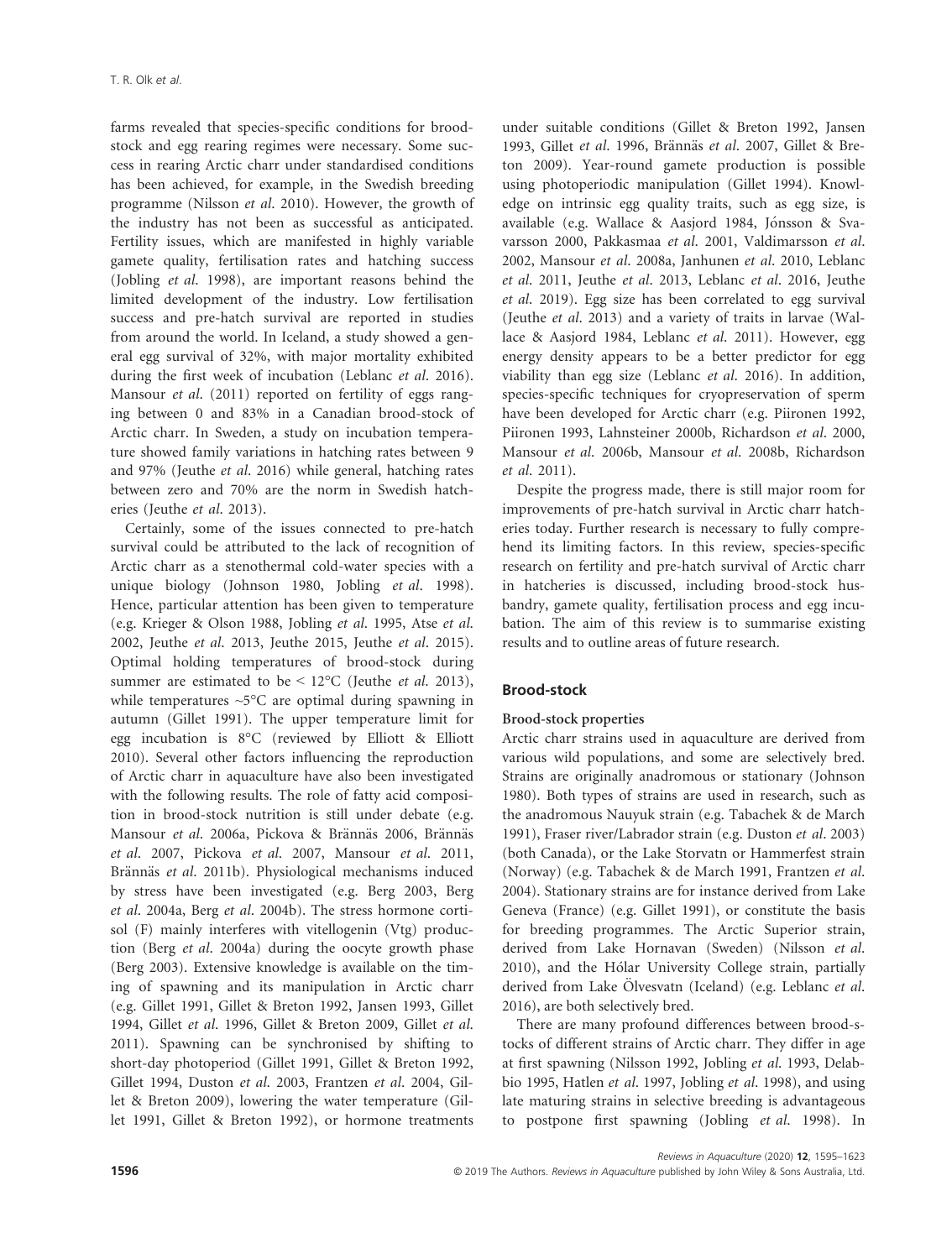addition, resistance to fungal infections in adult fish appears to be heritable (heritability  $0.34$ ) (Brännäs et al. 2011b). This trait could be connected to resistance against fungal infections in eggs. It also seems to be positively correlated to the age at first spawning. However, selection for resistance to fungal infections has been evaluated as too expensive, as the resistance to fungal infections is difficult to assess (Brännäs et al. 2011b). Also, anadromous strains kept in sea water during summer exhibited a higher reproductive performance (e.g. Atse et al. 2002; further discussed under water chemistry). Such experiments have not been conducted on stationary strains. It may be reasonable to hypothesise that the beneficial effect of sea water during summer on egg and sperm quality may differ between anadromous and stationary strains.

Fecundity and egg viability also differ greatly between strains, partly caused by the origin of brood-stocks. Differing holding conditions and age of the brood-stock are highly influential to egg viability and fecundity as well (Jobling et al. 1998). Thus it is difficult to attribute brood-stock performance directly to its origin, as other influential parameters and requirements to the environment differ between strains. Egg survival itself does not seem to be a heritable trait according to analyses performed in the Swedish breeding programme (Brännäs et al. 2007). Consequently, it is unlikely that one particular strain has a higher egg viability solely based on its origin. The selectively bred Arctic Superior (Nilsson et al. 2010) exhibited the lowest egg survival compared with strains from Lake Hornavan, Lake Ottsjön and Lake Rensjön (Sweden) for example. This was likely caused by extrinsic factors, such as higher temperatures, and the lower age at first spawning in Arctic Superior. For broodstocks of all strains, egg survival declined between 1986 and 2004, and the age at first spawning declined due to higher growth rates in Arctic Superior (Brännäs et al. 2007). Lower age at first spawning may be a cause of lower egg viability for the youngest brood-fish. In the strain based on Arctic charr from Lake Geneva (France), female age was positively linked to egg size and fecundity (Lasne et al. 2018). Increasing weight of the female within one age class additionally increased fecundity, but had a low impact on individual egg size. Strong correlations between female age, egg size and egg viability were documented in the Swedish Arctic charr breeding programme (Jeuthe et al. 2013, Jeuthe 2015). The connection between egg viability and the age of the female was a well-known phenomenon among fish farmers before (Brännäs et al. 2011b). Egg quality and size increased with female age up to the age of 6 years, with no subsequent age-dependent improvement (Jeuthe et al. 2013, Jeuthe 2015). The results relied on 9 females monitored for 4 years from age  $2 +$  to  $6 +$ , where the average egg survival increased from 5.7%

to 65.5%. Six of the females were monitored for one additional year, but showed no change in egg survival from age  $6 +$  to  $7 +$  (Jeuthe *et al.* 2013). The individual variation was large at age  $6 +$ , with survival to the eyed stage between 17.4 and 94.4% (Brännäs et al. 2011b).

Various properties and the quality of eggs of Arctic charr differ not only between strains, but also between individual families. An experiment using half-sib families demonstrated that parental effects are one cause of differing metabolic rates in Arctic charr embryos between families (Pakkasmaa et al. 2006). The differences in metabolic rate between families persisted when corrected for developmental stage and the time of the measurement taken. This indicates genetic or epigenetic effects. Metabolic rate was not correlated to hatching time in this study. Also, differences in egg viability were found to be large between families in a study on egg incubation temperature using the Arctic Superior brood-stock (Jeuthe et al. 2016). All treatments combined, average survival rates per family were 17%, 48%, 77%, 82%, 83% and 98% to the eyed stage and 9%, 44%, 67%, 67%, 74% and 97% until hatch, respectively. The underlying reasons for the large between-family variations in egg survival remain unknown.

Individual male fish also influence the quality of fertilised eggs through genetic paternal effects and other sperm quality traits. The influence of sperm quality and paternal genetic effects is further discussed under sperm quality. In relation to brood-stock properties, the standing of the individual male in the social hierarchy is associated with profound differences in hormone levels and consequently sperm quality (e.g. Rudolfsen et al. 2006, Haugland et al. 2009). However, this phenomenon has mainly been investigated in wild fish.

#### Holding temperature

Reproductive development in Arctic charr is highly dependent on ambient water temperatures. Tolerated temperature ranges for brood-stock appear to be narrow, and summer temperature requirements are low. Summer temperatures below 12°C are generally recommended for Arctic charr brood-stock (Jeuthe et al. 2013). Summer temperatures above 12°C are shown to delay ovulation (Jobling et al. 1995, Jobling et al. 1998). Beneficial effects of low summer rearing temperatures are further documented for brood-stock derived from northern anadromous populations, such as the Labrador strain with origins in Fraser River (Newfoundland and Labrador, Canada) (Krieger & Olson 1988, Atse et al. 2002). Krieger and Olson (1988) found that eggs fertilised by males which had been kept at 6.5°C survived at a higher rate than eggs fertilised by males kept at 8–17°C. Atse et al. (2002) compared the performance of brood-stock kept in natural freshwater, heated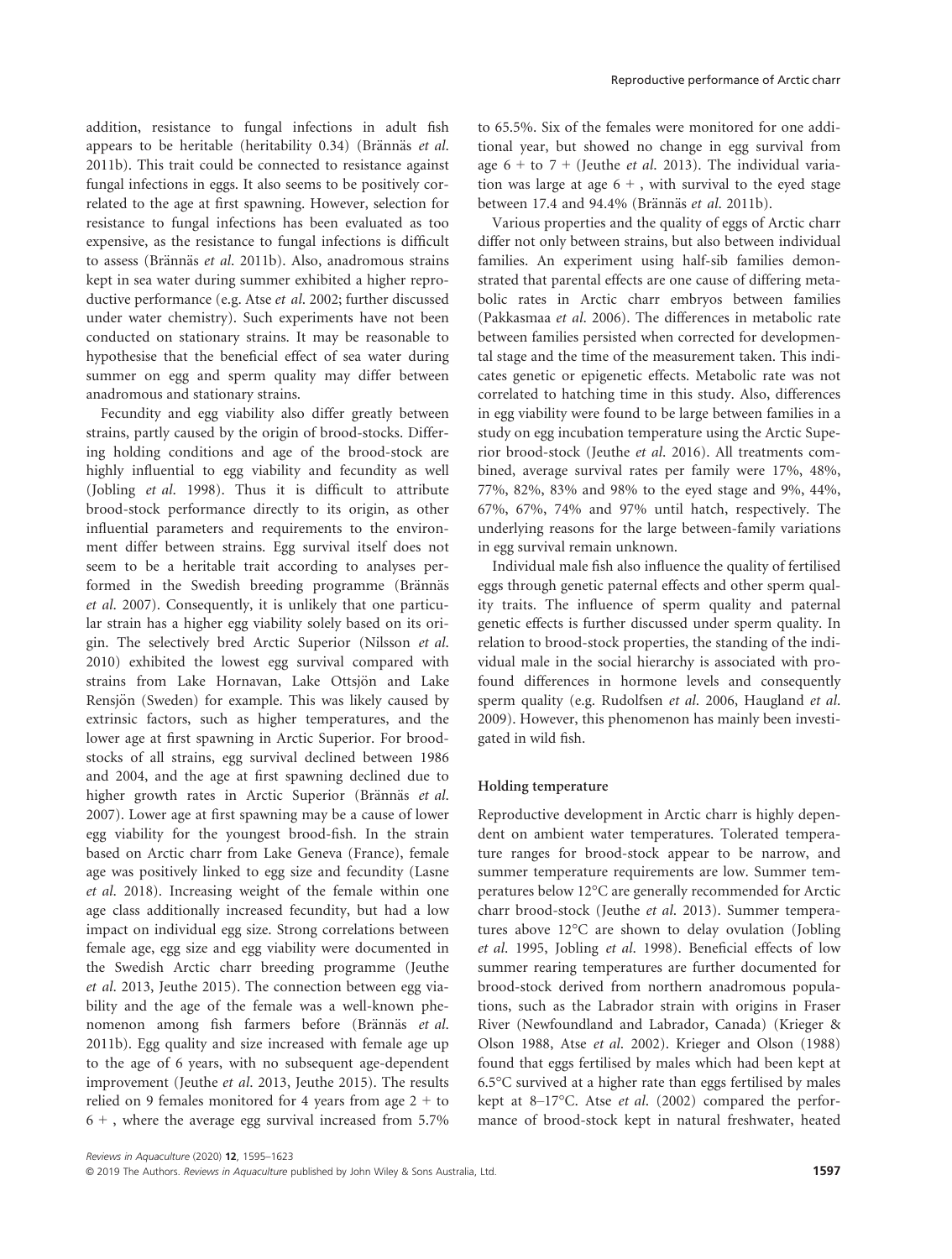sea water (8–16°C), cooled freshwater and natural sea water  $(4-10\degree C)$  from May to September. Eggs of fish from colder treatments performed better. Contrary, detrimental effects of low summer temperatures were discovered in the landlocked southern population of Lake Geneva (France). Brood-stock of this population kept at 5°C during early autumn produced smaller ova than brood-stock kept at 8 or 10°C (Gillet 1991, Gillet & Breton 1992). In addition, eggs of brood-stock kept at 5°C exhibited lower survival rates compared with brood-stock kept at 8°C in early autumn (Gillet 1991, Gillet & Breton 1992, Gillet & Breton 2009, Gillet et al. 2011). In these studies, brood-stock kept at 5°C in early autumn was kept at the same temperature until spawning.

The effect of summer temperature on egg quality in Arctic charr has been investigated to some extent experimentally (Jobling et al. 1995, Atse et al. 2002, Jeuthe et al. 2015) and in observational studies (Jeuthe et al. 2013, Jeuthe et al. 2015). All studies identified elevated summer temperatures as detrimental to egg quality. Jobling et al. (1995) held Arctic charr brood-stock at constant temperatures of 4, 8, 12 and 16°C from mid-June to late September and found that oocytes of brood-stock held at low temperatures exhibited higher phospholipid (PL) content, lower triacylglycerol (TAG) content, higher cholesterol and docosahexaenoic acid (22:6 n-3, DHA) content, and less saturated fatty acids (SFA). Eggs of brood-stock reared at lower summer temperatures (4–10°C compared with 8– 16 $^{\circ}$ C) had a higher total energy content and a 5 $\times$  higher survival until hatch (Atse et al. 2002). Mortality within the first 24 h post fertilisation was  $3 \times$  higher in eggs from brood-stock reared at colder temperatures, but never exceeded 10% (Atse et al. 2002). By evaluating the reproductive performance of sibling brood-stock in two facilities, Jeuthe et al. (2015) measured a larger egg diameter and a higher survival rate when the maximum summer temperature was 15°C compared with 19.1°C. By analysing hatchery data from Kälarne (Sweden) over the course of 11 and 28 years, respectively, Jeuthe et al. (2013) and Jeuthe et al. (2015) found that lower summer temperatures increased survival until the eyed stage. Lower temperatures in July and August, and fewer warm days (>15°C) (Jeuthe et al. 2013), as well as lower temperatures in September (Jeuthe et al. 2015), resulted in higher survival to the eyed stage. Summer temperatures below 12°C seem to be optimal according to an extrapolation of the data (Jeuthe et al. 2013).

The effect of reduced oestradiol  $(E_2)$  plasma levels on vitellogenesis may be an important mechanism behind the detrimental effects of high summer temperatures on egg quality in Arctic charr. According to Frantzen et al. (1997), early vitellogenesis commences in Arctic charr from March to July, when oocytes are recruited at low  $E_2$  plasma levels.

The oocyte growth phase occurs between July and early August, and is characterised by a marked increase in plasma  $E_2$  concentrations. From August to late September,  $E_2$ plasma levels start to decrease slightly with an abrupt decline at ovulation. Oocytes exhibit reduced growth in this period. Similar relative patterns in hormone cycles are documented in other studies of Arctic charr (Mayer et al. 1992, Tveiten et al. 1998, Berg et al. 2004a). However, the accurate timing of peak  $E<sub>2</sub>$  plasma levels varies slightly between these studies. While Frantzen et al. (1997) documented an increase in  $E_2$  plasma levels from late July towards a peak in mid-August, Berg et al. (2004a) found  $E_2$ plasma levels to peak in September, and Tveiten et al. (1998) measured a peak from August to September. By comparing the peak  $E_2$  plasma concentrations and maximum temperatures measured in different studies on Arctic charr, Berg et al. (2004a) found that maximum  $E_2$  plasma concentrations appear to be temperature dependent. The highest maximum  $E_2$  plasma concentrations (20 ng mL<sup>-1</sup>) were recorded by Tveiten et al. (1998), who kept their brood-stock at 4°C during summer. Intermediate maximum E<sub>2</sub> plasma concentrations of 10 ng mL<sup>-1</sup> and 3.5 ng  $mL^{-1}$  were measured at summer temperatures of 12°C (Frantzen et al. 1997) and 16°C (Mayer et al. 1992), respectively. At a maximum summer temperature of 17.5°C,  $E_2$  plasma levels peaked at 1.0 ng mL<sup>-1</sup> (Berg *et al.*) 2004a). Accordingly, it can be hypothesised that peak  $E_2$ plasma levels in Arctic charr are influenced by summer temperature analogous to Atlantic salmon (Salmo salar (Linnaeus)), as annual hormone cycles, for example  $E_2$ plasma concentrations in Arctic charr, follow similar patterns. Mechanisms mediating the negative effect of high summer temperatures on egg viability, and the duration and timing of high temperatures required, have been more thoroughly studied in the related species Atlantic salmon in Tasmania (King et al. 2003, Watts et al. 2004, Watts et al. 2005, King et al. 2007). Vitellogenesis is negatively affected by high temperatures of 22°C, which was established by measuring decreased 17,20ß-dihydroxy-4-pregnen-3-one  $(17,20\beta P)$ , E<sub>2</sub> and Vtg levels. Summer holding temperatures of 22°C resulted in a smaller egg size and decreased survival (King et al. 2003).  $E_2$  plasma concentrations were confirmed to be decreased in February and March, and Vtg levels were lower in February (Watts et al. 2004). Consequently,  $E_2$  production was markedly reduced in February, while Vtg was found to accumulate in the blood. This indicated a decreased uptake by the oocytes, which was also reflected in the lower gonadosomatic index (GSI) of fish held at higher temperatures (22°C). Testosterone (T) was readily produced at high temperatures contrary to  $E_2$  that led to the hypothesis that the transition from T to  $E_2$ through cytochrome P450-aromatase (P450 $_{\text{arom}}$ ) at the follicular level might have been impaired. Therefore, short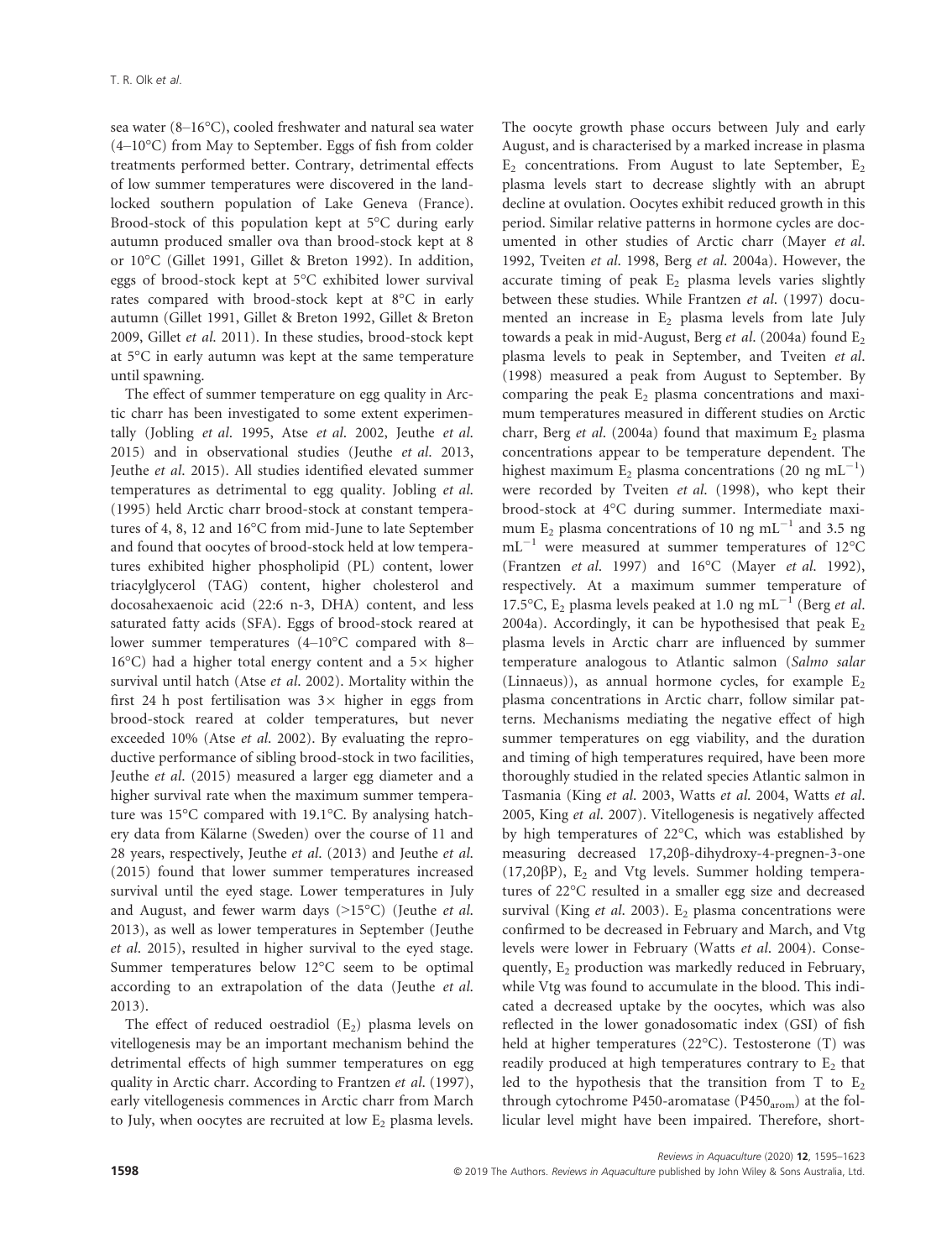term temperature increases could be detrimental to egg development. In addition, Watts *et al.* (2005) found that  $E_2$ was bound to its receptor to 80% at low affinity at 22°C in February. This would not occur in Atlantic salmon held at lower temperatures until approximately one month later. Subsequently, short-term exposure to elevated temperatures (22°C) has been investigated at various times by King et al. (2007). It was found that a 6-week exposure to 22°C in late summer and autumn was as damaging to egg quality as a 12-week exposure to the same temperature. In addition, high temperature exposure for only 4 weeks from late February to early March was found to have a pronounced negative impact on egg quality. An equally short exposure to high temperatures until mid-February or after mid-March, however, was found to be little effective.

In autumn around the time of ovulation, upper temperature limits are well documented for the Lake Geneva (France) population of Arctic charr. In general, the upper temperature limit for ovulation lies between 8 and 10°C (Gillet 1991), with temperatures of 11°C inhibiting ovulation completely (Gillet, 1991, Gillet & Breton 1992). At 8°C, ovulation is delayed (Gillet 1991), and spontaneous ovulation is inhibited at higher temperatures (Gillet & Breton 1992). The effects of temperature on ovulation are discussed under timing of spawning. Subsequent to completed ovulation, egg quality declines rapidly in eggs that are not released at temperatures > 8°C due to over-maturation (Gillet 1991), and the effect of over-maturation prevails at temperatures between 6 and 8°C (Gillet & Breton 1992, Gillet 1994). At 8°C, fertilisation success was found to decline significantly within four days after ovulation, approaching zero within seven days. Seven days after ovulation, eggs kept at 6°C did not show signs of decreased quality (Gillet 1994).

### Brood-stock nutrition

Feed quantity impacts fecundity and the total investments in gametes in fish (reviewed by Izquierdo et al. 2001). In Atlantic salmon, even short periods of feed restriction are reported to delay or inhibit sexual maturation (Norrgard et al. 2014). The amount and quality of nutrients in the fertilised egg influence embryonic development in Arctic charr. Nutrients appeared to be consumed by the embryo according to their initial concentration. Especially, lipid use from early development appeared to be advantageous. The highest survival and fastest development until the eyed stage were achieved by embryos consuming lipids earlier (Atse et al. 2002). In this study, physiological mechanisms influenced by temperature and salinity differences caused the differences in nutritional composition of the eggs. Brood-stock from all treatments were fed the same diet. In Arctic charr, research on the nutritional content of eggs

and sperm and brood-stock diet has mainly focused on fatty acid composition and antioxidants.

# Fatty acids and egg quality

The role of fatty acids in brood-stock nutrition of Arctic charr is poorly understood, as there are no comprehensive results on this issue. Some studies indicate a connection between fatty acid composition and egg survival (Pickova & Brännäs 2006, Pickova et al. 2007), which is further elaborated in several reports (Brännäs et al. 2007, Brännäs et al. 2011b). Contrary, Mansour et al. (2011) claimed that there may not be a connection. The ambiguous results may be attributed to confounding factors and inadequate experimental procedures to cover the entire process from fatty acid concentrations in the feed, via fatty acid concentrations in eggs and sperm, to egg survival.

In support of the connection between fatty acid composition in Arctic charr eggs and egg survival, Pickova and Brännäs (2006) found differences in average fatty acid compositions between eggs of wild and farmed Arctic charr. Eggs of wild fish exhibited higher survival. Comparing two farmed and one wild population, Pickova et al. (2007) found  $15\times$  higher concentrations of arachidonic acid (20:4 n-6, ARA) and a higher ratio of n-6/n-3 fatty acids in wild eggs. Wild eggs exhibited higher survival in this study as well. However, these studies are based on comparisons between eggs of farmed and wild origin without considering confounding factors such as photoperiod, age of the brood-stock and holding temperature. Additional support for the connection between fatty acid composition of the feed and egg quality was gathered in feeding experiments in Kälarne (Sweden) and Omegalax (Sweden) (Brännäs et al. 2011b). Fodder enriched with 2.3% ARA was fed to 30 female and male Arctic charr, improving the number of maturing females and egg survival. However, these experiments are difficult to assess, as experimental procedures are not reported. Contrary to the hypothesis of a connection between fatty acid composition and egg quality in Arctic charr, no correlations between fatty acid content of unfertilised eggs or their chorions and egg survival until the eyed stage were found in a Canadian study (Mansour et al. 2011). Eggs were also grouped by fertilisation success, but low, medium and high fertilisation success groups had no significant differences in fatty acid composition. This study (Mansour et al. 2011) was conducted on only one domesticated brood-stock fed the same feed, and egg survival was only compared until the eyed stage. Consequently, contrasts in fatty acid composition were much lower than in comparisons between eggs of wild and farmed fish (Pickova & Brännäs 2006, Pickova et al. 2007, Mansour et al. 2011).

The hypothesis about the importance of dietary fatty acids for the reproductive success of farmed Arctic charr is theoretically based on the importance of ARA and n-3/n-6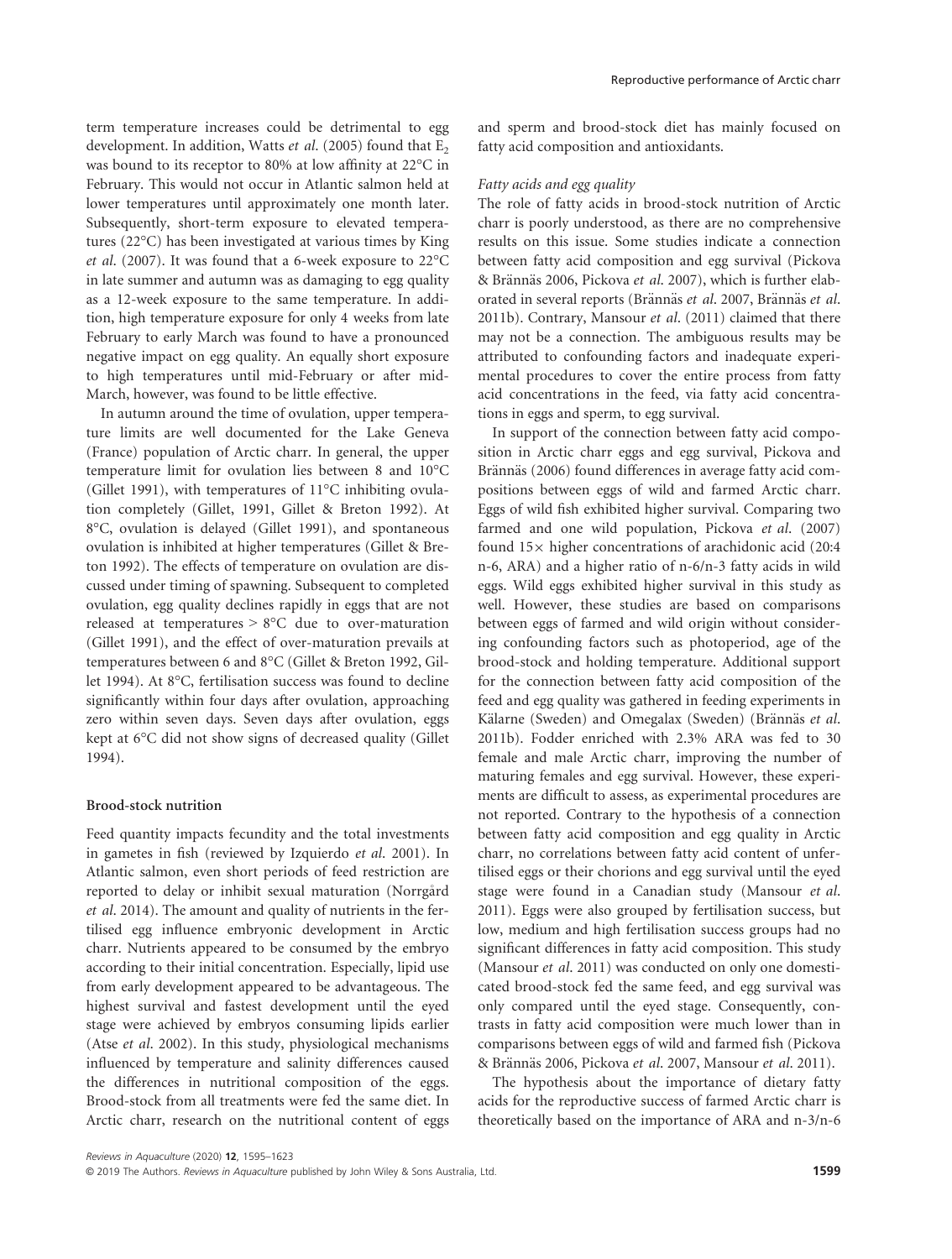polyunsaturated fatty acid (PUFA) ratios in fish egg development. Both were found to differ between eggs of wild and farmed Arctic charr (Pickova & Brännäs 2006, Pickova et al. 2007). In fish, ARA is an important precursor for eicosanoids (Bell et al. 1996, Abayasekara & Wathes 1999, Farndale et al. 1999), which are essential to correct embryonic development (Abayasekara & Wathes 1999). Ratios between eicosapentaenoic acid (EPA, 20:5 n-3), DHA and ARA of defined magnitudes are essential to a variety of physiological functions in fish (Sargent et al. 1999), and the balance between these fatty acids appears more important than their concentrations per se (Bell et al. 1997, Tocher 2010, Holt 2011). N-3/n-6 PUFA ratios differ between the natural fresh water based diet of stationary populations of Arctic charr and the marine based diet fed in aquaculture (Pickova et al. 2007). Accordingly, n-3/n-6 PUFA ratios of various species are lower in freshwater than in marine habitats (Kaitaranta & Linko 1984, Henderson & Tocher 1987, Pickova et al. 1997, Arts et al. 2001, Wiegand et al. 2004). However, Arctic charr is a plastic species, exhibiting different adaptations in relation to diet (e. g. Skulason et al. 1992).

The diet of Arctic charr ranges from entirely freshwater based in stationary populations (e.g. Olk et al. 2016) to approximately 90% marine based, as found in an anadromous population in the Canadian Arctic (Swanson et al. 2011). Consequently, higher dietary n-6 PUFA and ARA contents may only be required by strains of stationary origin. All studies supporting the claim were conducted on strains of stationary origin (Pickova & Brännäs 2006, Brännäs et al. 2007, Pickova et al. 2007, Brännäs et al. 2011b), while investigations on anadromous Arctic charr did not support the connection between egg fatty acid composition and egg survival (Mansour et al. 2011).

Physiological differences in fatty acid utilisation between populations of different origin have been studied in Atlantic salmon (Rottiers 1993). By feeding an anadromous and a non-anadromous strain identical diets, resulting in higher fatty acid content in the freshwater strain, Rottiers (1993) demonstrates that physiological adaptions to freshwater habitat poorer in lipids are plausible. Further evidence was provided by Wiegand and Idler (1985), who found elevated contents of DHA and very low contents of ARA in immature gonads of non-anadromous Atlantic salmon fed a marine diet. However, these measurements were also consistent with the general lipid composition of the marine diet or a combination of both factors. Regarding ARA, strain-specific differences of its content in eggs have been proposed in lobster (Homarus gammarus (Linnaeus)) (Castell et al. 1995) and cod (Gadus morhua (Linnaeus)) (Pickova et al. 1997). Strain-dependent dietary requirements may also therefore occur in Arctic charr.

Differences in fatty acid composition by habitat have also been found in Atlantic salmon (Pickova et al. 1999), even

though this species is not as versatile in the utilisation of different habitats and diets as Arctic charr. In this study, hatchery-reared and wild landlocked Atlantic salmon eggs were analysed for fatty acid composition and antioxidants, and compared with eggs of wild and anadromous populations previously analysed (Pickova et al. 1998). Higher EPA contents in the phospholipid fraction were found in eggs of cultured females, and ARA content was lower in cultured females, both in the PL fraction and the TAG fraction (Pickova et al. 1999). However, DHA occurred in similar concentrations in all groups. Pre-hatch survival was lower in cultured individuals (40–75%) compared with wild ones (> 95%). The eggs from cultured females resembled the fatty acid composition of the wild anadromous stock (Pickova et al. 1998) more closely than that of the wild nonanadromous stocks (Pickova et al. 1999), indicating both dietary influence, and strain-specific requirements as a plausible cause. However, not all environmental and husbandry effects are controlled for when comparing wild and cultured stocks. Differences in survival may also be caused by differing conditions for the respective brood-stock.

Besides potential strain-specific differences in dietary fatty acid requirements of Arctic charr, confounding factors, such as temperature, may have influenced physiological processes resulting in less favourable fatty acid compositions in farmed Arctic charr in the relevant studies (Pickova & Brännäs 2006, Pickova et al. 2007). Jobling et al. (1995) conducted a study on fatty acid composition of ovulated and surgically removed eggs of Arctic charr reared at different summer temperatures. Their data suggest that eggs reared at high temperatures exhibit lower n-3 PUFA contents in the phospholipid fraction than eggs reared at low temperatures. However, these interpretations were based on single average measurements of the fatty acid content. Consequently, the correlation was not entirely confirmed. However, possible temperature dependence of the incorporation of fatty acids into oocytes of Arctic charr may have been an important confounding factor. Consequently, physiological mechanisms may alter the fatty acid composition of Arctic charr eggs considerably, and they may be more important than the initial diet. This phenomenon has not been investigated in detail considering Arctic charr eggs directly to our knowledge. However, fatty acid composition in Arctic charr muscle is found to diverge from dietary fatty acid composition in several feeding experiments (e.g. Murray et al. 2014, Murray et al. 2015), and egg lipid composition is found to be less dependent on the diet than muscle fatty acid composition in other salmonids (Hardy et al. 1990, Rennie et al. 2005).

The role of lipid reserves and physiological mechanisms in determining the fatty acid composition of eggs of farmed Arctic charr requires further investigation. These mechanisms may have the potential to ensure the production of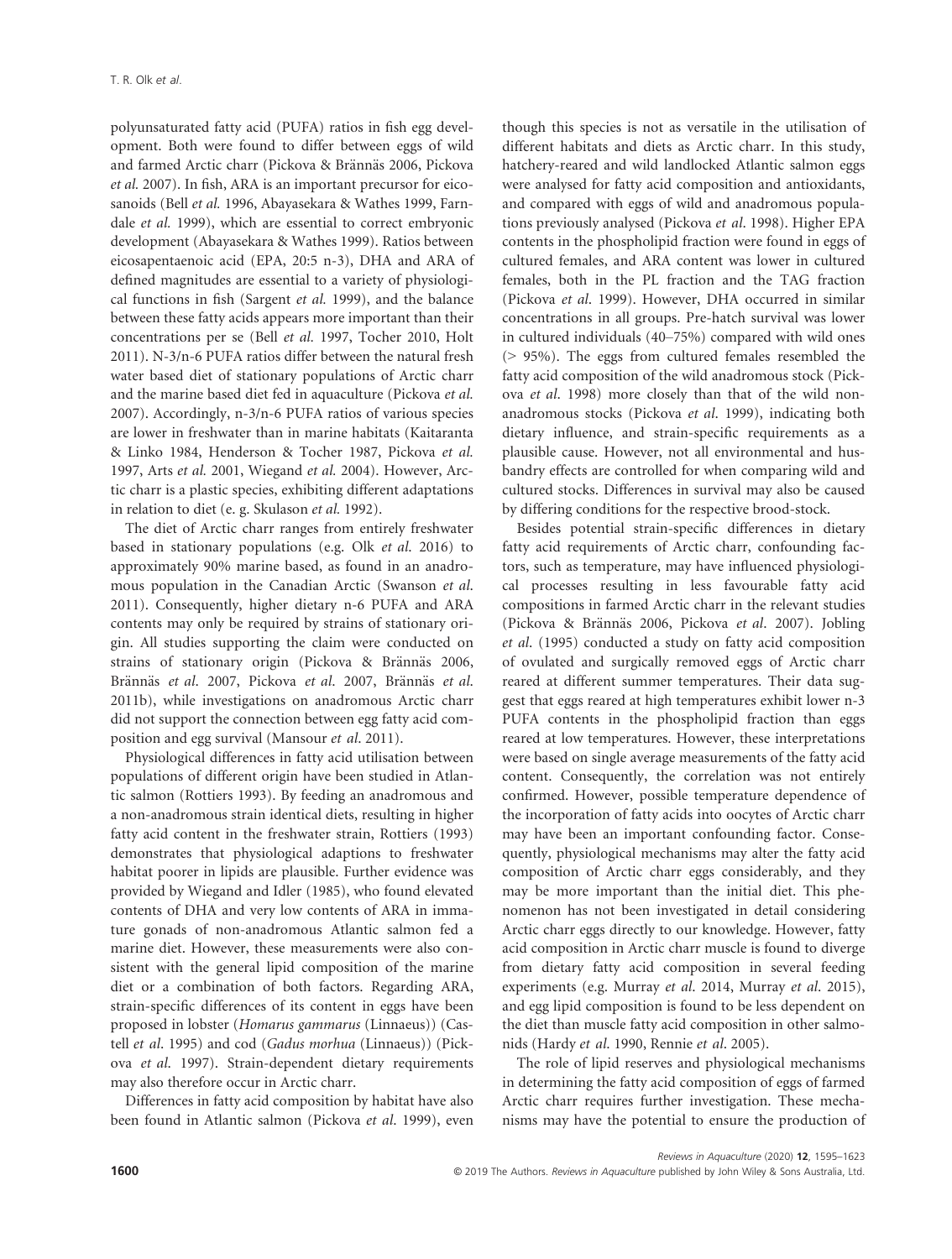viable gametes based on various feeds. Lipid reserves are shown to play a major role in anadromous Arctic charr, where ca. 30–40% of the lipid storage can be used between the time of re-entry to freshwater and spawning, and ca. 25% are deposited in the gonads (Jørgensen et al. 1997). Lipid reserves may contain more favourable concentrations of PUFA, as, for example, EPA (Murray et al. 2014) and DHA (Murray et al. 2014, Murray et al. 2015) are retained at higher rates in muscle when fed a deficient diet. Important physiological mechanisms include the transportation of fatty acids into the oocytes as well as fatty acid metabolism. The availability of n-3 and n-6 PUFA is dependent on the diet, as PUFA are not synthesised de novo in fish (Sargent et al. 2002). However, PUFA requirements vary considerably by species (Tocher 2010), as some fish have the ability to elongate and desaturate C18-PUFA, such as 18:3n-3 and 18:2n-6, to long-chained PUFA (Tocher 2003). Freshwater fish can thus often meet their dietary PUFA requirements by C18-PUFA (reviewed by Glencross 2009, Tocher 2010), which may also be possible for Arctic charr. Arctic charr possesses the ability to elongate and desaturate C18 n-3 and n-6 PUFA (Olsen et al. 1991, Olsen & Ringø 1992, Tocher et al. 2001), producing EPA, DHA (e.g. Murray et al. 2014) and ARA (Olsen & Ringø 1992, Tocher et al. 2001).

The role of dietary fatty acids in egg development of farmed Arctic charr remains poorly understood. Further investigations should focus on potential strain-specific differences in fatty acid requirements and physiological processes influencing egg fatty acid composition under various conditions, for example different temperatures. Controlled feeding experiments investigating the influence of the diet directly would also be beneficial.

# Fatty acids and sperm quality

Contrary to the ambiguous results on the influence of dietary fatty acids on egg quality of Arctic charr, nutritional content and diet appear to have profound effects on sperm quality. The connection between fertility and sperm fatty acid content was investigated in an anadromous, Canadian population of Arctic charr (Mansour et al. 2011), by grouping ejaculates based on fertilisation rate (low  $\leq 48\%$ , medium 49–67% and high  $\geq$  68%). Significant differences in fatty acid profile between the low and high fertility groups were detected. Highly fertile sperm exhibited lower concentrations of SFA, higher concentrations of C20:3n-6, ARA, C22:5n-3, DHA, total n-3, total n-6, and higher ratios of PUFA to SFA and of n-3 to n-6 fatty acids. Cholesterol levels did not differ between the fertility groups. C15:0, total SFA, C22:5n-3, DHA, total n-3 and the ratio between n-3 and n-6 fatty acids were significantly correlated to fertilisation success. The regression between C15:0 and fertilisation success was significant, linear and negative. All other

regressions were quadratic, meaning that both extremes are associated with lower fertility. Sperm volume per kg fish, sperm density and sperm motility did not differ in correlation with gamete quality and fatty acid profiles. These results indicate that a balanced fatty acid profile results in the highest sperm quality in Arctic charr. However, all fish used in this study derived from the same stock and fed a similar diet, meaning that nutritional content likely differed based on physiological mechanisms. Further investigations on the role of different fatty acid profiles in the diet are necessary to determine, whether it is feasible to increase sperm quality in relation to fatty acid content by dietary means.

#### Dietary supplements

Vitamins are an important part of the brood-stock diet in farmed fish of various species. Vitamin E ( $\alpha$ -,  $\beta$ -,  $\gamma$ - and d-tocopherol) deficiency has detrimental effects on fertility, as vitamin E is stabilising cell membranes and an antioxidant. Vitamin E affects pre-hatch survival and survival during the early stages post hatch (Izquierdo et al. 2001, Rønnestad & Waagbø 2001). Vitamin E is mainly deposited in the growing oocytes during the pre-spawning starvation period (Lie et al. 1994, Izquierdo et al. 2001, Rønnestad & Waagbø 2001) and should thus be a part of brood-stock feed during early maturation. Vitamin C (ascorbic acid) is essential for steroid production in the brood-fish (Rønnestad & Waagbø 2001) and collagen production in the embryo, as well as it is an antioxidant. Hatching success and early survival in Salmonids is strongly correlated to vitamin C intake (Sandnes et al. 1984). Vitamin B, especially thiamine  $(B_1)$ , has been linked to early mortality syndrome in lake trout (Salvelinus namaycush (Walbaum)), which is closely related to Arctic charr (Fitzsimons et al. 2009).

Some vitamins, which function as antioxidants, improve the stability of fatty acids in sperm. This is important to maintain high sperm quality, as lipid peroxidation is found to be one of the most deleterious processes during storage and cryopreservation in sperm regardless of species (Bilodeau et al. 2000, Cerolini et al. 2000, Ball et al. 2001, Brouwers et al. 2005). Lipid peroxidation can be counteracted by adding antioxidants to the diet, and  $\alpha$ -tocopherol and astaxanthin are commonly used in Salmonid farming to improve flesh stability and marketability (Hamre et al. 1998, Jensen et al. 1998). The effects of dietary supplementation of antioxidants on Arctic charr sperm have been investigated using a-tocopherol, lowbush blueberry (Vaccinium angustifolium ((Aiton) Rydb.)),  $\alpha$ -tocopherol + lowbush blueberry and  $\alpha$ -tocopherol + astaxanthin (Mansour et al. 2006a). All diets containing a-tocopherol were more efficient than lowbush blueberry alone. It was found that sperm of Arctic charr fed a diet supplemented with a-tocopherol did not undergo lipid peroxidation, while lipid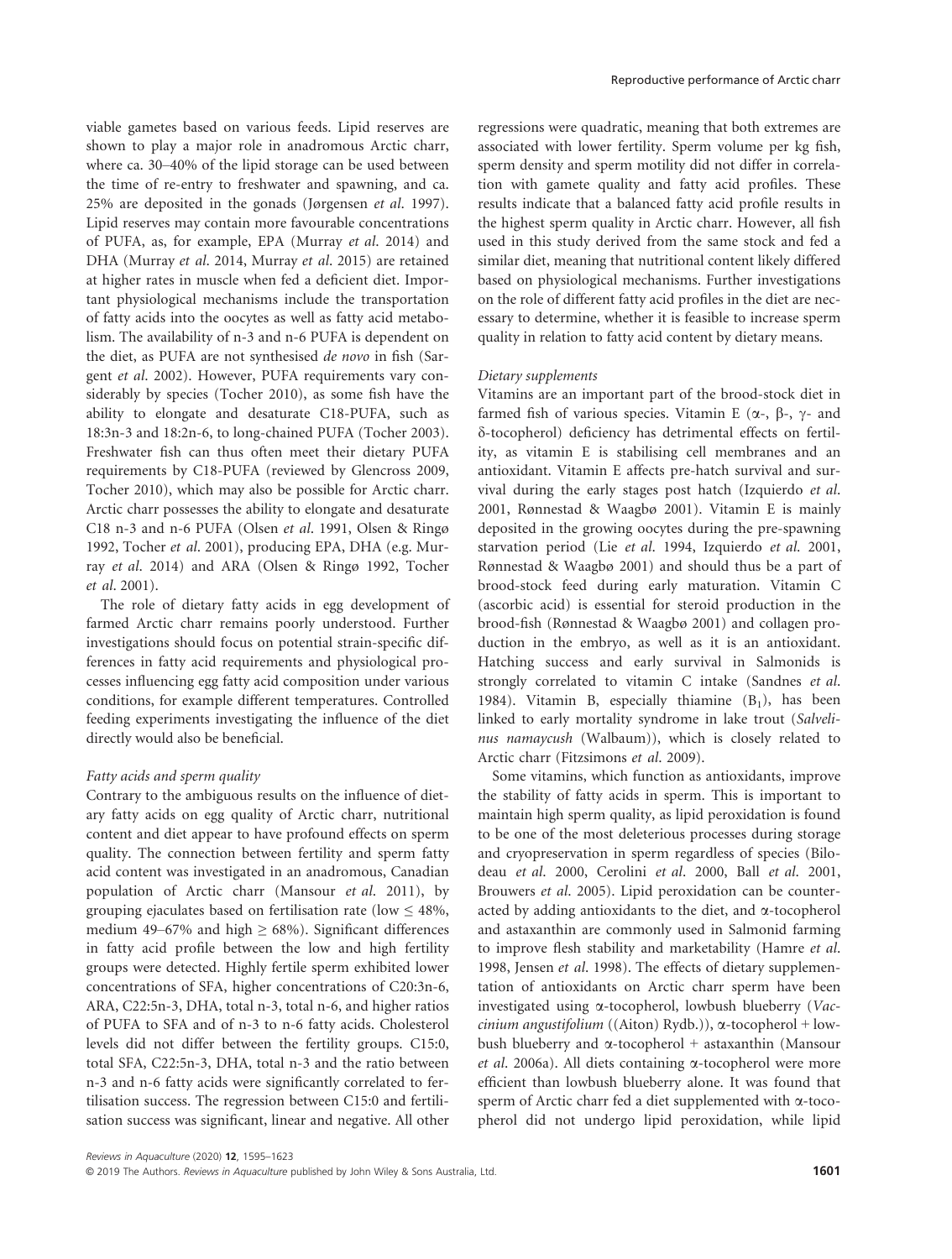peroxidation was delayed in fish fed a diet supplemented with lowbush blueberry. Seminal plasma of Arctic charr fed supplemented diets lowered the lipid peroxidation rate measured as area under the curve (AUC) (Davis 2002) and thiobarbituric acid reactive substances (TBARS) after 120, 150 and 180 min in sperm. When large volumes of seminal plasma were added  $(150 \mu L)$ , this effect could also be observed in chicken (Gallus gallus domesticus (Linnaeus)) brain. Dietary supplementation with antioxidants was also shown to increase catalase-like activity in sperm, but not in seminal plasma. Catalase-like activity in seminal plasma was low regardless of the diet. The a-tocopherol content in seminal plasma was correlated to AUC in sperm cells and chicken brain, and a slight increase of a-tocopherol in sperm as a result of the supplementation of the diet was observed. However, even slight increases in a-tocopherol levels were found to be sufficient to increase the resistance to lipid peroxidation in animal sperm (Castellini et al. 2003). Further improvements are likely possible. The incorporation of a-tocopherol in sperm was reported to depend on both vitamin E and C in yellow perch (Perca flavescens (Mitchill)) (Lee & Dabrowski 2004), but additional vitamin C was not provided in the experimental diet of Arctic charr (Mansour et al. 2006a). The antioxidant activity of seminal plasma in Arctic charr was found to be low, but could be increased by the addition of  $\alpha$ -tocopherol in a dose-dependent manner (Mansour et al. 2006a). Catalase-like activity was low in seminal plasma of Arctic charr. It was first discovered in fish sperm in Arctic charr (Mansour et al. 2006a), where it is weakly, negatively correlated to lipid peroxidation rates.

# Stress

Stress arises in brood-stock subjected to inadequate holding conditions or extensive handling. The term stress is used for inadequate holding conditions and physiological stress responses in the literature on the reproductive performance of Arctic charr. For instance, there are accounts of temperature stress (Jeuthe et al. 2013), which are further discussed in the section on direct temperature effects. In this section, we will focus on physiological stress responses and their triggers.

In fish in general, many types of stress may affect the reproductive performance by decreasing the amount of gonadotropins produced in the pituitary gland and the amount of steroids present in the plasma. Stress responses generally affect gamete quality negatively in fish (de Montalembert et al. 1978, Campbell et al. 1992). One cause of acute stress is handling, which is also known for decreasing gamete quality in farmed fish (Li & Leatherland 2012). While handling of the brood-stock is inevitable in aquaculture, one species-specific issue in Arctic charr is the prolonged spawning period, which is further discussed in the section on the timing of spawning.

These sources of stress cause physiological reactions, which affect gamete production in Arctic charr. The stress hormone F influences the production of Vtg and zona pellucida protein (ZP), despite both processes being primarily under oestrogenic control in Arctic charr (Berg et al. 2004a). During the natural reproductive cycle, plasma levels of F were observed to increase towards ovulation, which decreased levels of Vtg, but increased ZP production. The effect on Vtg was only observed on the protein, but not on the mRNA level, indicating that downregulation of Vtg by F occurred post transcriptionally. As levels of F increase naturally towards ovulation, oocyte development is suggested to be more sensitive to stress during the growth phase than during maturation (Berg 2003).

The egg yolk protein Vtg is hypothesised to function as a metal-ion transporter. The protein and its metabolites contain zinc, copper (Montorzi et al. 1994, Montorzi et al. 1995) and magnesium (Falchuk & Montorzi 2001). These metal ions are suggested to be transported into the oocyte by Vtg, since they are of crucial importance during oocyte and embryonic development in animals (Vallee & Falchuk 1993, Falchuk 1998). Some metal ions are necessary to ensure correct folding and stability of metalloproteins such as Vtg (Berg 2003). Consequently, the expression of metallothioneins (MT) is regulated during reproductive development, which has been investigated in rainbow trout (Olsson et al. 1987). MTs are a family of highly conserved heavy-metal-binding proteins (Kägi 1993), having important roles in heavy-metal detoxification and trace-metal homeostasis (Olsson et al. 1990). However, MT production can be induced by external stimuli, such as metal concentrations, hormones, interferons or UV light (Berg 2003). The link between Vtg and MT was established in rainbow trout, where downregulation of Vtg production coincided with upregulation of hepatic MT expression during the reproductive season. Likely, this is triggered by free zinc (Olsson et al. 1987). In Arctic charr, MT mRNA levels were found to be low at the beginning of reproductive maturation, and increased thereafter, peaking in November (Berg et al. 2004a). The natural regulation of MT is likely mediated by  $E_2$ , which indirectly inhibits MT by altering zinc utilisation in the liver during vitellogenesis in rainbow trout (Hyllner et al. 1989, Gerpe et al. 2000). Subsequent to completed Vtg synthesis, MT is induced by free zinc in the hepatocytes in rainbow trout (Olsson et al. 1987). The balance between  $E_2$  and MT production can be disrupted by environmental factors. Non-essential heavy metals, such as cadmium, are documented to inhibit  $E_2$  induced Vtg synthesis in rainbow trout (Olsson et al. 1995, Gerpe et al. 2000). Generally, cadmium induces stress responses in animals (Berg 2003), which cause an upregulation of MT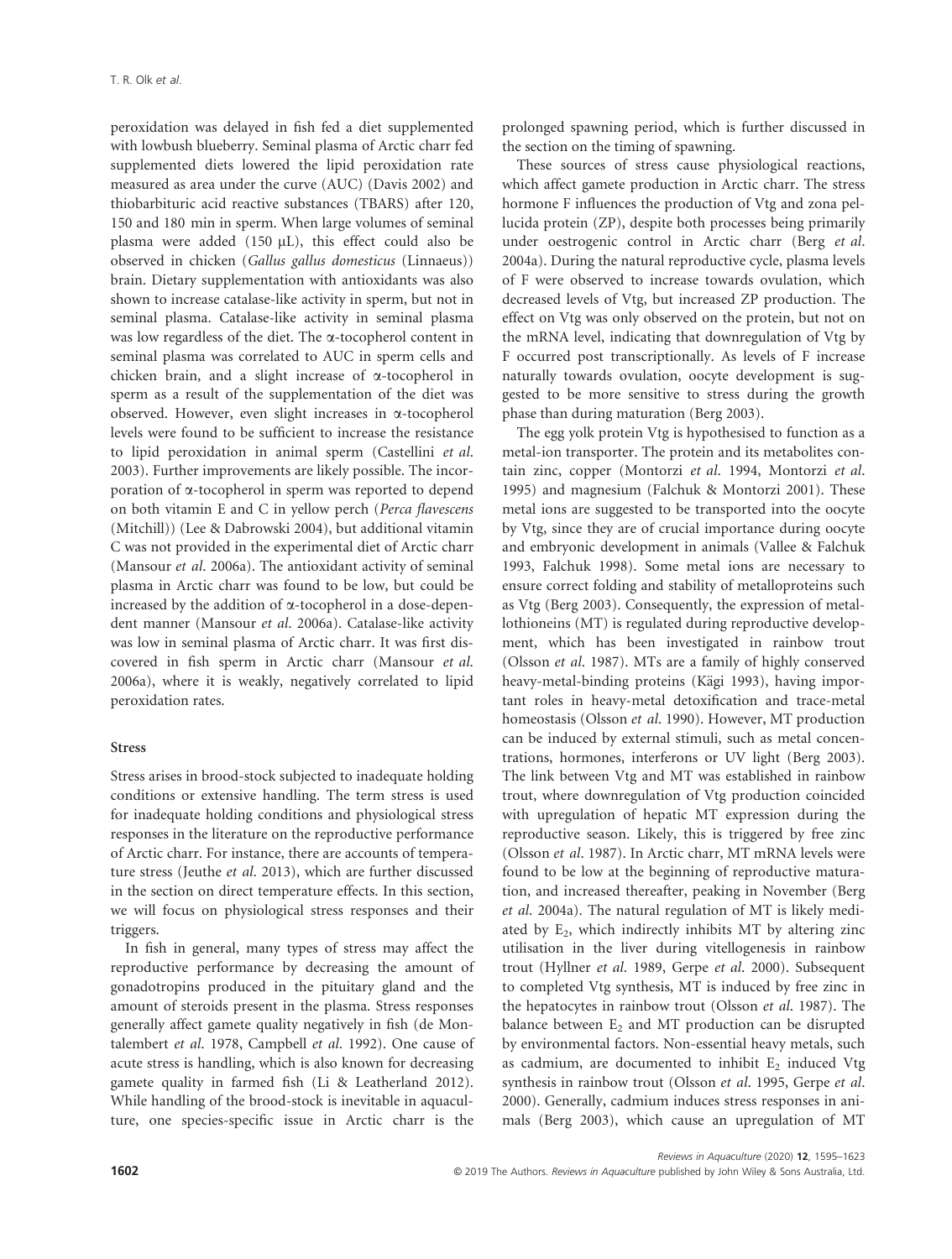mediated by F in rainbow trout (Hyllner et al. 1989). Vice  $versa$ ,  $E_2$  downregulates hepatic MT mRNA, even under cadmium exposure in rainbow trout (Olsson et al. 1987). A combination of the described physiological mechanisms occurs under stress during reproductive development, resulting in a co-exposure of  $E_2$  and F. Both hepatic MT and Vtg synthesis are induced in this situation. In this case, newly produced MT, which is a cysteine, will bind Zn at a higher affinity than the histidine Vtg (Glover & Hogstrand 2002, Berg 2003). Consequently, the lack of zinc leads to a degeneration of Vtg, as correct folding of the protein is not possible (Berg 2003).

The effects of F and  $E_2$  have been investigated experimentally on Arctic charr by injecting or co-injecting the respective hormones. While the injection of F alone resulted in elevated Vtg protein levels, co-injection of F and  $E<sub>2</sub>$  resulted in a dose-dependent decrease in Vtg plasma levels without affecting hepatic Vtg mRNA levels. Consequently, evidence for post-transcriptional regulation of Vtg following F exposure is indicated (Berg 2003, Berg et al. 2004a, Berg et al. 2004b).On the mRNA level, vitellogenesis was even induced by F, even though the induction was 70 times less effective than the induction of vitellogenesis by  $E_2$ , and it only occurred at very high doses of F (Berg et al. 2004a). Previously, the effects of F alone on Vtg have been investigated in other species, revealing various effects. No effects of F on Vtg synthesis were found at the protein level in catfish (Heteropneustes fossilis (Bloch)) (Pelissero et al. 1993) and rainbow trout (Sundararaj et al. 1982). However, F was found to diminish the binding of  $E_2$  to the oestrogen receptor (ER) in rainbow trout (Teitsma et al. 1998). Contrary, F was found to upregulate Vtg expression in vivo in Xenopus (Wagler) due to crosstalk between ER and the glucocorticoid receptor (GR) (Marilley et al. 1998). The opposite effect is found in rainbow trout, where GR interferes with ER and antagonises Vtg induction (Lethimonier et al. 2000).

Under natural conditions, F increases prior to ovulation. This effect has been reported in rainbow trout (Sundararaj et al. 1982), Coho salmon (Oncorhynchus kisutch (Walbaum)) (Feist et al. 1990) and brown trout (Salmo trutta (Linnaeus)) (Pickering and Christie 1981). In Arctic charr, F is found to increase in September with a subsequent peak in October (Berg 2003, Berg et al. 2004a). The increase in F coincided with the most rapid growth of the ovaries. This has led to the hypothesis that F may be involved in the upregulation of some oocyte component. However, under natural conditions, no correlation between F and Vtg or ZP has been observed (Berg 2003). ZP has been observed to steadily increase between April and September with a slight decline thereafter (Berg et al. 2004a). Injecting F alone had no effect on ZP. However, co-injection of F and  $E_2$ increased ZP production in a dose-dependent manner. It

also induced higher levels of ZP than injection of  $E_2$  alone, which indicates that the stress-related mechanisms regulating ZP differ from those regulating Vtg (Berg et al. 2004a). The exact reasons for this phenomenon remain uncertain. However, one striking difference between Vtg and ZP is that ZP do not rely on metal ions for correct folding. The sequestration of zinc by MT does not affect ZP production (Berg 2003, Berg et al. 2004a). In addition, effects on the mRNA level are suggested, as F and  $E_2$  in combination were found to upregulate the ovalbumin gene in chicks (Hager et al. 1980). However, ZP-gene promoters in Arctic charr are not thoroughly studied, and too little information is available to confirm this hypothesis (Berg et al. 2004a).

In summary, the influence of acute stress during vitellogenesis likely reduces the amount of circulating Vtg, which reduces the amount of nutrients deposited in the oocytes, and may lead to lower embryonic survival caused by starvation. As ZP production increases, thicker eggshells may form, which are less permeable. Eventually, the size of the micropyle may be reduced, which would decrease the fertilisation success (Berg 2003). The physiological effects of acute stress situations have been studied by injecting F in Arctic charr (Berg et al. 2004a, Berg et al. 2004b). However, as not all physiological mechanisms are thoroughly understood, there is potential for additional research on various mechanisms. It also remains to be investigated, to what extent these mechanisms decrease egg survival when induced by actual stress, and how prolonged exposure to stress affects oocyte development.

#### Water chemistry

General water chemistry requirements for cultured Arctic charr are reviewed by Sæther et al. (2016), and they are similar to the requirements of other salmonids. Especially, dissolved oxygen concentrations, concentrations of metabolic waste products such as ammonia and  $CO<sub>2</sub>$ , pH and the presence of toxicants, such as heavy metals and organic pollutants, are outlined as important. Mechanisms interfering with oocyte development induced by heavy metals are described in the section on stress. In addition, physiological mechanisms can be disturbed by xenobiotics that act as endocrine disrupting substances. Endocrine disrupting substances interfere with hormonal messaging connected to oocyte development and maturation. As such, 0,p'-DDT and 0,p'-DDD have been investigated in experiments on Arctic charr, and it has been confirmed that both substances bind to the  $20,17-\beta P$  receptor in the oocytes. However, binding affinity was found to be less than 1% of the natural ligand (Berg et al. 2005).

Regarding gamete development in Arctic charr, research on water chemistry has mainly focused on the effects of salinity and sea water on anadromous stocks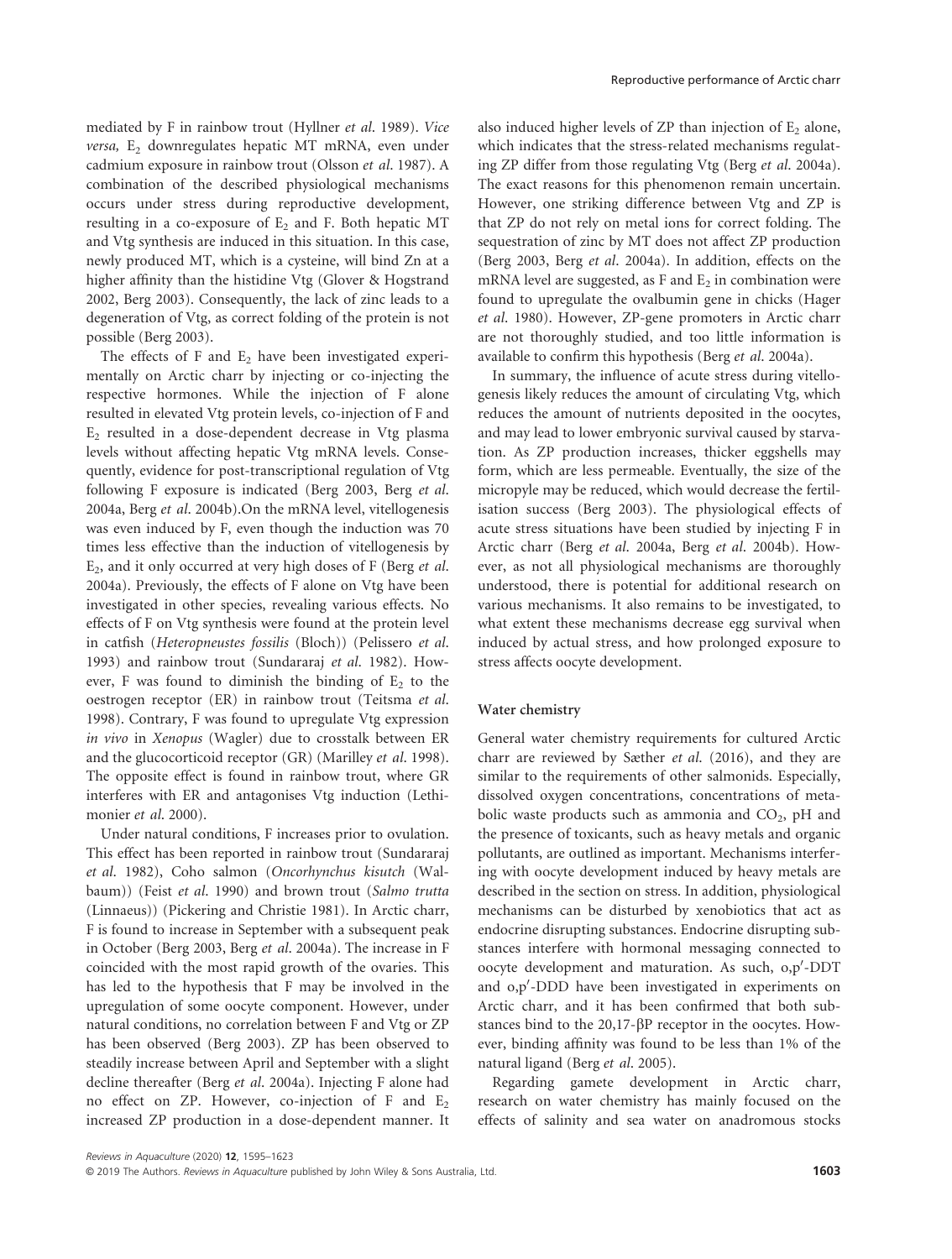during summer. Holding anadromous Arctic charr brood-stock in full strength sea water  $(33-35\frac{\degree}{100})$  during summer is possible, and the fish exhibit good growth and quick feeding resumption (Delabbio et al. 1990, Arnesen et al. 1993b). However, there are cases where feed intake was not resumed, while the ion and water balance was retained (Arnesen et al. 1993a). In autumn, when the fish naturally had returned to freshwater (Jobling et al. 2010, Jørgensen & Johnsen 2014), growth and survival in sea water are compromised (Arnesen et al. 1994), as salinity tolerance is decreased (Staurnes et al. 1994). The loss of salinity tolerance is not thoroughly understood. However, it usually occurs when photoperiod and temperature change, and sexual maturation onsets (Delabbio et al. 1990, Eliassen et al. 1998, Duston et al. 2007, Jørgensen & Johnsen 2014). Sexually mature Arctic charr should thus not be held in sea water, as this can lead to osmotic imbalance, abnormal seminal plasma composition, inhibition of ovulation or milt production, and decreased fecundity and egg viability (Staurnes et al. 1994). Contrary, holding anadromous Arctic charr brood-stock in sea water during summer appears to be beneficial to egg quality (Atse et al. 2002). Salinity alone or in combination with temperature did not affect relative fecundity. However, salinity in combination with lower temperature improved egg size, survival to the eyed stage and hatch, lipid, total energy and protein content, and caused the embryos to utilise lipids and proteins before the eyed stage. Eggs from fish of the sea water group at natural temperature also hatched earlier (Atse et al. 2002). Salinity alone caused heavier eggs, an increased amount of spermatozoa in milt, and a higher seminal plasma osmolality (Atse et al. 2002).

# Timing of spawning

Arctic charr usually spawn in late autumn (Brännäs et al. 2011a) between September in the Arctic and December towards the southern limits of the distribution. In the southernmost populations, spring spawning also occurs (Elliott & Baroudy 1995, Jeuthe 2015). A wider range of spawning periods of different populations of Arctic charr from mid-July until January is reported by Johnston (2002). Within one population, Arctic charr usually exhibit a prolonged spawning window with a duration of up to 10 weeks. However, the timing of spawning in each cohort appears to be relatively consistent from year to year, and individual females exhibit consistent relative timings of spawning. Usually, males mature prior to females during 4 to 10 weeks, while peak ripeness occurs at variable times for females. As sperm remains viable and healthy in the testes, the spawning window of females is of primary importance (Johnston 2002).

The prolonged spawning window is problematic as postovulatory eggs deteriorate quickly in quality (Gillet 1991, Gillet & Breton 1992, Gillet 1994) (See egg quality), and repeated handling of late spawning females results in stress (Brännäs et al. 2007, Jeuthe et al. 2013). Stress affects the reproductive ability of the brood-stock negatively in fish (Li & Leatherland 2012), and frequent determinations of ripeness are time consuming and costly (Brännäs et al. 2007).

The timing and synchronisation of spawning in Arctic charr are determined by environmental cues, mainly day length and temperature (Brännäs et al. 2011a). Spawning can be synchronised by manipulating environmental cues in aquaculture facilities. Photoperiod manipulations have been investigated to synchronise spawning and to move the spawning period in Arctic charr (Gillet 1991, Gillet & Breton 1992, Gillet 1994, Duston et al. 2003, Frantzen et al. 2004, Gillet & Breton 2009). Synchronisation of spawning has also been achieved by manipulating water temperature (Gillet 1991, Gillet & Breton 1992). Synchronous spawning can be triggered using hormone treatments under suitable conditions (Gillet & Breton 1992, Jansen 1993, Gillet et al. 1996, Brännäs et al. 2007, Gillet & Breton 2009).

#### Photoperiod

Day length is regarded the most important environmental cue controlling reproductive development in Salmonids (Bromage et al. 2001), also in Arctic charr (Jobling et al. 1993, Johnston 2002, Jeuthe 2015). In Arctic charr, photoperiod manipulation has been studied since the late 1980s, when abrupt changes in photoperiod and temperature from 18 h light and 12°C from March to September to 6 h light and 6°C from September to March were suggested to synchronise spawning in Norwegian (Lake Storvatn) and Canadian (Nauyuk Lake) stocks (Tabachek & de March 1991). Various photoperiod manipulations and their effects have been investigated in France (Lake Geneva) (Gillet & Breton 1992, Gillet 1994, Gillet & Breton 2009), Norway (Hammerfest strain) (Frantzen et al. 2004) and Canada (Fraser River, Labrador stock) (Duston et al. 2003) (Table 1). In general, spawning can be advanced or postponed in Arctic charr, which is particularly useful if water temperatures are more favourable for egg development outside the natural spawning season. Synchronisation of male and female fish can also be achieved by manipulating only one sex. Practically, Arctic charr reacts most on differences in light intensity, which makes it most important to keep the night as dark as possible (Brännäs et al. 2011a).

Long days generally provide the environmental cue to initiate gametogenesis (Gillet & Breton 1992, Gillet 1994) and have an inhibitory effect on ovulation (Gillet & Breton 1992, Gillet & Breton 2009). While Gillet and Breton (1992) did not find an effect of long-day treatment on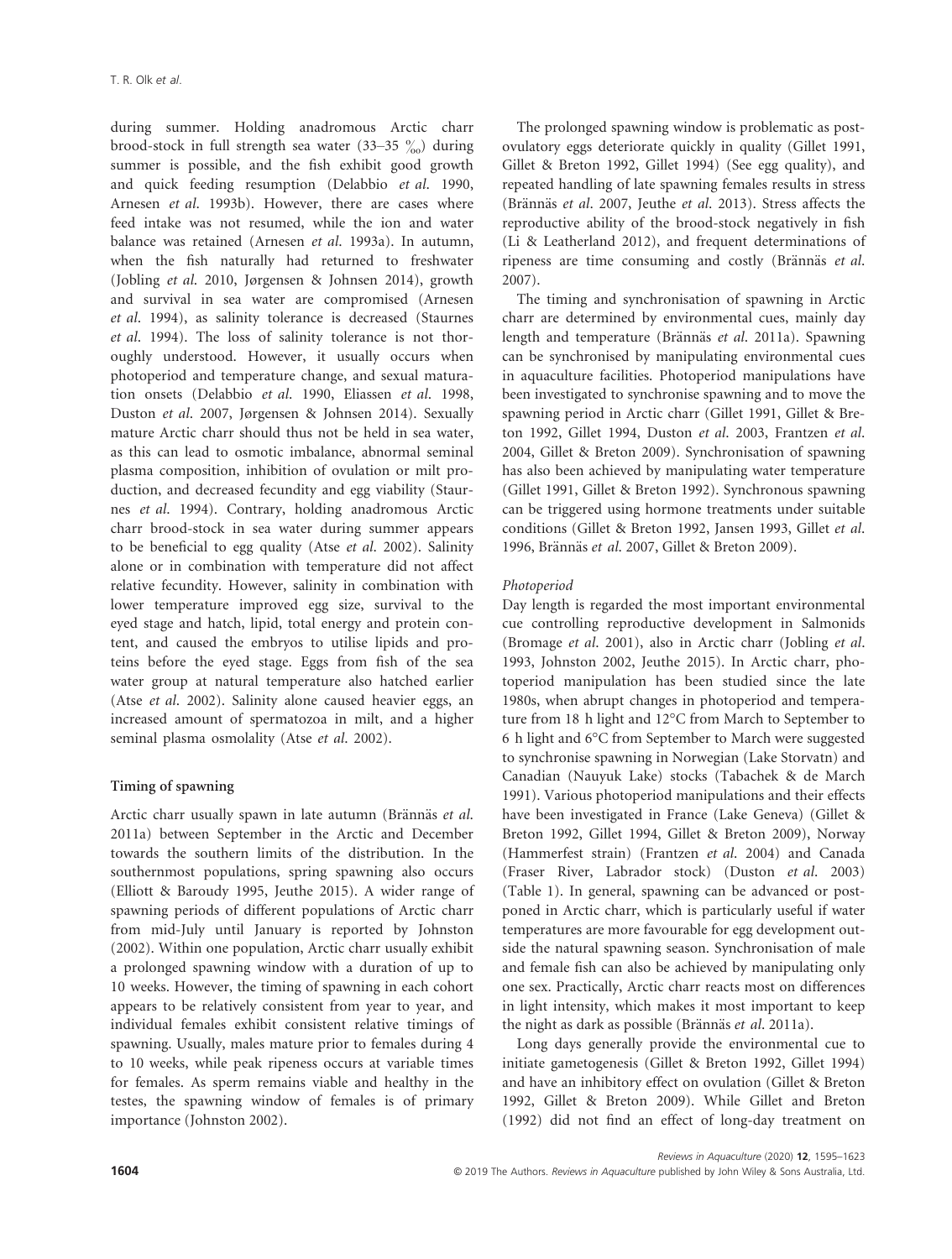| Table 1 Photoperiodic regimes and their impact on the timing of spawning of Arctic charr |                 |                          |                                |                                   |                  |                                         |
|------------------------------------------------------------------------------------------|-----------------|--------------------------|--------------------------------|-----------------------------------|------------------|-----------------------------------------|
| Photoperiod                                                                              | Temperature     | Hormone treatment        | Timing of spawning             | Duration of<br>pawning<br>(month) | Egg quality      | Source                                  |
| Natural 46°N                                                                             | Ambient         | None                     | ate November-early January     | ru.                               | ă                | Gillet and Breton (1992); Gillet (1994) |
| Vatural 70°N                                                                             | Ambient         | None                     | Median 22.09                   | 2.5                               | 60% survival     | Frantzen et al. (2004)                  |
| I7L:7D, 21.06. - 15.12                                                                   | Ambient         | None                     | ate December-early February    | 1.5                               | $\breve{\sigma}$ | Gillet and Breton (1992); Gillet (1994) |
| I7L:7D, 16.08. - spawning                                                                | Ambient         | None                     | Mid-January-early April        | 2.5                               | $\breve{\sigma}$ | Gillet and Breton (1992); Gillet (1994) |
| 7L:7D, 24.08. - spawning                                                                 | Ambient         | None                     | Early February-late April      | $\infty$                          | $\lessgtr$       | Gillet and Breton (2009)                |
| $7L:7D, 08.08. - 15.12.$                                                                 | Ambient         | None                     | Mid-January-late February      | $1.\overline{5}$                  | $\lessgtr$       | Gillet and Breton (2009)                |
| 7L:7D, 16.08. - 15.12                                                                    | Ambient         | None                     | Early January-early February   | $\overline{\phantom{0}}$          | $\preceq$        | Gillet and Breton (1992); Gillet (1994) |
| I7L:7D, 16.08. - 15.12                                                                   | Ambient         | None                     | Early January-late February    | $\overline{1}$ .                  | $\preceq$        | Gillet and Breton (1992); Gillet (1994) |
| 14L:10D late summer, 6L:18D in                                                           | Ambient         | None                     | Vienuel                        | $\overline{\phantom{0}}$          | $\breve{\sigma}$ | Brännäs et al. (2011a)                  |
| December                                                                                 |                 |                          |                                |                                   |                  |                                         |
| 17L:7D, 01.09. - 15.12                                                                   | Ambient         | None                     | Vid-January-late February      | $\frac{5}{1}$                     | ₹                | Gillet and Breton (2009)                |
| 17L:7D, 01.10. - 15.12.                                                                  | Ambient         | None                     | Mid-January-late February      | 1.5                               | $\lessgtr$       | Gillet and Breton (2009)                |
| 17L:7D, 01.10. - 05.05., 7L:17D                                                          | 5°C from 06.05. | None                     | Early May-October              | $4 - 6$                           | $\breve{\sigma}$ | Gillet and Breton (1992); Gillet (1994) |
| -spawning                                                                                |                 |                          |                                |                                   |                  |                                         |
| Second spawning, natural from                                                            | Ambient         | None                     | February-March                 | $\sim$                            | $\breve{\sigma}$ | Gillet and Breton (1992); Gillet (1994) |
| October                                                                                  |                 |                          |                                |                                   |                  |                                         |
| 17L:7D, 06.11. - 15.12                                                                   | Ambient         | None                     | Mid-January-late February      | $\overline{1}$ .                  | $\frac{4}{2}$    | Gillet and Breton (2009)                |
| 17L:7D, 04.01. - June, 7L:17D,                                                           | 5°C from 01.07. | None                     | Early September-early November | $\sim$                            | $\breve{\sigma}$ | Gillet and Breton (1992); Gillet (1994) |
| $01.07 - spawming$                                                                       |                 |                          |                                |                                   |                  |                                         |
| 17L:7D, 01.04. - 30.06., 7L:17D,                                                         | 5°C from 01.09  | None                     | Late September-early November  | 1.5                               | $\preceq$        | Gillet and Breton (1992); Gillet (1994) |
| $01.07 - spawning$                                                                       |                 |                          |                                |                                   |                  |                                         |
| 24L:0D, February - May, 6L:18D                                                           | Ambient         | None                     | Median 16.07                   | 0.75                              | 17% survival     | Frantzen et al. (2004)                  |
| Nay                                                                                      |                 |                          |                                |                                   |                  |                                         |
| 24L:0D, February - June, 6L:18D                                                          | Ambient         | None                     | Median 16.07                   | $\sim$                            | $\frac{4}{2}$    | Frantzen et al. (2004)                  |
| June                                                                                     |                 |                          |                                |                                   |                  |                                         |
| 24L:0D, late February - spawning                                                         | Ambient         | None                     | Median 22.09                   | 3.75                              | 97% survival     | Frantzen et al. (2004)                  |
| 17L:7D, September - 23.01.                                                               | 5°C from 23.01. | 28.02. sGnRHa + pimozide | March                          |                                   | $\frac{4}{2}$    | Gillet and Breton (2009)                |
| I7L:7D, September - 23.01.                                                               | 10° from 23.01. | 28.02. sGnRHa + pimozide | March                          |                                   | $\lessgtr$       | Gillet and Breton (2009)                |
| 7L:7D, September - 23.01.,                                                               | 5°C from 23.01. | 28.02. sGnRHa + pimozide | March                          |                                   | $\leq$           | Gillet and Breton (2009)                |
| 7L:17D, 23.01. - spawning                                                                |                 |                          |                                |                                   |                  |                                         |
| 17L:7D, September - 23.01.,                                                              | 10° from 23.01. | 28.02. sGnRHa + pimozide | March                          |                                   | $\lessgtr$       | Gillet and Breton (2009)                |
| 7L:17D, 23.01. - spawning                                                                |                 |                          |                                |                                   |                  |                                         |

© 2019 The Authors. Reviews in Aquaculture published by John Wiley & Sons Australia, Ltd. 1605

Reproductive performance of Arctic charr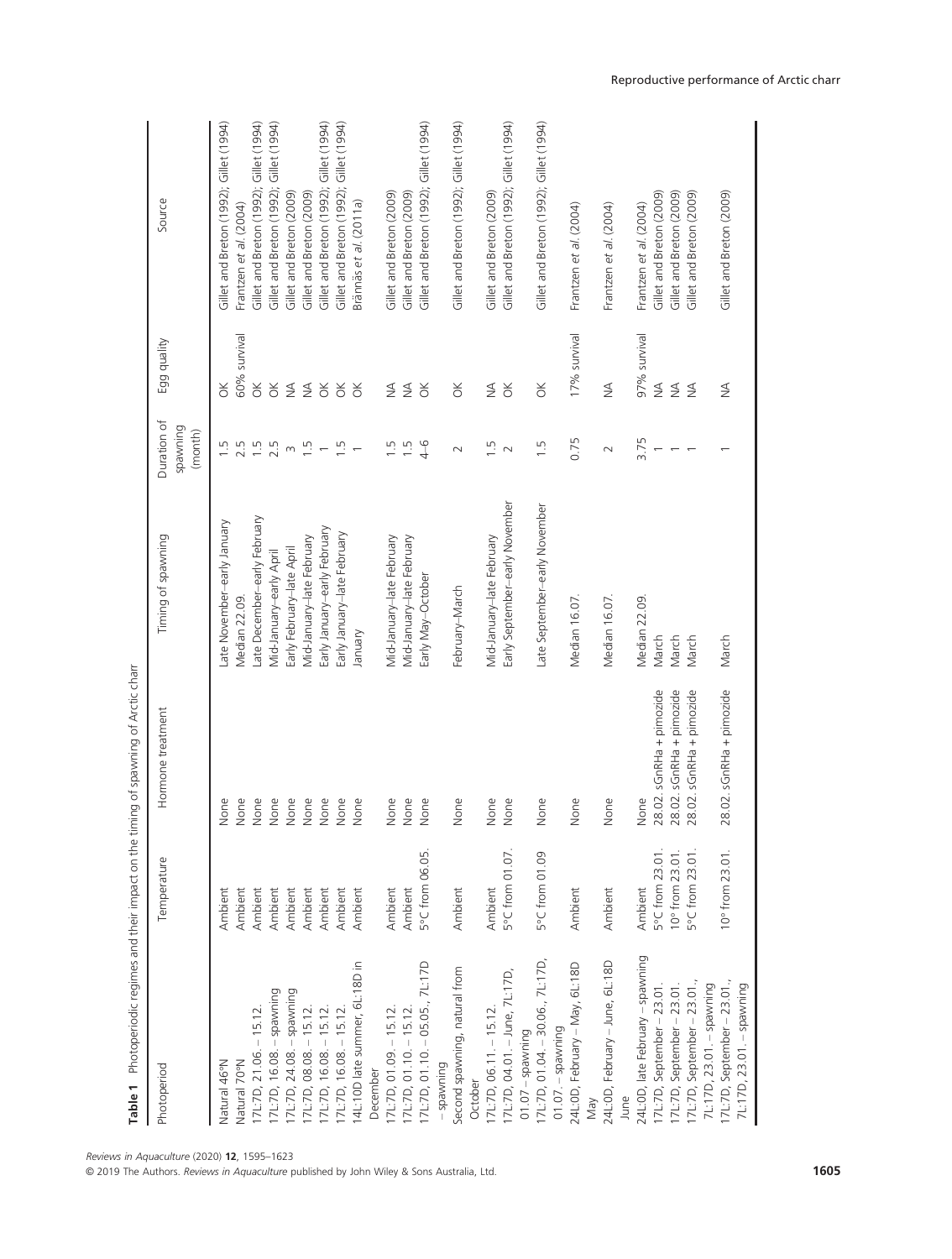gametogenesis in early summer, Gillet (1994) found that an earlier exposure of Arctic charr to long days advanced spawning. He hypothesised that long days triggered gametogenesis. Gametogenesis can already be initiated right after spawning, as demonstrated by Gillet and Breton (1992), who manipulated a group of Arctic charr to ovulate in May by exposing them to a long-day treatment from October to May followed by a short-day treatment in May. Subsequently, these fish were exposed to ambient photoperiod starting with long days in summer and ovulated again in February. By this experiment, further evidence for the initiation of gametogenesis by long days was provided, and the length of the reproductive cycle in Arctic charr was estimated to 8 month. In late summer and autumn, prolonging the exposure of Arctic charr to long days postpones spawning (Brännäs et al. 2011a). Long days from October onwards for instance delay spawning by 8 month (Gillet & Breton 1992). These observations suggested that long days exhibit an inhibitory effect on ovulation (Gillet 1994). This inhibitory effect reached its maximum after a long-day treatment of more than 40 days. Arctic charr exposed to different durations of long-day treatments in autumn prior to its natural spawning period delayed spawning less when exposed to long days for 40 days, than when exposed to long days for 77, 107 or 130 days (Gillet & Breton 2009). Short-day treatments reversed the inhibitory effect of long days on ovulation, and spawning usually occurred approximately one month after the light regime had changed (Gillet & Breton 2009). However, the inhibitory effect of long days did not prevent ovulation completely. Prolonged long-day treatments during winter rather delayed ovulation and extend the spawning period (Gillet & Breton 2009). This was earlier demonstrated, as a lack of short days after a long-day treatment until October extended the spawning period over five month (Gillet & Breton 1992). Asynchrony of ovulation caused by a lack of short-day treatment was also observed by Frantzen et al. (2004).

Short-day treatments synchronised spawning in rainbow trout (Bromage et al. 1984), and a similar effect was demonstrated to act on Arctic charr when short-day treatments were applied several weeks prior to the natural time of ovulation (Gillet & Breton 1992, Gillet 1994). Physiologically, short days cause the pituitary to be highly responsive to sGnRHa regardless of water temperature (Gillet & Breton 2009). Short-day treatments were also applicable to advance spawning in Arctic charr when administered after mid-summer (Brännäs et al. 2011a), and ovulation could be advanced by approximately two month (Gillet & Breton 1992).

While the timing of spawning can be manipulated by photoperiod in repeat spawners, the number of maturing fish (repeat spawners, 3+) was not influenced by photoperiodic manipulations that included ambient photoperiod, continuous light from February to March or June and

continuous light during the entire gamete development (Frantzen et al. 2004). However, the number of maturing juveniles can be affected by photoperiodic manipulation (Gillet & Breton 1992, Gillet 1994, Duston et al. 2003). This technique is particularly promising in southern Norway, as selective breeding for later maturation is not permitted (Brännäs et al. 2011a). For this purpose, long days can be applied from February to mid-March, followed by ambient photoperiod or an abrupt change to short days, the latter being more effective (Duston et al. 2003). Maturation can also be advanced in females by subjecting them to a constant long-day treatment (Duston et al. 2003). When juveniles are subjected to long-day treatments in winter, first spawning can be advanced by six month (Gillet & Breton 1992). However, in this case, the fish are required to be in good condition and receptive to the manipulation. Gillet (1994) attempted to advance ovulation by subjecting juveniles to a long-day treatment from October, which resulted in fish ovulating from May to September. He concluded that juveniles became receptive to the treatment during winter at different times, which likely caused the asynchrony in ovulation.

It is possible to produce viable gametes of Arctic charr at all times of the year (Gillet 1994). However, sufficient time for complete gametogenesis is required to ensure acceptable egg quality. Advanced females, for instance, have been observed to produce smaller eggs (Gillet 1994). Applying continuous light from February to May followed by a short-day period from May until spawning has also been demonstrated to cause gametogenesis to occur more rapidly. In this case, peaks in sex steroid levels  $(E_2 \text{ and } 11$ ketotestosterone (11-KT)) were more short-lived, and low fertilisation success caused by incomplete gametogenesis was another consequence of the treatment. It was concluded that long-day treatments of more than 10 weeks are required to ensure satisfactory sperm and egg quality (Frantzen et al. 2004). However, these results might also have been affected by high temperatures during spawning and egg development, as spawning occurred in summer at 8°C.

# Temperature

Temperature was shown to affect the timing of spawning in fish by influencing plasma hormone levels and gonadal development (Rombough 1997, Van Der Kraak & Pankhurst 1997, Jobling et al. 1998). Maintaining sufficiently low temperatures constitutes a major challenge to the Arctic charr aquaculture industry, and failure to do so often results in asynchronous spawning (Jobling et al. 1998). Asynchronous spawning caused by elevated temperatures at ovulation can be avoided by hormone treatments with sGnRHa and a dopamine antagonist (Gillet & Breton 1992, Jansen 1993, Gillet et al. 1996, Jobling et al. 1998).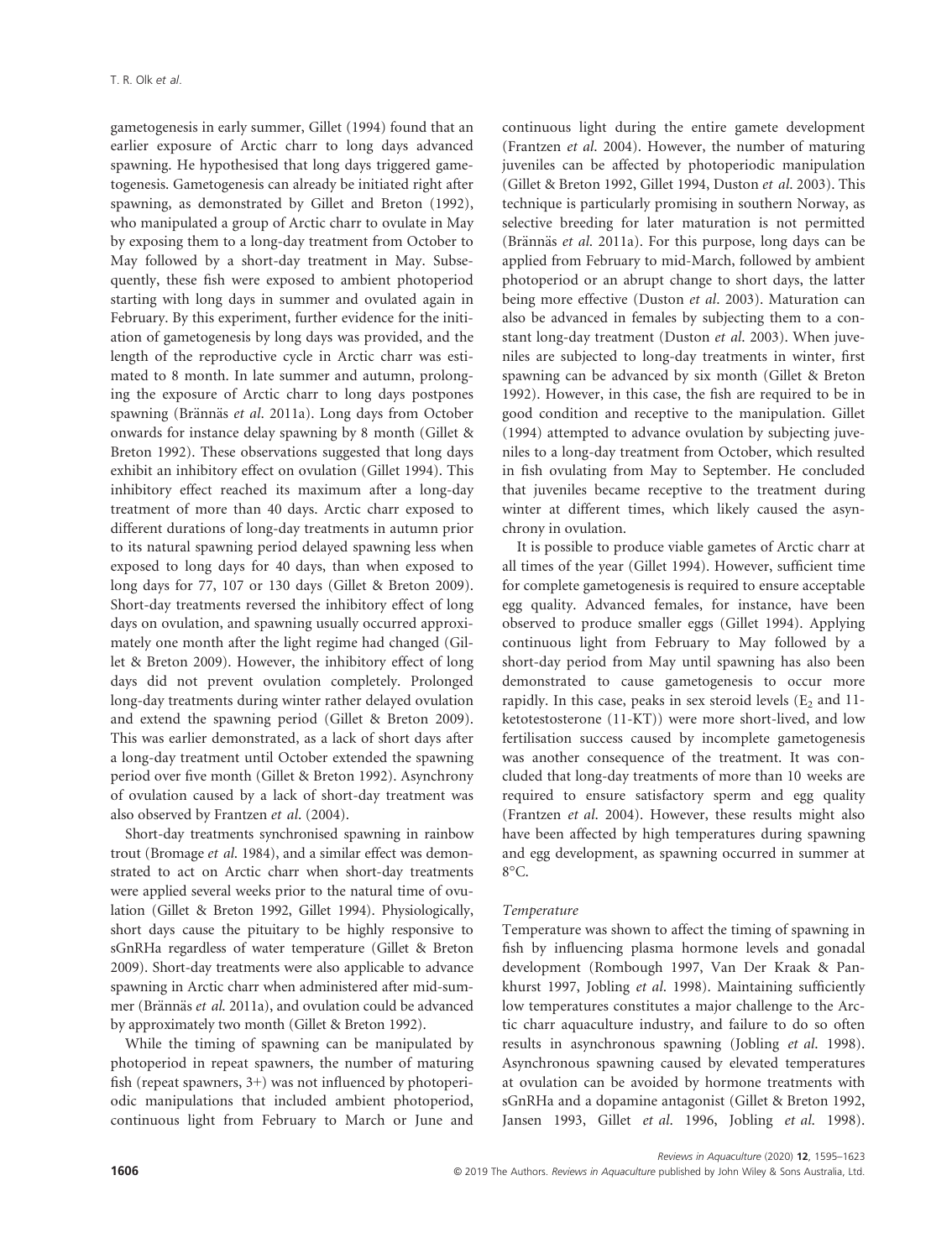| Temperature                                               | Timing of spawning           | Egg quality                                           | Source                                     |
|-----------------------------------------------------------|------------------------------|-------------------------------------------------------|--------------------------------------------|
| Natural fluctuation 12°C summer,<br>4°C winter            | Mid-November-early January   | Increased with decreasing temperature                 | Gillet (1991); Gillet and Breton<br>(1992) |
| Natural fluctuation 12°C summer,<br>4°C winter            | Late November-early January  | Increased with decreasing temperature                 | Gillet (1991); Gillet and Breton<br>(1992) |
| $5^{\circ}$ C, 15.07 - spawning                           | October-late January         | Comparable to wild fish                               | Gillet (1991)                              |
| $5^{\circ}$ C, 15.07 - spawning                           | Late November-mid-January    | Comparable to wild fish                               | Gillet and Breton (1992)                   |
| $5^{\circ}$ C, 01.09. - spawning                          | Late November-mid-January    | Comparable to wild fish                               | Gillet and Breton (1992)                   |
| $5^{\circ}$ C, 15.09. - spawning                          | Early November-early January | Comparable to wild fish, lower weight                 | Gillet (1991)                              |
| $5^{\circ}$ C, 15.09. - spawning                          | Late November-mid-January    | Comparable to wild fish, lower weight                 | Gillet and Breton (1992)                   |
| $5^{\circ}$ C, 01.10. - spawning                          | Mid-November-mid-January     | Comparable to wild fish                               | Gillet and Breton (1992)                   |
| 8°C, early December - spawning                            | Mid-Decembe - late January   | 37% ovulated, lower viability                         | Gillet (1991)                              |
| 8°C, early December - 15.12.,<br>$5^{\circ}$ C – spawning | Mid-Decembe - late January   | Highest survival of comparable<br>treatments          | Gillet (1991); Gillet and Breton<br>(1992) |
| 8°C, early December - 05.01.,<br>$5^{\circ}$ C – spawning | Early January-late February  | Intermediate in comparable treatments                 | Gillet (1991); Gillet and Breton<br>(1992) |
| 8°C, early December - 15.01, 5°C<br>$-$ spawning          | Mid-January-late March       | 80% ovulated, reduced quality                         | Gillet and Breton (1992)                   |
| 8°C, early December - 25.01, 5°C<br>$-$ spawning          | Late January-mid-March       | 80% ovulated, lowest survival in<br>comparable groups | Gillet (1991)                              |
| 10°C, 01.09. - January                                    | Almost inhibited             | Only one female ovulated                              | Gillet and Breton (1992)                   |
| 10°C, 01.10. - 29.12., $5$ °C -<br>spawning               | Early January-mid-January    | 85% ovulated                                          | Gillet and Breton (1992)                   |
| 10°C in Autumn - December,<br>$8^{\circ}$ C – spawning    | Mid-December-late January    | 37% ovulated, reduced quality                         | Gillet and Breton (1992)                   |
| 11°C, early December - late<br>March                      | Inhibited                    | <b>NA</b>                                             | Gillet (1991)                              |
| 11°C, early Autumn - March                                | Inhibited                    | <b>NA</b>                                             | Gillet and Breton (1992)                   |
| Wild fish caught ovulating (ca.<br>$5.5^{\circ}$ C)       | Late November-early January  | Control group, good quality                           | Gillet (1991); Gillet and Breton<br>(1992) |

Table 2 Temperature regimes and their effect on the timing of spawning and egg viability of Arctic charr

However, given an adequate temperature regime throughout the entire reproductive cycle, such treatments should not be necessary (Jobling et al. 1995, Tveiten et al. 1996, Jobling et al. 1998).

Elevated temperatures during vitellogenesis may delay ovulation. Arctic charr held at 12–16°C from mid-June to September ovulated three to four weeks later than conspecifics held at 4°C, despite low autumn temperatures of 4°C in all treatments (Jobling et al. 1995). Contrary, Atse et al. (2002) could not confirm the effect of summer temperature per se on the timing of spawning. Elevated summer temperatures decreased vitellin deposition and lipid metabolism in other teleosts, resulting in decreased activity of vitellogenesis (Cossins & Bowler 1987, Sargent et al. 1989). Lipid deposition is also shown to be influenced by summer temperatures in Arctic charr (Jobling et al. 1995). This was interpreted as a result of delayed oocyte development by Jobling et al. (1998), as lipid class composition and fatty acid profiles changed significantly during vitellogenesis. PL is primarily incorporated in the oocytes during summer, resulting in an net increase in the PL content, and a decreasing TAG:PL ratio over time in teleosts (Nassour & Léger 1989, Wiegand 1996, Jobling et al. 1998). TAG:PL

ratios in Arctic charr held at high summer temperatures exhibited higher values (1.2) compared with fish held at  $4^{\circ}$ C (0.76), when measured in September (Jobling *et al.* 1995, Jobling et al. 1998).

The main effect of temperature on the timing of spawning occurs in autumn (Table 2). High temperatures  $\geq 11^{\circ}C$ completely inhibit ovulation (Gillet 1991), and 10°C results in an almost complete inhibition (Gillet 1991, Gillet et al. 1996, Gillet & Breton 2009). The temperature induced inhibition onsets within a few days subsequent to a transfer from 5 to 10°C (Gillet et al. 2011), and also, males are affected by temperatures  $\geq 10^{\circ}$ C through decreased milt quality and fewer spermatozoa  $mL^{-1}$  compared with males held at 5°C (Brännäs et al. 2011a). Temperatures as low as 8°C delay ovulation compared with 5°C (Gillet 1991, Gillet & Breton 1992), and maintenance of the brood-stock at 8°C in the natural spawning period is only feasible for a limited duration (Gillet 1991). The quality of well-developed ovaries decreases at 8°C, which is likely an effect of oocyte atresia (Gillet 1991). Oocyte atresia at elevated temperatures has previously been observed in the related species brook trout (Henderson 1963). Consequently, high temperatures are an inadequate mean to artificially delay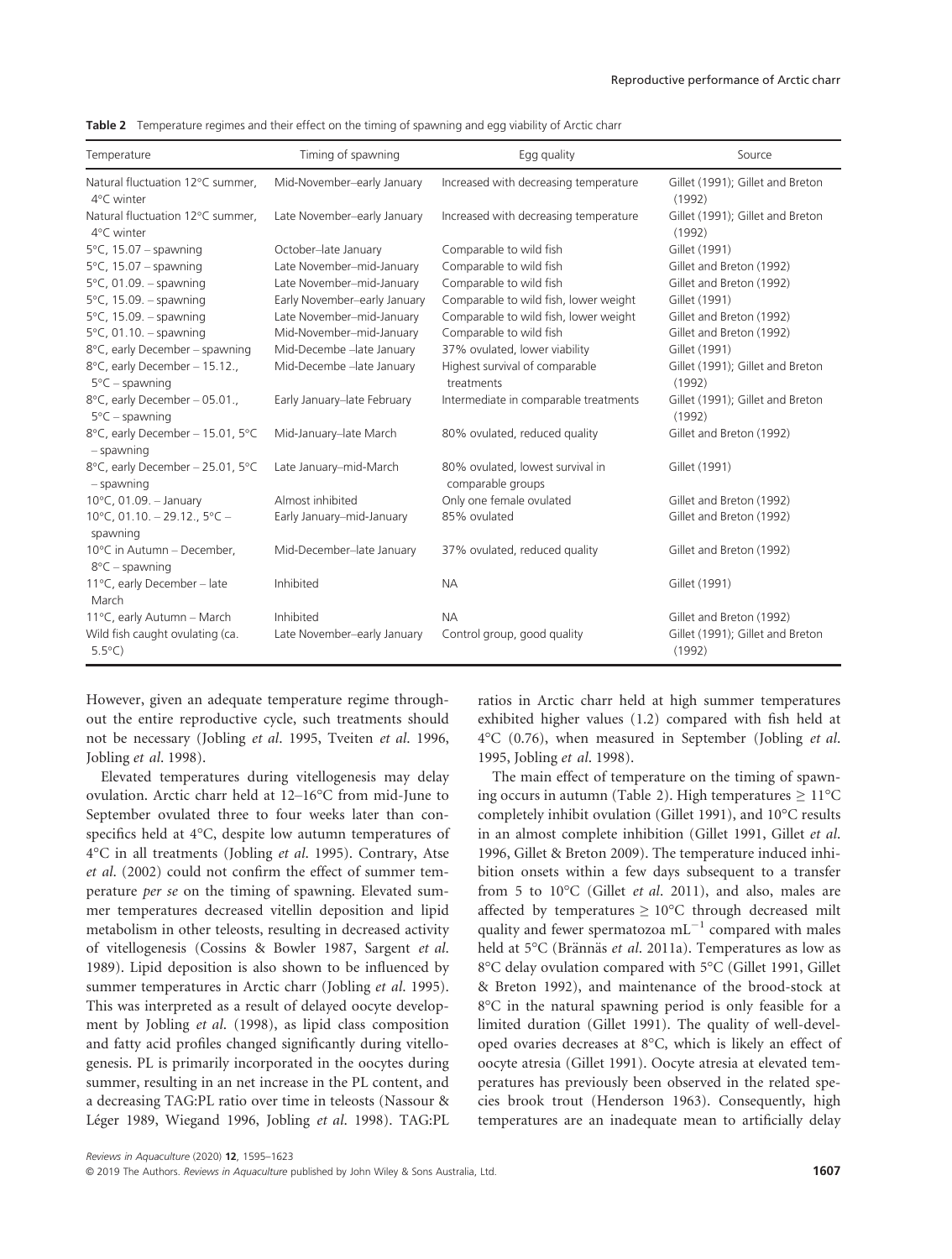spawning. Contrary, decreasing water temperature around the timing of spawning can be used to synchronise and stimulate ovulation, which has been demonstrated for transfers from 8 to 5°C (Gillet 1991, Gillet & Breton 1992) and from 10 to 5°C (Gillet & Breton 1992). However, advancing the spawning period by a reduction in ambient water temperatures does not seem to be possible (Gillet & Breton 1992), as fish transferred to 5°C in July did not ovulate prior to fish transferred in September (Gillet 1991). Temperatures around 5°C only seem to be required during the last weeks prior to ovulation (Gillet 1991).

Experiments, comparing physiological functions at 10 and at 5°C, have revealed several physiological mechanisms inhibiting spontaneous ovulation in Arctic charr at high temperatures (Gillet & Breton 1992, Gillet et al. 1996, Gillet & Breton 2009, Gillet et al. 2011). Biochemical differences in Arctic charr oocytes related to temperature were reported by Gillet and Breton (1992), who discovered that oocytes exhibited higher levels of cyclic adenosine monophosphate (cAMP) in autumn when fish were held at higher temperatures. A prolonged decline in cAMP was identified as a potential precondition for ovulation (Gillet & Breton 1992). Subsequently, a dopamine-induced inhibition of ovulation at high temperatures was discovered, as diphenylbutylpiperidines increased the effectiveness of sGnRHa stimulation on LH secretion at the end of vitellogenesis at 10°C, but not at 5°C (Gillet et al. 1996, Gillet & Breton 2009). However, it was also hypothesised that final maturation may be inhibited at 10°C due to a lack of a spawning trigger, as eggs ovulated by hormonal treatments often exhibited low quality at that temperature (Gillet et al. 1996). By comparing Arctic charr held under long- and short-day photoperiods at 5 and 10°C in all possible combinations, Gillet and Breton (2009) documented the effects of photoperiod and temperature on LH levels in Arctic charr. LH secretion seemed to be reduced by high temperature and long-day photoperiod. Stimulation of LH did not seem to be persistent at 10°C either (Gillet & Breton 2009).

When ovulation commences, 17,20 $\beta$ P levels increase naturally in Arctic charr (Gillet et al. 2011), and already ovulating females exhibit similar levels when transferred to either 5 or 10 $^{\circ}$ C. The surge in 17,20 $\beta$ P is caused by the stimulation of several steroidogenic enzymes, ultimately initiated by LH in vertebrates (Jalabert et al. 1991, Bobe et al. 2008, Nagahama & Yamashita 2008). However, one or several steps in the synthesis of  $17,20\beta$ P are hypothesised to be impaired by high temperatures in Arctic charr (Gillet et al. 2011), analogous to a similar suggestion for rainbow trout (Pankhurst & Thomas 1998). In addition, there is a direct influence of reduced LH levels at higher temperatures in Arctic charr (Gillet et al. 2011). As 17,20 $\beta$ P secretion is stimulated immediately after a transfer from 10 to 5°C, a limiting effect of high temperatures on 20bhydroxysteroid-dehydrogenase activity is likely (Gillet & Breton 2009). A decline in the responsiveness of the ovary to LH stimulation caused by elevated temperatures has also previously been observed in grass carp (Ctenopharyngodon idella (Valeuciennes)) (Glasser et al. 2004). To investigate the responsiveness of the ovary to LH and 17,20 $\beta P$ , Gillet et al. (2011) stimulated four groups of ovaries from fish reared at 5 or 10°C, which were either kept at 5 or 10°C in vitro, with either LH or  $17,20\beta$ P. The stimulation of LH was both dependent on rearing temperature of the fish and holding temperature of the ovary, while the effect of 17,20βP was only dependent on the holding temperature of the ovary. Consequently, the responsiveness of the ovary to LH stimulation is dependent on the previous temperature regime, but a direct effect of temperature on ovulation cannot be excluded (Gillet et al. 2011). The holding temperature of the ovary affected the effectiveness of 17,20 $\beta$ P, which proves a direct, immediate effect of high temperature on ovulation. However, as rearing temperature of the female did not affect stimulation by  $17,20\beta$ P, long-term effects of high temperature occurred upstream, that is before the production of  $17,20\beta P$ , and might be linked to failed LH stimulation at 10°C (Gillet et al. 2011). Regardless of the physiological mechanism, the competence to resume meiosis and ovulate is lost at high temperatures. However, it can also be regained gradually in response to repeated LH stimulation, which enables follicular somatic cells to produce  $17,20\beta$ P and oocytes to respond to it (Gillet et al. 2011).

# Hormone treatments

Ovulation in salmonids can be induced by pituitary preparations and injections of GnRH (Jalabert et al. 1978, Crim et al. 1983, Sower et al. 1984, Breton et al. 1990). This is also possible in Arctic charr using GnRHa, eventually combined with a dopamine inhibitor (Table 3). However, as only the gamete release is stimulated, egg quality may be low under unfavourable conditions. Consequently, successful hormone treatments are carried out on sexually mature fish under favourable spawning conditions. Hormone treatments can nevertheless be advantageous to reduce stress and costs associated with a prolonged spawning season (Brännäs et al. 2011a).

Under favourable conditions, hormone treatments were successful in Arctic charr and resulted in good egg quality at 5°C (Gillet & Breton 1992) and at 7°C when no photoperiodic spawning trigger was provided (Jansen 1993). At elevated temperatures (10°C), egg quality of hormone treated fish exhibited lower values and generally more variation, and stimulation did not seem to be as persistent (Gillet & Breton 1992). In addition, the type of treatment becomes crucial at elevated temperatures, as, for example, D-Arg<sup>6</sup>sGnRHa induced significantly lower plasma gonadotropin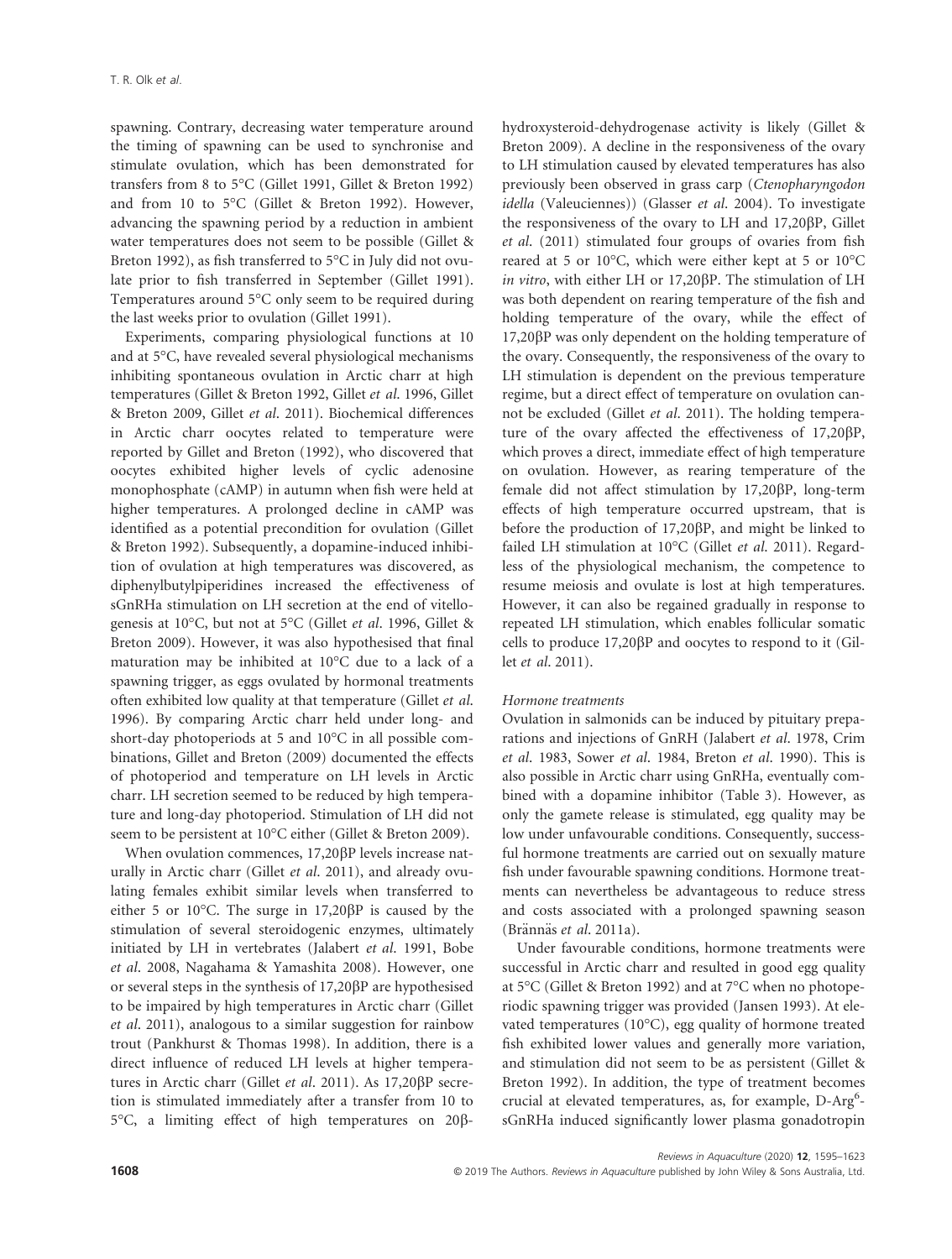|  | Table 3 Hormone treatments tested to induce spawning in Arctic charr |  |  |  |  |  |  |  |  |
|--|----------------------------------------------------------------------|--|--|--|--|--|--|--|--|
|--|----------------------------------------------------------------------|--|--|--|--|--|--|--|--|

| Hormone treatment                                                                                | Temperature    | Photoperiod | Timing of spawning                            | Egg quality<br>(% fertilisation) | Source                   |
|--------------------------------------------------------------------------------------------------|----------------|-------------|-----------------------------------------------|----------------------------------|--------------------------|
| Saline control                                                                                   | 5°C            | Ambient     | 75% within 38 days                            | ca. 70%                          | Gillet and Breton (1992) |
| Saline control                                                                                   | 5°C            | Ambient     | 100% within 35 days                           | ca. 70%                          | Gillet and Breton (1992) |
| Saline control                                                                                   | $10^{\circ}$ C | Ambient     | No ovulation                                  | No ovulation                     | Gillet and Breton (1992) |
| Saline control                                                                                   | 7°C            | Constant    | 24.5% within 13 days                          | > 90% fertility                  | Jansen (1993)            |
| Saline control                                                                                   | 5°C            | Ambient     | 90% within 40 days, 36% in<br>14 <sub>d</sub> | $73.6 \pm 2.7\%$                 | Gillet et al. (1996)     |
| Saline control                                                                                   | $10^{\circ}$ C | Ambient     | 1/49 females ovulated                         | 5.0%                             | Gillet et al. (1996)     |
| D-Trp <sup>6</sup> , Des-Gly <sup>10</sup> LH-Rha (30 µg kg <sup>-1</sup> )                      | 5°C            | Ambient     | 60% in 14 days, 100% in<br>21 days            | $72.6 \pm 7.2\%$                 | Gillet and Breton (1992) |
| D-Trp <sup>6</sup> , Des-Gly <sup>10</sup> LH-Rha (30 µg kg <sup>-1</sup> )                      | $10^{\circ}$ C | Ambient     | No ovulation                                  | No ovulation                     | Gillet and Breton (1992) |
| D-Trp <sup>6</sup> , Des-Gly <sup>10</sup> LH-Rha (30 µg kg <sup>-1</sup> )                      | 5°C            | Ambient     | 75% in 14 days                                | $72.6 \pm 7.2\%$                 | Gillet et al. (1996)     |
| D-Trp <sup>6</sup> , Des-Gly <sup>10</sup> LH-Rha (30 µg kg <sup>-1</sup> )                      | $10^{\circ}$ C | Ambient     | 1/49 females ovulated                         | 25.8%                            | Gillet et al. (1996)     |
| D-Trp <sup>6</sup> , Des-Gly <sup>10</sup> LH-Rha (30 µg kg <sup>-1</sup> )<br>slow release      | $10^{\circ}$ C | Ambient     | 100% in 12 days                               | $50.3 \pm 13.3\%$                | Gillet and Breton (1992) |
| D-Trp <sup>6</sup> , Des-Gly <sup>10</sup> LH-Rha (30 µg kg <sup>-1</sup> )<br>slow release      | 5°C            | Ambient     | 100% within 26 days                           | $76.7 \pm 7.6\%$                 | Gillet and Breton (1992) |
| D-Trp <sup>6</sup> , Des-Gly <sup>10</sup> LH-Rha (20 $\mu$ g kg <sup>-1</sup> )<br>slow release | 5°C            | Ambient     | 80% within 14 days                            | $71.0 \pm 6.2\%$                 | Gillet et al. (1996)     |
| D-Trp <sup>6</sup> , Des-Gly <sup>10</sup> LH-Rha (20 $\mu$ g kg <sup>-1</sup> )<br>slow release | $10^{\circ}$ C | Ambient     | 80% within 15 days                            | 44.4 $\pm$ 5.6%                  | Gillet et al. (1996)     |
| D-Trp <sup>6</sup> , Des-Gly <sup>10</sup> LH-Rha (20 $\mu$ g kg <sup>-1</sup> )<br>slow release | 5°C            | Ambient     | 60% in 14 days, 100% in<br>21 days            | 51.68 $\pm$ 13.8%                | Gillet and Breton (1992) |
| D-Trp <sup>6</sup> , Des-Gly <sup>10</sup> LH-Rha (20 $\mu$ g kg <sup>-1</sup> )                 | $10^{\circ}$ C | Ambient     | No ovulation                                  | No ovulation                     | Gillet and Breton (1992) |
| D-Trp <sup>6</sup> , Des-Gly <sup>10</sup> LH-Rha (20 $\mu$ g kg <sup>-1</sup> )<br>slow release | $10^{\circ}$ C | Ambient     | 67% in 21 days                                | $34.6 \pm 8.2\%$                 | Gillet and Breton (1992) |
| D-Trp <sup>6</sup> , Des-Gly <sup>10</sup> LH-Rha (60 µg kg <sup>-1</sup> )                      | 5°C            | Ambient     | 50% within 15 days                            | <b>NA</b>                        | Gillet and Breton (1992) |
| D-Trp <sup>6</sup> , Des-Gly <sup>10</sup> LH-Rha (60 µg kg <sup>-1</sup> )<br>slow release      | $10^{\circ}$ C | Ambient     | 100% within 12 days                           | $36.2 \pm 12.4\%$                | Gillet and Breton (1992) |
| D-Ala <sup>6</sup> , Des-Gly <sup>10</sup> LH-RHa (20 $\mu$ g kg <sup>-1</sup> )                 | 5°C            | Ambient     | 90% within 17 days                            | $76.5 \pm 5.6\%$                 | Gillet and Breton (1992) |
| D-Arg <sup>6</sup> sGnRHa (20 $\mu$ g kg <sup>-1</sup> )                                         | 5°C            | Ambient     | 50% in 10 days, 80% in<br>14 days             | 69.4 $\pm$ 4.5%                  | Gillet et al. (1996)     |
| D-Arg <sup>6</sup> sGnRHa (20 $\mu$ g kg <sup>-1</sup> )                                         | $10^{\circ}$ C | Ambient     | 37% in 50 days                                | 43.4 ± 14.0%                     | Gillet et al. (1996)     |
| D-Arg <sup>6</sup> sGnRHa (20 $\mu$ g kg <sup>-1</sup> )                                         | 5°C            | Ambient     | 90% within 9 days                             | $73.0 \pm 3.6\%$                 | Gillet and Breton (1992) |
| D-Arg <sup>6</sup> sGnRHa (20 $\mu$ g kg <sup>-1</sup> )                                         | $10^{\circ}$ C | Ambient     | 50% within 7 days                             | $39.8 \pm 20.2\%$                | Gillet and Breton (1992) |
| D-Arg <sup>6</sup> sGnRHa (20 $\mu$ g kg <sup>-1</sup> ) +<br>pimozide 5 mg $kg^{-1}$            | 5°C            | Ambient     | 50%, 10 days, 80%,<br>14 days, 100%, 50 days  | $45.0 \pm 6.4\%$                 | Gillet et al. (1996)     |
| D-Arg <sup>6</sup> sGnRHa (20 µg kg <sup>-1</sup> ) +<br>pimozide 5 mg kg-1                      | $10^{\circ}$ C | Ambient     | 51% within 50 days                            | $34.8 \pm 5.7\%$                 | Gillet et al. (1996)     |
| D-Arg <sup>6</sup> sGnRHa (60 µg kg <sup>-1</sup> )                                              | $10^{\circ}$ C | Ambient     | 100% within 9 days, 80<br>within 4 days       | $40.6 \pm 12.6\%$                | Gillet and Breton (1992) |
| D-Arg <sup>6</sup> sGnRHa (100 µg kg <sup>-1</sup> )                                             | $10^{\circ}$ C | Ambient     | 80% within 15 days                            | 39.1 $\pm$ 10.0%                 | Gillet et al. (1996)     |
| Pimozide                                                                                         | 5°C            | Ambient     | 50% within 12 days                            | $62.5 \pm 5.8\%$                 | Gillet et al. (1996)     |
| Pimozide                                                                                         | $10^{\circ}$ C | Ambient     | 3/13 ovulated                                 | $72.9 \pm 6.4\%$                 | Gillet et al. (1996)     |
| Ovaprim 0.1 mL kg <sup>-1</sup>                                                                  | $7^{\circ}$ C  | Constant    | 87.8% within 7-11 days                        | > 90%                            | Jansen (1993)            |
| day 1, 0.4 mL $kg^{-1}$ day 3                                                                    |                |             |                                               |                                  |                          |
| FSsH (preliminary results)                                                                       | <b>NA</b>      | <b>NA</b>   | Synchronized within 7 days                    | No improvement                   | Brännäs et al. (2007)    |

levels at 10°C than at 5°C (Gillet & Breton 1992). At 10°C, only sustained release forms or high dosages of the same treatment induced comparable ovulation rates as at 5°C, and diphenylbutylpiperidine alone or in combination with other treatments induced ovulations at this temperature (Gillet et al. 1996). At 5°C, there may be a tendency of reduced egg quality caused by diphenylbutylpiperidine (Gillet et al. 1996). At 10°C, the combination of sGnRHa and diphenylbutylpiperidine was most effective at stimulating ovulation, while sGnRHa resulted in a higher percentage of ovulation than diphenylbutylpiperidine alone. The effectiveness of combining diphenylbutylpiperidine with sGnRHa at 10°C was also reflected in plasma LH levels. However, long-day photoperiod rendered this treatment

Reviews in Aquaculture (2020) 12, 1595–1623

© 2019 The Authors. Reviews in Aquaculture published by John Wiley & Sons Australia, Ltd. 1609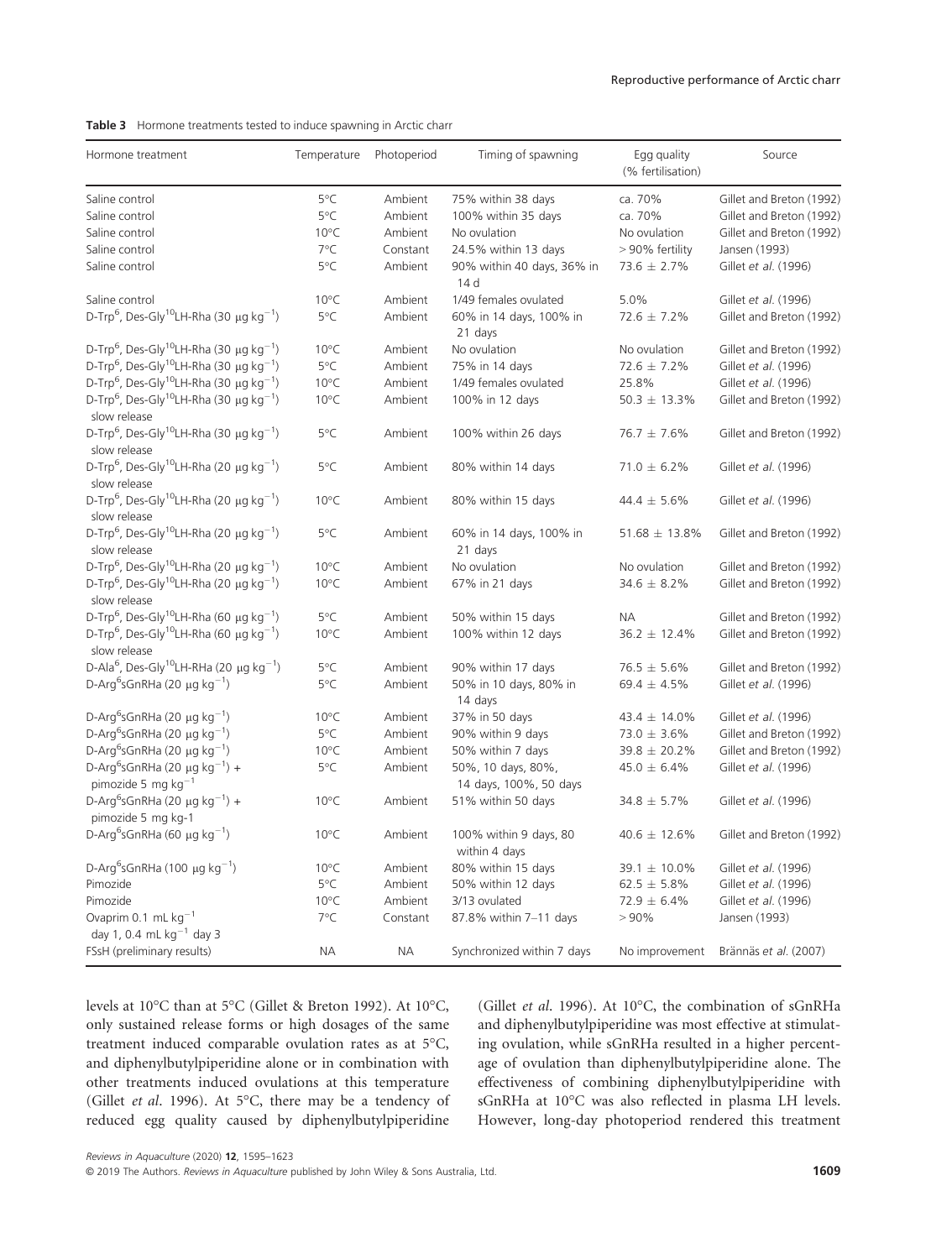ineffective (Gillet & Breton 2009). LH stimulation was also found to be less effective at 10°C than at 5°C in vitro, and elevated temperatures several weeks prior to ovulation interfered with the effectiveness of the treatment (Gillet et al. 2011). Regarding hormone treatments at suitable temperatures ( $\approx$ 5°C), Gillet *et al.* (1996) found no correlation between the time of first ovulation and maximum ovulation, and concluded that different treatments also exhibited differences in effectiveness at 5°C. While all treatments resulted in a high percentage of ovulation and good egg quality, there may be treatments that are superior at synchronising a relatively large proportion of the spawners within few days and others that result in a higher cumulative percentage of ovulation over time.

# Other factors

Few additional factors have been investigated regarding their effect on the timing of spawning in Arctic charr. The condition of the fish has been reported to influence timing of spawning (Johnston 2002), and Tabachek and de March (1991) claimed that '[i]t is well known that diet can have an impact on egg survival, fecundity and the timing of spawning'. However, profound examples, quantifications or physiological explanations have not been provided regarding impacts of the diet on timing of spawning. Hydrostatic pressure and conditions of captivity did not seem to affect the timing of ovulation (Gillet 1991, Gillet & Breton 1992).

#### Identification of ripeness

Captive Arctic charr are stripped, as they usually retain their eggs. Stripping has to occur within 4 days post ovulation, as stripping overripe eggs results in reduced egg quality (Brännäs et al. 2011a). Consequently, ripe females need to be identified at the appropriate time, which is most effectively achieved by sorting the brood-stock during the spawning season (Brännäs et al. 2011a).

Determining the sex of the fish is challenging (Johnston 2002). Morphology only differs during the spawning season (Brännäs et al. 2007). The use of genetic markers has resulted in a correct sex determination in 88% of the investigated cases (Brännäs et al. 2007). Ultrasonic scanning was impractical (Brännäs et al. 2011a). Morphological characteristics during the spawning season appear to be the most appropriate trait to determine sex in Arctic charr. Males have bright red or orange spawning colouration, especially the bright colouration on their bellies and flanks, and their snouts become more pointed, turn light brown and develop a hooked kype. However, also females develop spawning colouration and may develop a small kype (Johnston 2002).

As soon as the spawning period commences, ripe males and females should be kept in separate tanks and stripped as soon as possible (Johnston 2002). In general, males are more manageable, as they are often more synchronised (Johnston 2002), and milt can be cryopreserved. As the spawning window spans over several weeks for most brood-stocks, females should be sorted by ripeness to avoid unnecessary stress. Unripe females can be identified by their white, hard and un-swollen bellies, and nearly ripe females exhibit soft, slightly protruding bellies with mottled flanks and slightly swollen genital papillae. Ripe females can be distinguished by their distended, soft and dark bellies, and the release of eggs which can be triggered by light pressure (Johnston 2002). Once identified, unripe females can be kept in a separate tank and be checked for ovulation every other week. Nearly ripe females should be checked at least once every week at temperatures below 6°C (Johnston 2002). At temperatures above, they should be checked twice every week (Brännäs et al. 2011a).

#### Effect on egg quality

Poor management during the spawning period may greatly affect egg quality. In general, farmed Arctic charr brood-stock are subjected to a variety of unnatural conditions during this period, such as unnatural photoperiod and light intensity, unnatural temperature and the separation of males and females (Jeuthe 2015). However, the relationship between timing of spawning and egg quality remains to be quantified. In an exploratory factor analysis (EFA) on hatchery data, which were collected between 2000 and 2011 in Sweden, the date of fertilisation was included, but did not exhibit a statistically significant correlation to egg quality (Jeuthe et al. 2013). The lack of significant correlation might be due to several confounding factors, such as the repeated handling stress for late ovulating females, which were checked for ovulation twice every week over a prolonged period (Jeuthe et al. 2013). Contrary, late ovulating females might have benefitted from lower water temperature towards the end of the season (Jeuthe et al. 2013). Evidence for increased egg quality in females that spawn at intermediate dates is also provided by Srivastava et al. (1991), who investigated a variety of egg properties in eggs sampled early in the season, mid-season and late in the season. Eggs sampled mid-season exhibited highest nutrient content and better survival and growth during embryonic development, measured as highest wet weight from stripping to one month after first feeding, greatest mean body length after hatch until one month after first feeding, largest mean yolk sac volume, highest survival from fertilisation until one month after hatch, highest protein and lipid content until one month post hatch, highest carbohydrate content until the eyed stage and highest total energy content from fertilisation until first feeding. However, the experimental design of this study was not thoroughly described, and differences did not exceed 10% and might thus be caused by confounding factors, despite the statistical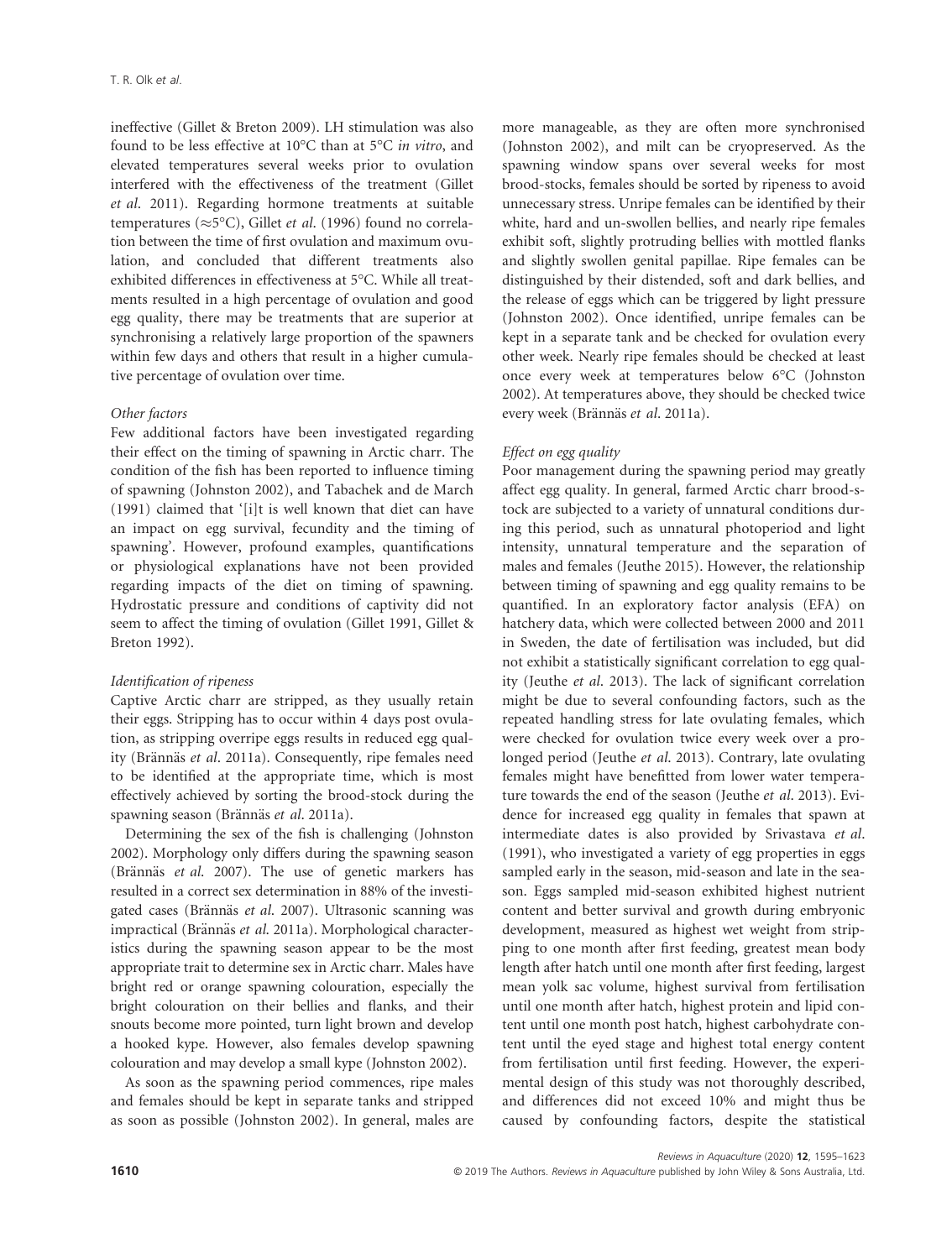significance of the differences (Johnston 2002). In addition, Johnston (2002) criticised that also egg size differed between the groups and that egg size may be linked to the measured qualities. However, as egg size also is a property of the egg and not a primary cause of egg quality, it might also be influenced by the timing of spawning.

# Fertilisation process

# Hygiene

Eggs of Arctic charr may be contaminated with blood, mucus, broken eggs or faeces, and have to be checked while stripping. While badly contaminated batches need to be discarded, some contamination can be removed with the tip of a paper towel (Johnston 2002). Also, albumen from broken eggs needs to be removed, as it can clog the micropyle of viable eggs and inhibit sperm motility in fish (Piper et al. 1982). Contamination with urine may be problematic when stripping milt, and its effects on milt quality in fish in general are reviewed by Rurangwa et al. (2004). There are no speciesspecific hygienic concerns for Arctic charr; thus, the general literature on hygiene during fertilisation in aquaculture can be consulted (e.g. Piper et al. 1982, Rurangwa et al. 2004).

# Sperm quality

Sperm quality parameters in Arctic charr can be assessed by a variety of techniques that are not unique to this species (Rurangwa et al. 2004, Fauvel et al. 2010, Migaud et al. 2013). Sperm quality is foremost associated with fertilisation success in fish, but can also influence embryonic survival after fertilisation by epigenetic and transcriptional mechanisms (Cabrita et al. 2014). When eggs of Arctic charr are fertilised in aquaculture, excessive amounts of milt and minimal amounts of water are usually used to ensure fertilisation, and milt of several males is often used to dilute the effects of low quality milt (Jeuthe 2015). Fertilisation of pooled egg and milt batches is also performed for logistical reasons. However, mixed-milt fertilisation may be disadvantageous, as sperm velocity and fertilisation success depend on social status of the male and may favour subordinate individuals (Haugland et al. 2009). Sperm quality related to social status may also quickly change depending on other fish held in the same tank (Rudolfsen et al. 2006). Milt quality, and consequent fertilisation success, may also be influenced by artificial spawning and holding conditions. Spawning conditions and the treatment of the milt may also induce haploid selection, thus changing the genetic makeup of the offspring generation in fish (Gavery & Roberts 2017, Gavery et al. 2018). However, this effect has not been studied directly in Arctic charr to our knowledge. A decrease in the number of motile sperm cells and increase in swimming velocity were observed within four generations of hatchery-reared Arctic charr (Kekäläinen et al. 2013). These

results suggest that advantageous traits related to sperm quality can be rapidly lost under artificial selection, while counteracting selection on related traits may delay the overall decline in fertility in Arctic charr males (Kekäläinen et al. 2013). However, the decreased number of motile sperm in Arctic charr milt is of concern and should be further investigated. It also remains unknown, whether this effect generally occurs in Arctic charr. Changes in sperm velocity and longevity may also be induced by unintended haploid selection due to the choice of fertilisation method. Haploid selection could also be used for breeding purposes (Alavioon et al. 2017). However, this has not been attempted in Arctic charr to our knowledge.

Sperm quality has been shown to be a limiting factor for reproductive success in farmed Arctic charr. Sperm swimming velocity was positively correlated to fertilisation rate when an excessive amount of milt was used, indicating that this likely reflects maximum fertilisation potential (Jeuthe et al. 2019). The motility parameter beat cross frequency (BCF) and milt density were both correlated with egg mortality, but not with fertilisation rate (Jeuthe et al. 2019). It is unclear how these parameters could be connected to offspring viability. BCF is generally not included or recommended as a quality indicator in sperm motility studies. One could speculate that these two sperm quality parameters may be linked to another, possibly genetic or epigenetic, quality parameter. Linear regression using the highest fertilisation rate achieved by each individual male revealed that BCF and 17, 20β-P levels in males were sufficient to explain 65% of the variation in egg survival up to the eyed stage in this study (Jeuthe et al. 2019).

Damage to paternal DNA can negatively affect fertilisation and hatching rates, while damage up to 25% was shown to not necessarily do so (Devaux et al. 2011). However, malformations occurred up to twice as often during the eyed stage compared to controls, and they have a negative effect on post-hatch survival. In this study, paternal DNA damage was induced by the model genotoxic substance methyl methanesulfonate (MMS). Consequently, sperm quality in Arctic charr both directly affects fertilisation success, and it affects embryonic survival through epigenetic and genetic effects. However, the mechanisms and correlations connecting different traits remain poorly elucidated, and more research is necessary on this topic.

### Sperm cryopreservation

Cryopreservation of sperm as a technique to store gametes and to allow for a more flexible timing of fertilisation has been suggested for Arctic charr (Brännäs et al. 2011b). Relatively high fertilisation rates have been achieved (Table 4). However, the state of the art protocols still has potential for improvement. In addition, suboptimal conditions under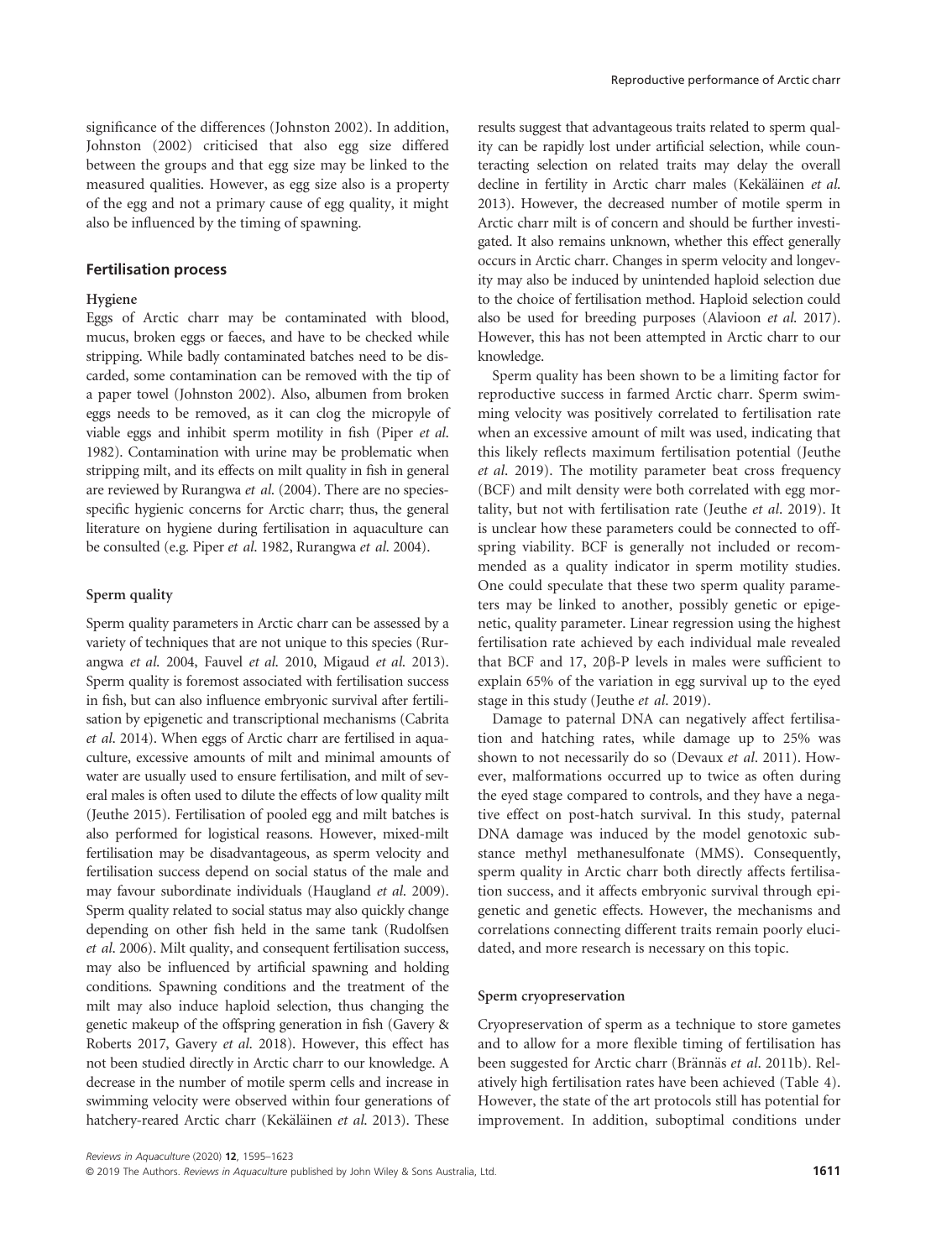Table 4 Most successful protocols for cryopreservation of sperm of Arctic charr

|                                 | Cryoprotectant                  | <b>Diluent</b>                               | Container          | Freezing                                 | Thawing                                                                                           | Fertilisation<br>success | Survival to<br>the eyed stage    | Reference                          |
|---------------------------------|---------------------------------|----------------------------------------------|--------------------|------------------------------------------|---------------------------------------------------------------------------------------------------|--------------------------|----------------------------------|------------------------------------|
| Absolute<br>success<br>reported | 15% Methanol                    | 0.3 M<br>glucose                             | $0.5$ mL<br>straw  | 5 cm above<br>liquid nitrogen            | Combined<br>results;<br>3.3 $^{\circ}$ C s <sup>-1</sup><br>and 11.6 $^{\circ}$ C s <sup>-1</sup> | $70.7 \pm 3.3\%$         | $65.7 \pm 2.9\%$                 | Richardson<br>et al. (2011)        |
|                                 | 10% Methanol + $7%$<br>egg yolk | 0.3 M<br>glucose                             | $0.5$ mL<br>straw  | 4 and 5 $cm$<br>above liquid<br>nitrogen | 25°C for 30 s                                                                                     | $69.5 \pm 6.4\%$         | $70.4 + 6.5%$                    | Mansour<br>et al. (2006b)          |
|                                 | 10, 12.5 and 15%<br>Methanol    | 0.3 M<br>glucose                             | $0.5$ mL<br>straw  | 5 cm above<br>liquid nitrogen            | 25°C for 17 s<br>$(11.6^{\circ}C s^{-1})$                                                         | $62.1 \pm 2.7\%$         | $57.0 \pm 2.4\%$                 | Richardson<br>et al. (2011)        |
|                                 | 10% Methanol                    | 0.3 M<br>glucose                             | $0.5$ mL<br>straw  | 5 and 6 cm<br>above liquid<br>nitrogen   | 25°C for 30 s                                                                                     | 61.2 $\pm$ 7.4%          | $62.2 \pm 6.0\%$                 | Mansour<br>et al. (2006b)          |
|                                 | 12.5% Methanol                  | 0.3 M<br>glucose                             | $0.5$ mL<br>straw  | 5 cm above<br>liquid nitrogen            | Combined<br>results;<br>3.3 $\degree$ C s <sup>-1</sup> and<br>11.6 $\degree$ C s <sup>-1</sup>   | 57.4 $\pm$ 3.3%          | 54.1 $\pm$ 2.9%                  | Richardson<br>et al. (2011)        |
|                                 | 10, 12.5 and 15%<br>Methanol    | 0.3 M<br>glucose                             | $0.5$ mL<br>straw  | 5 cm above<br>liquid nitrogen            | 5°C for 60 s<br>$(3.3^{\circ}C s^{-1})$                                                           | 56.4 $\pm$ 2.8%          | $55.3 \pm 2.4\%$                 | Richardson<br>et al. (2011)        |
| Relative<br>success             | 10% Methanol                    | Lahnsteiner's<br>diluent                     | $0.5$ mL<br>straw  | 2.5 cm above<br>liquid nitrogen          | 25°C for 30 s                                                                                     | 76.2% of control         |                                  | Lahnsteiner<br>et al. (1997)       |
| reported                        | 20% glycerol<br>20% glycerol    | 0.3 M glucose<br>Described by<br>Mounib 1978 | Pellets<br>Pellets |                                          |                                                                                                   |                          | 75% of control<br>75% of control | Piironen (1993)<br>Piironen (1993) |
|                                 | 10% Methanol                    | Lahnsteiner's<br>diluent                     | $1.2$ mL<br>straw  | 1.5 cm above<br>liquid nitrogen          | 30°C for 30 s                                                                                     | 73.5% of control         |                                  | Lahnsteiner<br>et al. (1997)       |

cryopreservation are not the cause for poor reproductive success of Arctic charr in general, as survival rates are also observed to be low when fresh milt is used for fertilisation (e.g. Jeuthe et al. 2013, Jeuthe et al. 2015). However, welldesigned protocols for cryopreservation are useful to produce high-quality spawns of Arctic charr, and optimal diluents for cryopreservation of sperm are species-specific (Stein & Bayrle 1978, Piironen 1993).

Milt that is cryopreserved is mixed with an extender at 4°C at a ratio of 1:3 or 1:2 resulting in a concentration of  $8.0 \times 10^8$  –2.5  $\times 10^9$  cells mL<sup>-1</sup> (Lahnsteiner 2000b). The milt can be frozen in straws holding 0.5 or 1.2 mL, while larger straws of 5 mL resulted in inconsistent freezing (Richardson et al. 2000). The milt is frozen over liquid nitrogen, either on a fixed rack (Lahnsteiner et al. 1997) or in a Styrofoam box floated in liquid nitrogen (Richardson et al. 2000). When frozen, straws are placed in liquid nitrogen for storage (Lahnsteiner et al. 1997). Temperature endpoints during thawing have a greater impact on fertilisation success than thaw rates (between  $3.3^{\circ}\text{C s}^{-1}$  and  $11.6^{\circ}\text{C s}^{-1}$ ) and should be placed just above 0°C (Richardson et al. 2011). Eggs are fertilised by dispersing sperm over the eggs with a minimal amount of ovarian fluid and gently mixing the gametes. After one minute, 15 mL of water is added, and the eggs are left for another minute. To activate the sperm, 0.12 M NaCl is added (Richardson et al. 2000).

The extender for cryopreservation generally consists of a diluent and a cryoprotectant. The diluent may be glucose (Piironen 1993, Richardson et al. 2000, Mansour et al. 2006b, Richardson et al. 2011), a combination of NaCl, KCl, Na<sub>2</sub>HPO<sub>4</sub><sup>-7H</sup><sub>2</sub>O and L-α-lecithin at pH 7.5 (Richardson et al. 2000), or Lahnsteiner's diluent (Lahnsteiner et al. 1997, Lahnsteiner 2000b, Mansour et al. 2006b). Lahnsteiner's diluent consists of NaCl, KCl, CaCl<sub>2</sub>'2H<sub>2</sub>O, MgSO4 . 7H2O and HEPES sodium salt, adjusted to PH 7.8 using NaOH and HCl (Lahnsteiner 2000b). The most common cryoprotectants used are as follows: dimethyl sulfoxide (DMSO) (Richardson et al. 2000, Mansour et al. 2006b), glycerol (Piironen 1993, Richardson et al. 2000), dimethylacetamide (DMA) (Richardson et al. 2000, Mansour et al. 2006b) and methanol (Lahnsteiner et al. 1997, Mansour et al. 2006b, Richardson et al. 2011). High fertilisation success of cryopreserved sperm was achieved using 0.3 M glucose as diluent and 10% methanol as cryoprotectant (56.2  $\pm$  5.2% fertilised; 55.5  $\pm$  5.0% survival to the eyed stage) (Mansour et al. 2006b). Ca. 60% fertilisation success could also be achieved using DMSO and 0.3 M glucose in 0.5 mL straws, and DMA in 0.3 M glucose or 0.3 M glucose and 0.011 M KCl (Richardson et al. 2011). The best results of  $70.7 \pm 3.3\%$  fertilised eggs and 65.7  $\pm$  2.9% eyed eggs were achieved using 15% methanol and 0.3 M glucose in a 0.5 mL straw, frozen 5 cm above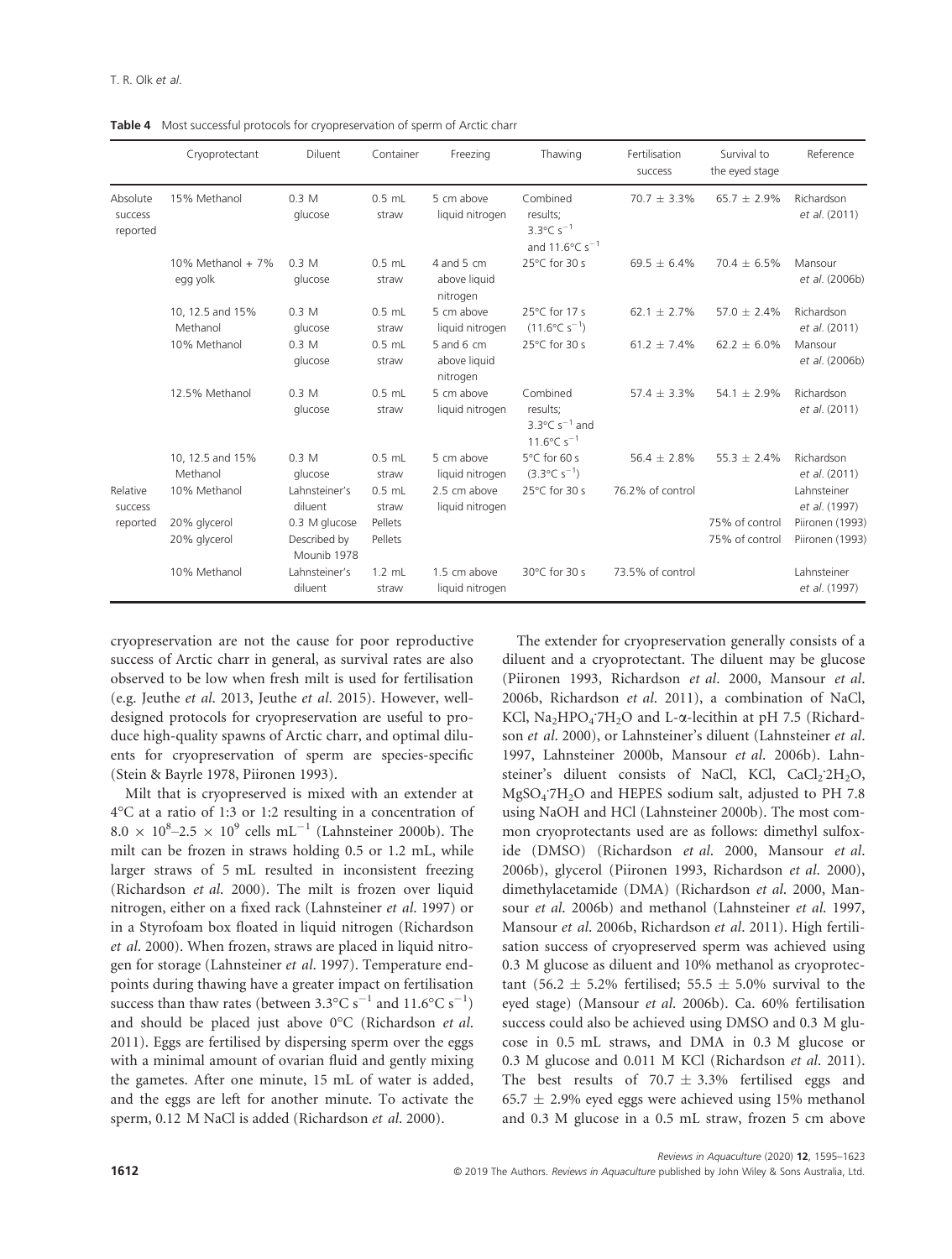liquid nitrogen (Richardson et al. 2011). Using 15% methanol as cryoprotectant resulted in higher fertilisation success than using 12.5% and 10% methanol, respectively (Richardson et al. 2011). Consequently, even higher concentrations of methanol as cryoprotectant should be investigated, as they may result in even higher fertilisation success of cryopreserved milt.

The addition of egg yolk (7%) (Mansour et al. 2006b) and different fractions of isolated Arctic charr seminal plasma proteins (Mansour et al. 2008b) to the extender was also investigated, but did generally not improve postthaw fertilisation success.

#### Egg quality and fecundity

Egg quality in cultured Arctic charr is often highly variable, and low, and it is reflected in egg survival, which is additionally influenced by the rearing environment. Comprehensive data on egg survival are available from the Swedish breeding programme at Aquaculture Centre North in Kälarne, where egg survival was on average  $42 \pm 25\%$  for single sire/dam fertilisations between 2000 and 2011, excluding zero success batches. Of the 540 analysed batches, 106 had no success at reaching the eyed stage, and average survival including these batches was  $33 \pm 28\%$  (Jeuthe et al. 2013). These figures demonstrate low and highly variable survival in eggs of Arctic charr. However, the effect of egg quality per se is more distinguishable when comparing eggs of different families, which are reared under identical conditions. Varying fertilisation rates between 59 and 100% and survival rates between 9 and 98% have been detected under these circumstances (Jeuthe 2015). Differences in egg fertility between females reared under similar conditions varied between 0 and 83% in another study (Mansour et al. 2011), where it was not correlated to the number of ovulated eggs or egg size. In both cases, variation between families existed despite similar holding conditions for female brood-stock (Mansour et al. 2011, Jeuthe 2015, Jeuthe et al. 2016). Egg quality may be even more variable under varying conditions.

Eggs of Arctic charr exhibit differences in regularity in size and shape and the distribution of lipid droplets depending on their quality. Egg size in Arctic charr usually varies between 4 and 5 mm in diameter (Delabbio 1995, Jobling et al. 1995, Frantzen et al. 1997, Jobling et al. 1998), and eggs usually weigh between 50 and 60 mg (Gillet 1994). Good quality eggs of Arctic charr can be identified by their solid pale yellow or golden colour, a size between 4 and 5 mm in diameter and the lack of concave or dimpled surfaces. When stripped, they are in a mass of touching eggs with moderate amounts of ovarian fluid (Johnston 2002). Mansour et al. (2008a) classified eggs that are uniform in size and shape with evenly distributed lipid

droplets as good. Eggs with some coalesced lipid droplets towards one pole, which are otherwise uniform in shape and size, are classified as fair. In eggs of poor quality, all lipid droplets are coalesced towards one or both poles, and the eggs are of irregular size and shape. Also heterogeneous eggs with varying characteristics occur in Arctic charr. Heterogeneous eggs and eggs of poor quality could not be successfully fertilised in this study.

Egg retention in the abdominal cavity (over-maturation) is identified as one of the main factors determining ultimate egg quality in salmonids (Papst & Hopky 1984, Springate et al. 1984, Bromage et al. 1992) including Arctic charr (Gillet 1991, Gillet & Breton 1992, Gillet 1994, Atse et al. 2002). During over-maturation, various chemical and physical properties of the eggs deteriorate, and eggs of heterogeneous quality are likely a result of over-maturation. They were found frequently in Arctic charr held at 7°C (Mansour et al. 2008a). Contrary, eggs of heterogeneous quality were not observed in large quantities in brown trout (Mansour et al. 2007). Eggs of heterogeneous quality exhibited an ovarian fluid pH below 8, which could be a sign of increased ovarian fluid secretion (Mansour et al. 2008a), or leakage from damaged eggs, as shown for rainbow trout (Lahnsteiner 2000a, Dietrich et al. 2007). Lower adenosine triphosphate (ATP) content and an increased concentration of catabolic enzymes also indicated post-ovulatory ageing in this study (Mansour et al. 2008a).

There is a positive connection between female age, egg size and egg viability (Jeuthe et al. 2013, Lasne et al. 2018). In some instances, egg survival has shown a stronger correlation with egg size than with female age (Jeuthe et al. 2013, Jeuthe 2015). Improvement of egg survival by size was seen in eggs between 4 and 5 mm, but not below, even within female age groups (Jeuthe et al. 2013). These results point to an additional individual factor affecting size-dependent egg viability, independent of female age. However, egg size does not always correlate to egg viability and prehatch survival, and many effects are first revealed post hatch. A comparison of average egg weight, ranging from 59.0 to 113.0 mg, between Arctic charr families in Iceland, revealed no correlation between egg weight and survival until the eyed stage or first feeding, or the frequency of abnormally shaped alevins (Jónsson & Svavarsson 2000). However, egg size has been positively connected to survival of alevins from emergence to first feeding (Wallace & Aasjord 1984). Mortality associated with low egg size usually manifested as pinhead mortality, which is caused by starvation, and alevins from smaller eggs were generally smaller and had smaller yolk sacs. Larvae from larger eggs were also found to be larger in a different study. They exhibited a more active foraging behaviour, in addition to be generally more active (Leblanc et al. 2011). However, larvae from the largest eggs were also found to be deformed at a higher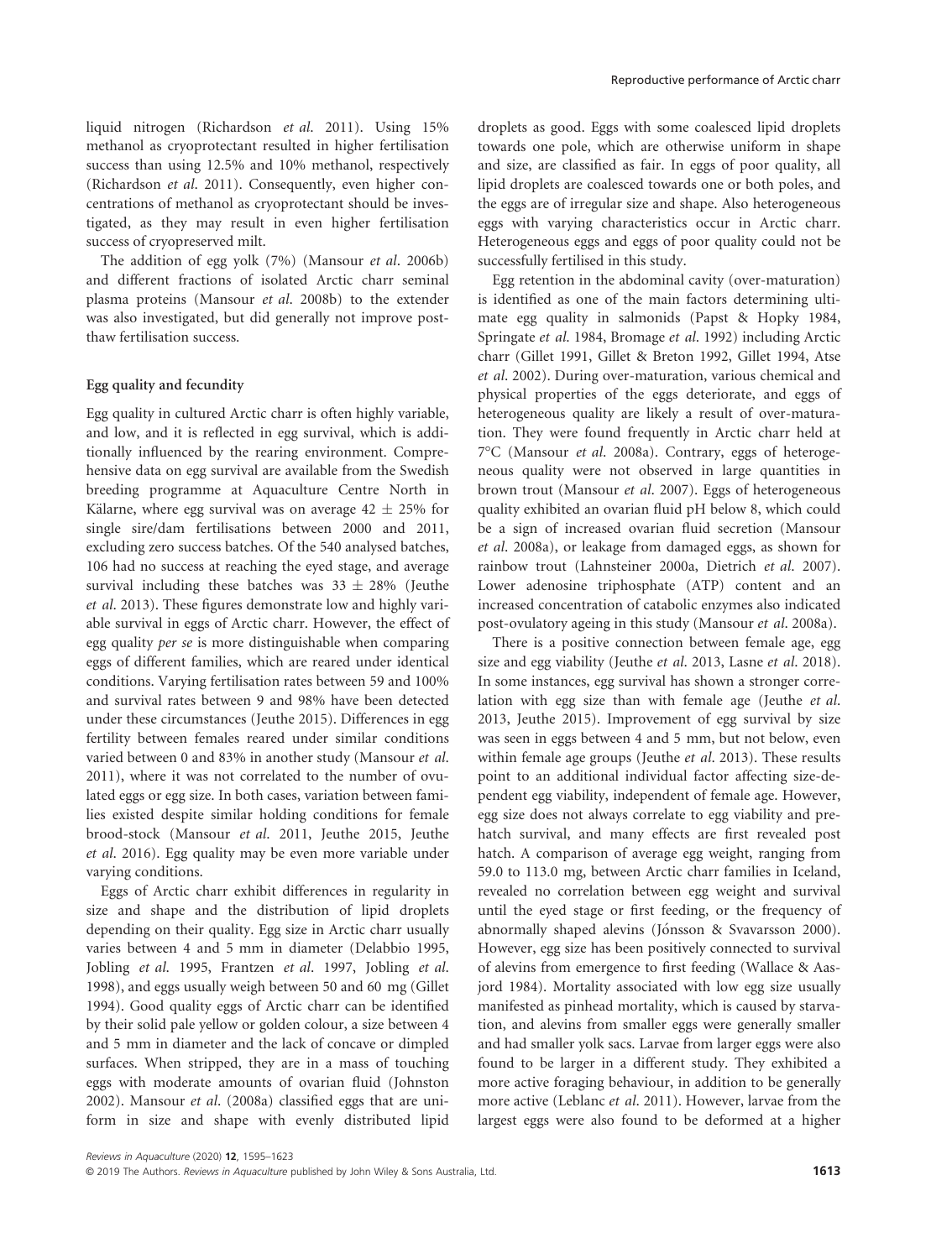frequency (Wallace & Aasjord 1984). Egg size also influences embryonic development, and embryos in small eggs are found to develop more quickly than embryos in large eggs. For instance, a significant negative correlation between egg weight and the developmental index of melanin formation in the eyes has been found, also when eggs of similar size classes were pooled. However, in this study, no correlation between egg size and the time of hatching was found (Valdimarsson et al. 2002).

In individual eggs, ranging from 4.0 mm and 28.9 mg to 4.8 mm and 44.7 mg in size and weight, a lower energy content was detected in smaller eggs. However, it was not correlated to pre-hatch survival (Leblanc et al. 2016). Energy density measured in dry weight varied from 18647 to 28873 J  $\mathrm{g}^{-1}$ , but was not correlated to egg size or female size. It did not differ by female. However, energy density was more variable in smaller than in larger eggs (Leblanc et al. 2016). Contrary, egg energy density was evaluated as a better predictor of egg quality than weight or size. Egg size and weight are variable, and change depending on environmental factors. Egg size was found to decrease when brood-stock was held at high summer temperatures. Egg weight was found to increase when brood-stock was held in sea water during summer (Atse et al. 2002).

Even though final egg size is largely determined by initial egg size in Arctic charr, additional variation arises through swelling. Parental effects depending on males and females, and interactive effects between males and females are found to determine final egg size after swelling. All of these effects were demonstrated by comparing several matrices of egg size depending on males and females in a cross-fertilisation experiment based on 7 stocks of hatchery-reared Arctic charr (Pakkasmaa et al. 2001). However, the underlying mechanisms remain unknown in Arctic charr, and both genetic and environmental effects are considered. Either way, different egg swelling is supposedly connected to differences in egg quality and viability (Pakkasmaa et al. 2001). This correlation has been demonstrated in lake trout (Salmo trutta lacustris (Linnaeus)) (Lahnsteiner et al. 1999). In that regard, it also remains uncertain whether little egg swelling causes lower viability or vice versa (Pakkasmaa et al. 2001).

In Arctic charr, considerable variations in fecundity between different brood-stocks were documented. Fecundity also varies by the age of the fish. Generally, a fecundity of 3–4000 eggs per kg fish may be expected (Jobling et al. 1998). However, fecundity can also be altered by environmental conditions, such as photoperiod (Gillet 1994). Compared to the natural photoperiod at ca. 46 °N, keeping fish at long-day photoperiod (17L:7D) from October to August, followed by an abrupt change to short-day (7L:17D), resulted in relatively higher fecundity and a lower average egg mass.

# Ovarian fluid

Fertilisation in Arctic charr can be conducted dry, with no water added, and spermatozoa moving in ovarian fluid. In this setting, sperm can be motile for approximately two minutes (Johnston 2002). Ovarian fluid aids the fertilisation process, as it increases sperm longevity, which has been investigated on a gradient between 0% and 50% ovarian fluid. Sperm motility lasted for 43 and 128 s, respectively (Turner & Montgomerie 2002). Also, swimming speed and linearity index of the sperm movement increased with an increasing amount of ovarian fluid. However, at a low concentration of ovarian fluid (5%), the swimming speed of spermatozoa was lower than in freshwater. This was likely because of the higher viscosity of ovarian fluid, which may have a larger effect at lower concentrations. The enhancing effect on swimming speed also increased with time, as there was relatively little enhancement of swimming speed at 10s post activation (6% difference between freshwater and 50% ovarian fluid). At 20s post activation, this effect increased to a 48% difference between freshwater and 50% ovarian fluid. Consequently, ovarian fluid is an advantageous medium for fertilisation in general, at least up to a concentration of 50% (Turner & Montgomerie 2002). However, ovarian fluid of Arctic charr also seems to influence the outcome of the fertilisation process. Differences have been found in the enhancement of sperm velocity between females and between combinations of females and males (Urbach et al. 2005). It has been concluded that different combinations of males and females may be more compatible and achieve higher fertilisation rates.

# Egg incubation

#### Incubation temperature

The upper temperature limit for survival of eggs of Arctic charr is commonly referred to as 8°C (Elliott & Elliott 2010). Drastically elevated mortality has been reported at incubation temperatures > 10°C (Jungwirth & Winkler 1984, Steiner 1984, Gillet 1991). However, reduced hatching success is also reported for temperatures above 6°C (de March 1995, Janhunen et al. 2010). Hatching success is generally highest at incubation temperatures between 1 and 5°C (Humpesch 1985, Elliott & Elliott 2010). However, different temperature optima are reported for different populations of Arctic charr. de March (1995) reported a higher hatching success at an incubation temperature of 3°C than at 6°C for northern anadromous strains with origins in Fraser River (Newfoundland and Labrador, Canada) and Lake Storvatn (Nordland, Norway). In a landlocked Austrian strain, Steiner (1984) reported the highest egg survival rates at incubation temperatures of 5–7°C and adequate hatching success between 3 and 8°C. Below 2°C, hatching success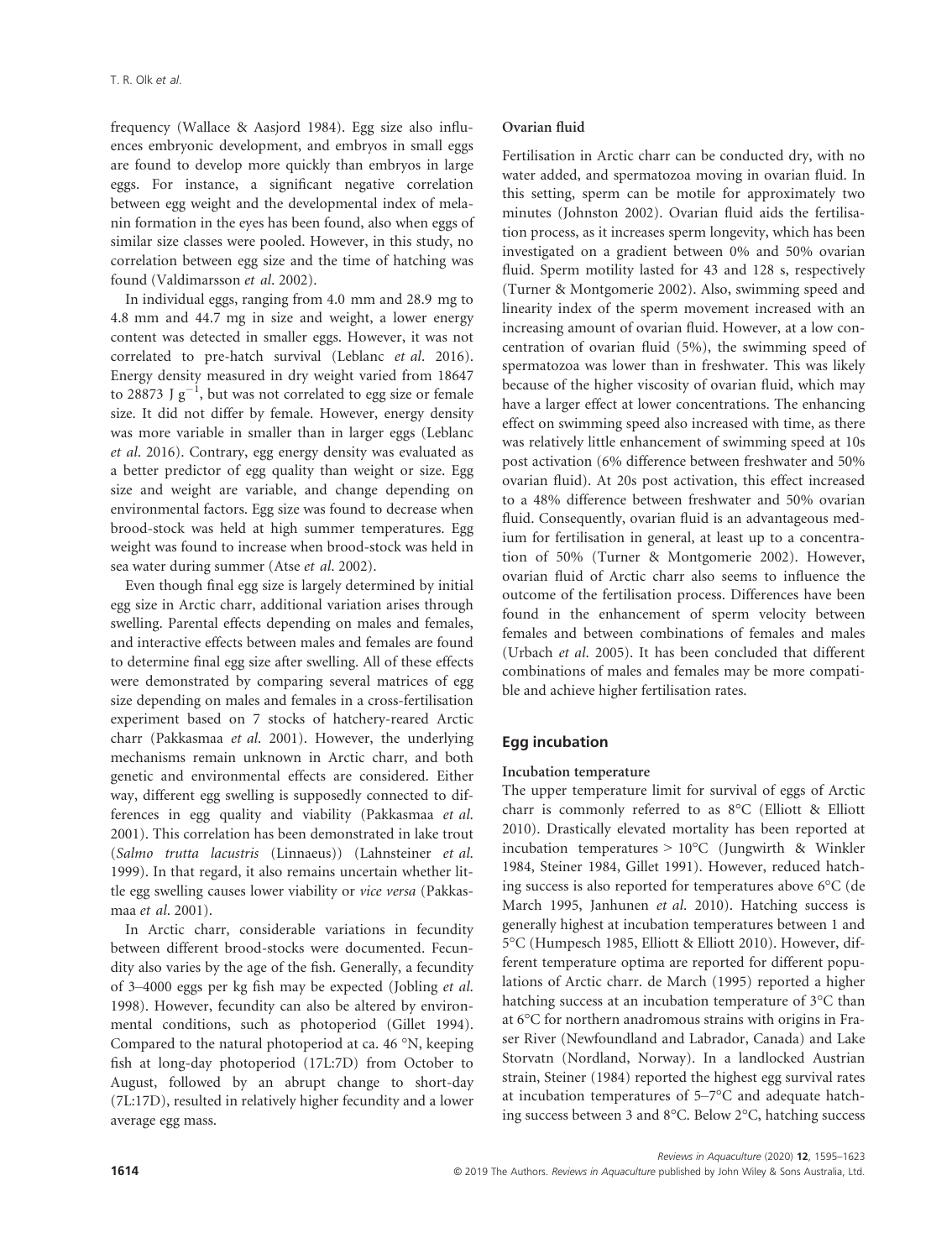was considerably lower in this population (Steiner 1984). Temperature fluctuations between 3.5 and 6°C during the eyed stage did not seem to affect embryonic development or survival (Jeuthe et al. 2016). The lower temperature limit for eggs is also found to vary by developmental stage. Jeuthe et al. (2016) found that Arctic charr eggs of the Arctic Superior strain (origins in Lake Hornavan, Sweden; (Nilsson et al. 2010), stationary, but closely related to northern Norwegian anadromous strains (Mayer et al. 1992, Schmitz 1992)) exhibited higher survival rates when incubated at temperatures around 6°C compared with 2.8°C during early incubation. The lower temperature limit of eggs of Arctic charr during the first few weeks of incubation could thus be placed between 2.8 and 4°C, and temperatures between 4 and 7°C are recommended at that stage (Jeuthe et al. 2016).

Thermal stress during egg incubation was previously indicated to cause some of the poor egg quality in farmed Arctic charr in Sweden (Jeuthe et al. 2013). Incubation of eggs at low temperatures (2.7°C) during early incubation led to considerably higher mortality rates before and during the eyed stage, as well as an increased frequency of spinal malformations (Jeuthe et al. 2016). Consequently, sensitivity to cold incubation temperatures may be one cause of high pre-hatch mortality in cultured Arctic charr, and the temperature limit is relatively high  $(\geq 2.8^{\circ}C)$ . However, the initial higher sensitivity to low temperatures is restricted to the first week of incubation or less, which coincides with the developmental stages up to gastrulation or the start of epiboly (Jeuthe et al. 2016).

Temperature effects during incubation were first suspected to be independent of intrinsic properties of the egg (de March 1995). Incubation temperatures of 3 and 6°C were investigated in 18 families and 3 mixed groups of Arctic charr eggs in this study, and eggs survived at a higher rate at low incubation temperatures (65  $\pm$  30% compared with 47  $\pm$  30%, respectively). Eggs incubated at lower temperatures were also better developed in terms of size and pigmentation. Larvae from eggs incubated at lower temperatures exhibited curved spines that straightened out after a few days post hatch and smaller yolk sacs, meaning that they were larger and in a later developmental stage. However, as the variation around average egg survival was similar at both temperatures, no evidence for intrinsic properties influencing temperature tolerance was detected (de March 1995). When comparing survival and development between eggs reared at 2 and 7°C, similar effects on survival and growth were detected, such as higher survival, and larger larvae, which were less variable in size and had smaller yolk sacs at lower temperatures (Janhunen et al. 2010). However, in this study, relative variation around family-specific means in survival increased at higher incubation temperatures and was 30.6% and 66.1% at 2 and

7°C, respectively. Parental effects had an influence on egg survival, yolk sac volume and larval size, dependent on temperature. Embryonic survival was mainly determined by the dam effect, while sire–dam interactions were significant at an egg rearing temperature of 2°C, but not at 7°C. At 7°C, the total variance in egg survival was higher, and especially, the error variance increased in proportion. The proportions of the variance of parental effects on egg survival were estimated to 82.7 and 72.4% for the dam effect at 2 and 7°C, respectively. Sire–dam interactions explained 16% and 3.5% of the variance at 2 and 7°C, respectively, and sire effects were not detectable on egg survival. Dam, sire and sire–dam effects were found to influence yolk sac volume and larval size. As the same parents were used at both temperatures, evidence for temperature influencing the expression of genetic effects was found in this study (Janhunen et al. 2010). Consequently, intrinsic properties of the egg likely interact with rearing temperature, influencing pre-hatch survival and other properties.

### Water chemistry

Water chemistry requirements for egg incubation have not been evaluated in detail for Arctic charr in particular. However, general requirements for salmonids can be used. Especially, exposure of eggs of salmonids to nitrate is found to be detrimental, and concentrations should not exceed 1 mg  $L^{-1}$  during egg incubation (MacIntyre et al. 2008). Eggs of Arctic charr are also found to tolerate a wide range of oxygen concentrations at different temperatures. Low mortality was recorded at  $P_{O2}$  of 20% and 30% at 4 and 8°C, respectively, and at  $P_{O2}$  of 50 and 100% at both temperatures (Gruber & Wieser 1983). However, oxygen consumption, growth rates and food conversion increased with increasing oxygen concentrations, and post-hatch mortality was highest at P<sub>O2</sub> of 30% and 8°C (Gruber & Wieser 1983), indicating detrimental effects of low oxygen concentrations in combination with high temperature.

# Hygiene

Eggs of Arctic charr are routinely surface disinfected in many hatcheries, using a buffered iodine solution when they are moved to an incubator. Concentrations of 100 ppm are used, and eggs are submerged in a bath of buffered iodine solution for 10 min. This procedure is especially important when water with low pH is used for incubation (Johnston 2002). In the incubator, Oomycetes such as Saprolegnia (Nees) may settle on dead organic matter, such as eggs, eggshells or blood, and may spread to adjacent eggs. This can be avoided by removing all dead material and dead eggs, filtering incoming water, chemical treatments and regular hand-picking of dead eggs. Usually,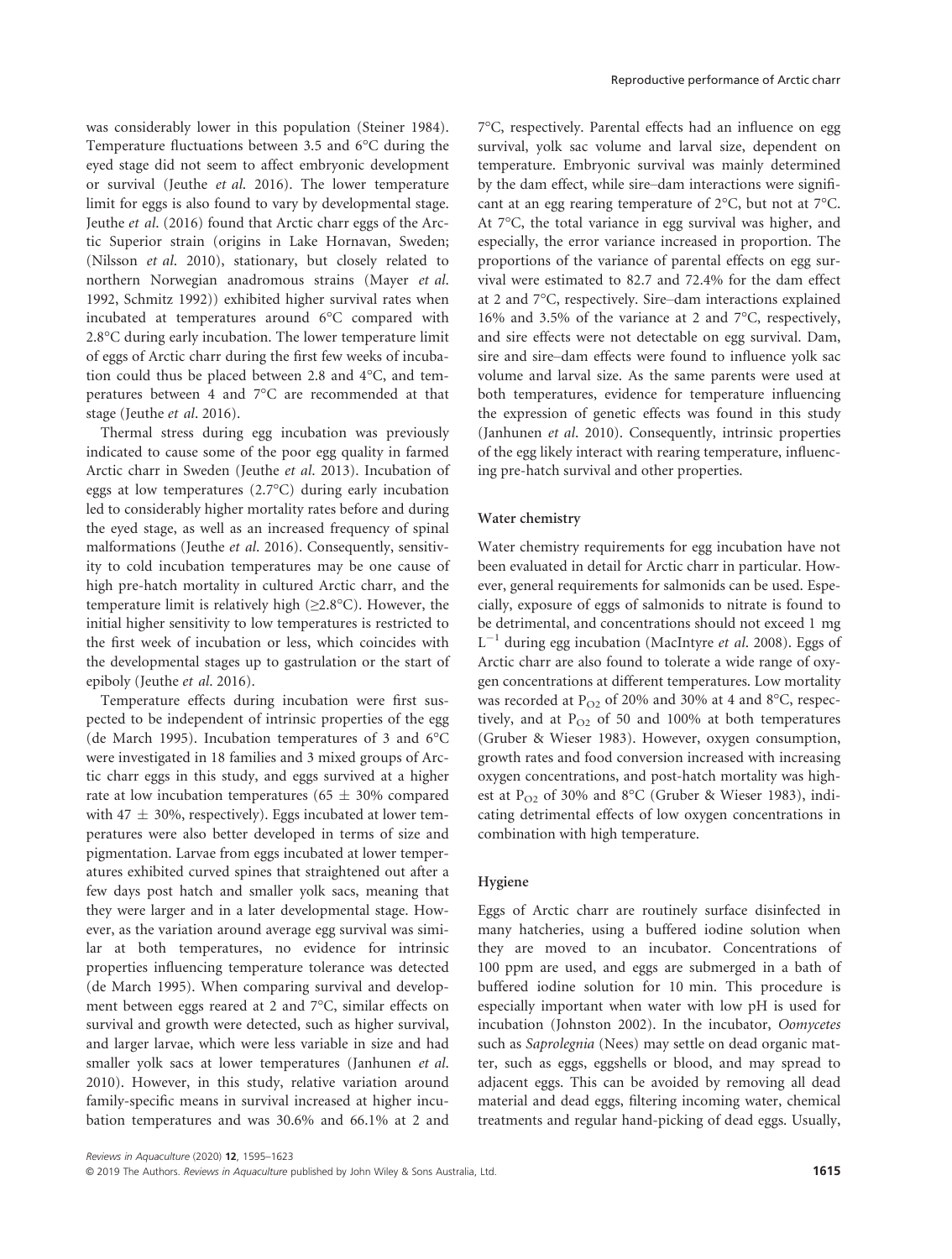chemical treatments are conducted before the eyed stage, and hand-picking is used during the eyed stage (Johnston 2002, Olk et al. 2019).

# Conclusion

The most severe shortcomings in relation to reproduction of Arctic charr in hatcheries seem to be related to the holding conditions of the brood-stock. The holding conditions of the brood-stock have also been shown to be influential in relation to the timing of spawning, which has been thoroughly investigated, and adequate knowledge to produce high-quality gametes in relation to the timing of spawning is available. Temperature is identified as one of the most important issues in Arctic charr aquaculture, and the detrimental effects of elevated summer temperatures remain to be investigated, also regarding the identification of an optimal summer temperature. In addition, results regarding the effect of the fatty acid composition of the brood-stock diet remain equivocal. It also remains unclear, whether the fatty acid composition of the diet is problematic in Arctic charr aquaculture in general. This is likely only problematic in freshwater stocks, which are fed a marine-based diet.

The effect of handling and confinement stress remains to be investigated in situ in Arctic charr brood-stock. Stress interferes with oocyte development, especially vitellogenesis. However, these results were obtained injecting cortisol (F). Another brood-stock-related factor that may negatively influence egg quality is the age of the brood-stock. Age group differences in reproductive performance are a result of age-dependent (positive) stress tolerance. This problem could be resolved by improving the holding conditions. Regarding the fertilisation process, adequate knowledge is available. 'Dry' fertilisation in ovarian fluid appears to be the most suitable option for Arctic charr. While egg quality of Arctic charr has been studied to a large extent, there are few accounts on sperm quality parameters and their relation to fertility or holding conditions of the brood-stock. Sperm quality in Arctic charr should thus be investigated further, especially in light of the decreased number of motile sperm cells discovered in one hatchery. Fertilisation protocols may have to be revised to account for haploid selection. Genetic and epigenetic effects of sperm remain to be investigated in Arctic charr. Regarding egg incubation, temperature has been most thoroughly studied. Large differences in hatching success between families, and differences between strains are concerning and demand further investigation. It appears advantageous to treat anadromous and stationary strains differently regarding salinity during summer, fatty acid composition of the diet and potentially temperature. Direct comparative studies between stationary and anadromous stocks are lacking and in demand.

# Acknowledgements

This study is funded internally by the University of Southeast Norway.

# References

- Abayasekara DRE, Wathes DC (1999) Effects of altering dietary fatty acid composition on postagladin synthesis and fertility. Postagladins, Leukotrienes and Essential Fatty Acids 61: 275–287.
- Alavioon G, Hotzy C, Nakhro K, Rudolf S, Scofield DG, Zajitschek S et al. (2017) Haploid selection within a single ejaculate increases offspring fitness. Proceedings of the Natural Academy of Sciences 114: 8053–8058.
- Arnesen AM, Jørgensen EH, Jobling M (1993a) Feed intake, growth and osmoregulation in Arctic charr, Salvelinus alpinus (L.), following abrupt transfer from freshwater to more saline water. Aquaculture 114: 327–338.
- Arnesen AM, Jørgensen EH, Jobling M (1993b) Feed intake, growth and osmoregulation in Arctic charr, Salvelinus alpinus (L.), transferred from freshwater to saltwater at 8°C during summer and winter. Fish Physiology and Biochemistry 12: 281–292.
- Arnesen AM, Jørgensen EH, Jobling M (1994) Feed-growth relationships of Arctic charr transferred from freshwater to saltwater at different seasons. Aquaculture International 2: 114–122.
- Arts MT, Ackman RG, Holub BJ (2001) Essential fatty acids in aquatic ecosystems: a crucial link between diet and human health evolution. Canadian Journal of Fisheries and Aquatic Sciences 58(1): 122–137.
- Atse CB, Audet C, de la Noüe J (2002) Effects of temperature and salinity on the reproductive success of Arctic charr, Salvelinus alpinus (L.): egg composition, milt characteristics and fry survival. Aquaculture Research 33: 299–309.
- Balikci A (1980) Charr fishing among the Arviligjuarmiut. In: Balon EK (ed) Charrs Salmonif Fishes of the Genus Salvelinus. Junk, The Hague, Netherlands.
- Ball BA, Medina V, Gravance CG, Baumber J (2001) Effect of anti-oxidants on preservation of motility, viability and acrosomal integrity of equine sperm during storage at 5°C. Theriogenology 56: 577–589.
- Bell JG, Farndale BM, Bruce MP, Navas JM, Carrillo M (1997) Effects of broodstock dietary lipid on fatty acid composition of eggs from sea bass (Dicentrarchus labrax). Aquaculture 149: 107–119.
- Bell JG, Farndale BM, Dick JR, Sargent JR (1996) Modification of membrane fatty acid composition, eicosanoid production and Phospholipase A activity in Atlantic salmon gill and kidney by dietary lipid. Lipids 31: 1163–1171.
- Berg AH, Thomas P, Olsson P-E (2005) Biochemical characterization of the Arctic char (Salvelinus alpinus) ovarian progestin membrane receptor. Reproductive Biology and Endocrinology 3: 64.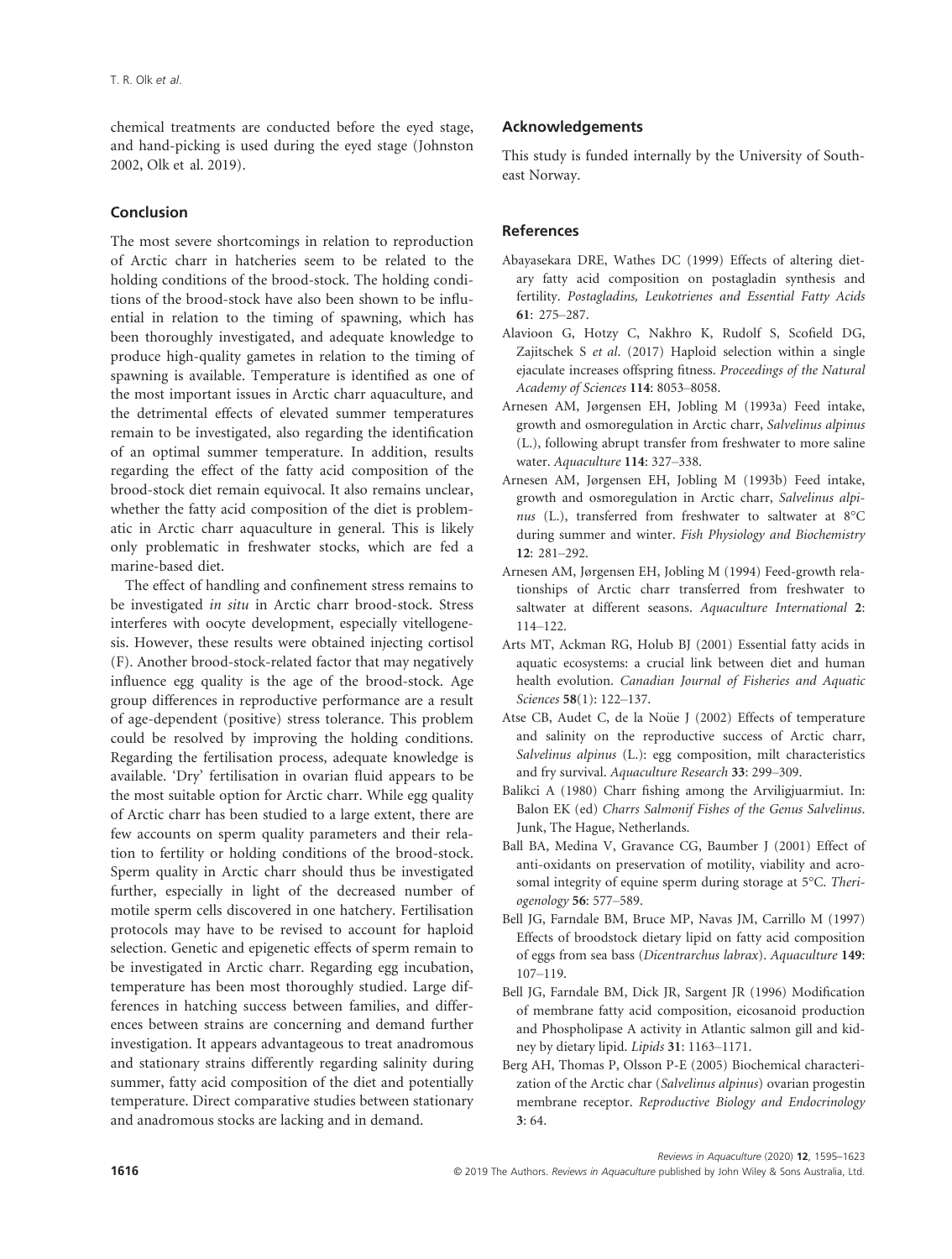- Berg AH, Westerlund L, Olsson P-E (2004b) Regulation of Arctic char (Salvelinus alpinus) egg shell proteins and vitellogenin during reproduction and in response to 17b-estradiol and cortisol. General and Comparative Endocrinology 135: 276–285.
- Berg H (2003) Teleost reproduction: Aspects of Arctic char (Salvelinus alpinus) oocyte growth and maturation. Ph. D., Umeå University, Umeå, Sweden. [Cited 7 October 2019.] Available from URL: [https://pdfs.semanticscholar.org/1819/](https://pdfs.semanticscholar.org/1819/89d97b86980cf21ec8a90a7f2803cf18f08d.pdf?_ga=2.5990010.83077216.1570449245-196615134.1554799124) [89d97b86980cf21ec8a90a7f2803cf18f08d.pdf?\\_ga=2.5990010.](https://pdfs.semanticscholar.org/1819/89d97b86980cf21ec8a90a7f2803cf18f08d.pdf?_ga=2.5990010.83077216.1570449245-196615134.1554799124) [83077216.1570449245-196615134.1554799124](https://pdfs.semanticscholar.org/1819/89d97b86980cf21ec8a90a7f2803cf18f08d.pdf?_ga=2.5990010.83077216.1570449245-196615134.1554799124)
- Berg H, Modig C, Olsson P-E (2004a) 17beta-estradiol induced vitellogenesis is inhibited by cortisol at the post-transcriptional level in Arctic char (Salvelinus alpinus). Reproductive Biology and Endocrinology 2: 62.
- Bilodeau JF, Chatterjee S, Sirard MA, Gagnon C (2000) Levels of antioxidant defences are decreased in bovine sperm after a cycle of freezing and thawing. Molecular Reproduction and Development 55: 282–288.
- Bobe J, Jalabert B, Fostier A (2008) Oogenesis: post-vitellogenic events leading to a fertilizable oocyte. In: Rocha MJ, Arukwe A, Kapoor BG (eds) Fish Reproduction, pp: 1–36. Science Publishers, Enfield, UK.
- Boivin TG, Power G, Barton DR (1989) Biological social aspects of an inuit winter fishery for Arctic charr (Salvelinus alpinus). Physiology and Ecology Japan 1(spl): 653-672.
- Breton B, Weil C, Sambroni E, Zohar Y (1990) Effects of acute versus sustained administration of GnRH on GtH release and ovulation in the rainbow trout, Oncorhynchus mykiss. Aquaculture 91: 373–383.
- Bromage N, Jones J, Randall C, Thrush M, Davies B, Springate J et al. (1992) Broodstock management, fecundity, egg quality and the timing of egg production in the rainbow trout (Oncorhynchus mykiss). Aquaculture 100: 141–166.
- Bromage N, Porter M, Randall C (2001) The environmental regulation of maturation in farmed finfish with special reference to the role of photoperiod and melatonin. Aquaculture 197(1– 4): 63–98.
- Bromage NR, Elliott JAK, Springate JRC, Whitehead C (1984) The effects of constant photoperiods on the timing of spawning in the rainbow trout. Aquaculture 48: 213–223.
- Brouwers JF, Silva PF, Gadella BM (2005) New assays for detection and localization of endogenous lipid peroxidation products in living boar sperm after BTS dilution or after freezethawing. Theriogenology 63: 458–469.
- Brännäs E, Larsson S, Sæther BS, Siikavuopio SI, Thorarensen H, Sigurgeirsson Ó et al. (2011a) Arctic charr farming Production of juveniles; a manual. Report No. 10, Swedish University of Agricultural Sciences, Umea, Sweden. [Cited 18 September 2019.] Available from URL: [https://pub.epsilon.](https://pub.epsilon.slu.se/8468/1/Brannas_E_etal_111125.pdf) [slu.se/8468/1/Brannas\\_E\\_etal\\_111125.pdf](https://pub.epsilon.slu.se/8468/1/Brannas_E_etal_111125.pdf)
- Brännäs E, Linnér J (2000) Growth effects in cold water: feed frequency: access to bottom feeding and stocking density. Aquaculture International 8: 381–389.
- Brännäs E, Nilsson J, Eriksson L-O (2007) Rödingavel En summering av det Svenska Avelsprogrammet från 1982 - 2006.

Report No. 57, Vattenbruksinstitutionen, Umeå, Sweden. [Cited 18 September 2019.] Available from URL: [https://doc](https://docplayer.se/2541799-Rodingavel-en-summering-av-det-svenska-avelsprogrammet-fran-1982-2006-eva-brannas-jan-nilsson-lars-ove-eriksson.html) [player.se/2541799-Rodingavel-en-summering-av-det-svenska](https://docplayer.se/2541799-Rodingavel-en-summering-av-det-svenska-avelsprogrammet-fran-1982-2006-eva-brannas-jan-nilsson-lars-ove-eriksson.html)[avelsprogrammet-fran-1982-2006-eva-brannas-jan-nilsson-lars](https://docplayer.se/2541799-Rodingavel-en-summering-av-det-svenska-avelsprogrammet-fran-1982-2006-eva-brannas-jan-nilsson-lars-ove-eriksson.html)[ove-eriksson.html](https://docplayer.se/2541799-Rodingavel-en-summering-av-det-svenska-avelsprogrammet-fran-1982-2006-eva-brannas-jan-nilsson-lars-ove-eriksson.html)

- Brännäs E, Nilsson J, Eriksson LO (2011b) Rödingavel En summering av det Svenska avelsprogrammet från 1982-2011. Report No. 9. Swedish University of Agricultural Sciences, Umea, Sweden. [Cited 18 September 2019.] Available from URL: [https://pub.epsilon.slu.se/8389/1/Brannas\\_E\\_etal\\_](https://pub.epsilon.slu.se/8389/1/Brannas_E_etal_111018.pdf) [111018.pdf](https://pub.epsilon.slu.se/8389/1/Brannas_E_etal_111018.pdf)
- Cabrita E, Martínez-Páramo S, Gavaia PJ, Riesco MF, Valcarce DG, Sarasquete C et al. (2014) Factors enhancing fish sperm quality and emerging tools for sperm analysis. Aquaculture 432: 389–401.
- Campbell PM, Pottinger TG, Sumpter JP (1992) Stress reduces the quality of gametes produced by rainbow trout. Biology of Reproduction 47: 1140–1150.
- Castell JD, Boston LD, Miller RJ, Kenchington T (1995) The potential identification of the geographic origin of lobster eggs from various wild stocks based on fatty acid composition. Canadian Journal of Fisheries and Aquatic Sciences 52: 1135–1140.
- Castellini C, Lattaioli P, Dal Bosco A, Minelli A, Mugnai C (2003) Oxidative status and semen characteristics of rabbit buck as affected by dietary  $\alpha$ -tocopherol, vitamin C and  $n-3$ fatty acids. Reproduction Nutrition Development 43: 91–103.
- Cerolini S, Maldjian A, Surai P, Noble R (2000) Viability, susceptibility to peroxidation and fatty acid composition of boar sperm during liquid storage. Animal Reproduction Science 58: 99–111.
- Cossins AR, Bowler K (1987) Temperature Biology of Animals. Chapman & Hall, New York, NY, USA.
- Crim LW, Evans DW, Vickery BH (1983) Manipulation of the seasonal reproductive cycle of the landlocked Atlantic salmon (Salmo salar) by LH-RH analogues administered at various stages of gonadal development. Canadian Journal of Fisheries and Aquatic Sciences 40: 61–67.
- Davis CS (2002) Statistical Methods for the Analysis of Repeated Measurements. Springer-Verlag Inc, New York, USA.
- de March BGE (1995) Effects of Incubation Temperature on the Hatching Success of Arctic Char Eggs. The Progressive Fish-Culturist 57: 132–136.
- de Montalembert G, Jalabert B, Bry C (1978) Precocious induction of maturation and ovulation in northern pike (Esox lucius). Annales de Biologie Animale, Biochimie, Biophysique 18: 969–975.
- Delabbio J (1995) Arctic charr culture in Atlantic Canada. In: Boghen AD (ed) Cold-water Aquaculture in Atlantic Canada, pp. 83–106. Canadian Institute for Research on Regional Development, Moncton, Canada.
- Delabbio JL, Glebe BD, Sreedharan A (1990) Variation in growth and survival between two anadromous strains of Canadian Arctic charr (Salvelinus alpinus) during long-term saltwater rearing. Aquaculture 85: 259-270.

Reviews in Aquaculture (2020) 12, 1595–1623

<sup>© 2019</sup> The Authors. Reviews in Aquaculture published by John Wiley & Sons Australia, Ltd. 1617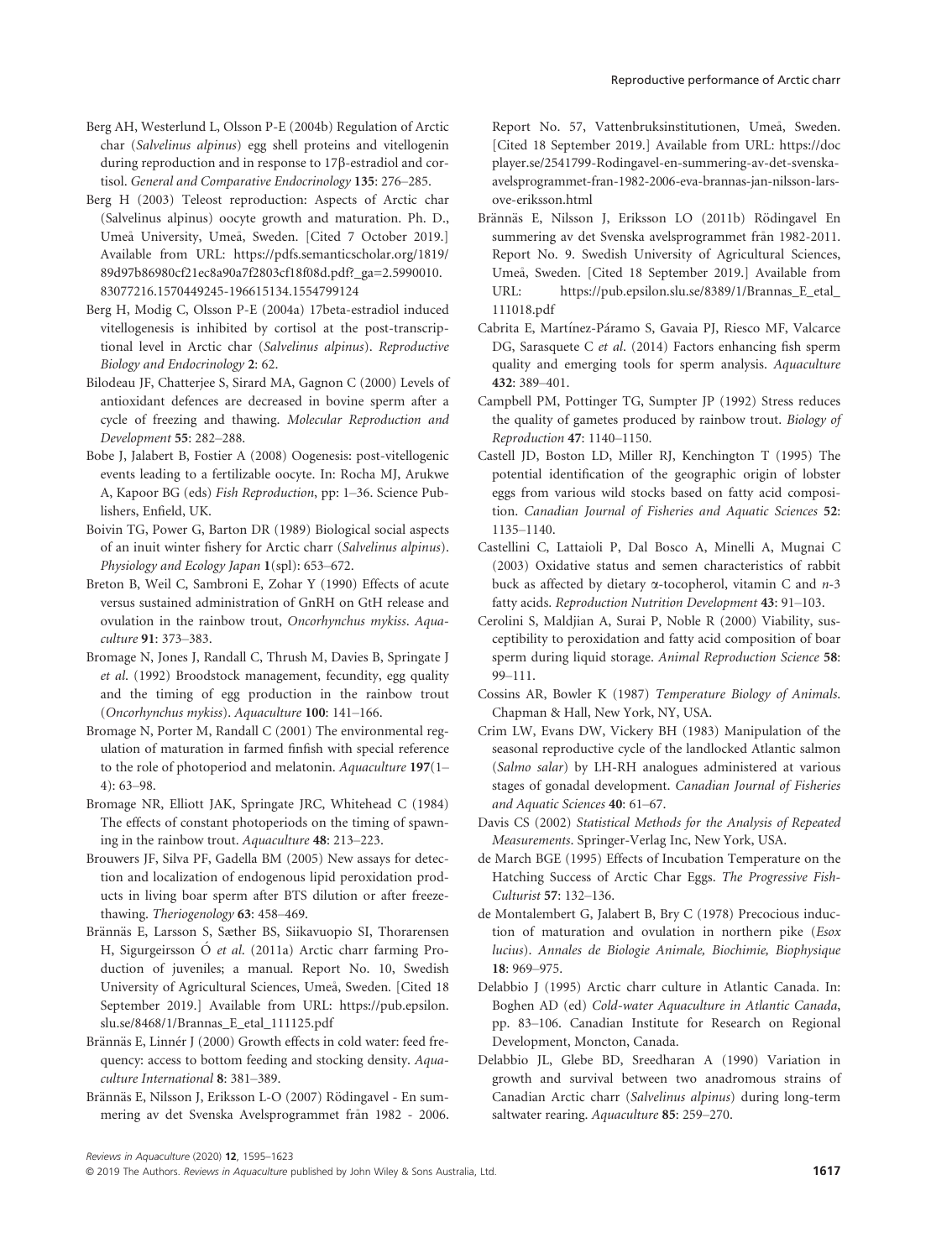- Dempson JB (1995) Trends in population characteristics of an exploited anadromous population of Arctic charr, Salvelinus alpinus, stock in northern Labrador. Nordic Journal of Freshwater Research 71: 197–216.
- Dempson JB, Shears M (1998) Characteristics of commercially exploited anadromous Arctic charr, Salvelinus alpinus, populations on northern Labrador with emphasis on the Voisey and Okak stock complex. International Society of Arctic Char Fanatics Information Series 6: 27–46.
- Devaux A, Fiat L, Gillet C, Bony S (2011) Reproduction impairment following paternal genotoxin exposure in brown trout (Salmo trutta) and Arctic charr (Salvelinus alpinus). Aquatic Toxicology 101: 405–411.
- Dietrich GJ, Wojtczak M, Slowinska M, Dobosz S, Kuzminski H, Ciereszko A (2007) Broken eggs decrease pH of rainbow trout (Oncorhynchus mykiss) ovarian fluid. Aquaculture 273: 748–751.
- Duston J, Astatkie T, MacIsaac PF (2003) Long-to-short photoperiod in winter halves the incidence of sexual maturity among Arctic charr. Aquaculture 221: 567–580.
- Duston J, Astatkie T, Murray SB (2007) Effect of salinity at constant 10°C on grow-out of anadromous Arctic charr from Labrador. Aquaculture 273: 679–686.
- Eliassen RA, Johnsen HK, Mayer I, Jobling M (1998) Contrasts in osmoregulatory capacity of two Arctic charr, Salvelinus alpinus (L.), strains from northern Norway. Aquaculture 168: 255–269.
- Elliott JM, Baroudy E (1995) The ecology of Arctic charr, Salvelinus alpinus, and brown trout, Salmo trutta, in Windermere (northwest England). Nordic Journal of Freshwater Research 71: 33–48.
- Elliott JM, Elliott JA (2010) Temperature requirements of Atlantic salmon Salmo salar, brown trout Salmo trutta and Arctic charr Salvelinus alpinus: predicting the effects of climate change. Journal of Fish Biology 77: 1793–1817.
- Falchuk KH (1998) The molecular basis for the role of zinc in developmental biology. Molecular and Cellular Biochemistry 188: 41–48.
- Falchuk KH, Montorzi M (2001) Zinc physiology and biochemistry in oocytes and embryos. Biometals 14: 385–395.
- Farndale BM, Bell G, Bruce MP, Bromage NR, Oyen F, Zanuy S et al. (1999) Dietary lipid composition affects blood leucocyte fatty acid compositions and plasma eicosanoid concentrations in European sea bass. Aquaculture 179: 335–350.
- Fauvel C, Suquet M, Cosson J (2010) Evaluation of fish sperm quality. Journal of Applied Ichthyology 26(5): 636–643.
- Feist G, Schreck CB, Fitzpatrick MS, Redding JM (1990) Sex steroid profiles of coho salmon (Oncorhynchus kisutch) during early development and sexual differenciation. General and Comparative Endocrinology 80(2): 299–313.
- Fitzsimons J, Brown S, Williston B, Williston G, Brown L, Moore K et al. (2009) Influence of Thiamine Deficiency of Lake Trout Larval Growth, Foraging, and Predator Avoidance. Journal of Aquatic Animal Health 21: 302–314.
- Frantzen M, Arnesen AM, Damsgard B, Tveiten H, Johnsen HK (2004) Effects of photoperiod on sex steroids and gonad maturation in Arctic charr. Aquaculture 240: 561–574.
- Frantzen M, Johnsen HK, Mayer I (1997) Gonadal development and sex steroids in a female Arctic charr broodstock. Journal of Fish Biology 51: 697–709.
- Gavery MR, Nichols KM, Goetz GW, Middleton MA, Swanson P (2018) Characterization of genetic and epigenetic variation in sperm and red blood cells from adult hatchery and naturalorigin steelhead, Oncorhynchus mykiss. G3 (Bethesda, Md.) 8: 3723–3736.
- Gavery MR, Roberts SB (2017) Epigenetic considerations in aquaculture. PeerJ 5: e4147.
- Gerpe M, Kling P, Berg AH, Olsson PE (2000) Arctic char (Salvelinus alpinus) metallothionein: cDNA sequence, expression, and tissue-specific inhibition of cadmium-mediated metallothionein induction by 17ß-estradiol, 4-OH-PCB 30 and PCB 104. Environmental Toxicology and Chemistry 19(3): 638–645.
- Gillet C (1991) Egg production in an Arctic charr (Salvelinus alpinus L.) brood stock: effects of temperature on the timing of spawning and the quality of eggs. Aquatic Living Resources 4: 109–116.
- Gillet C (1994) Egg Production in Arctic charr (Salvelinus alpinus L.) broodstock: effects of photoperiod on the timing of ovulation and egg quality. Canadian Journal of Zoology 72(2): 334–338.
- Gillet C, Breton B (1992) Research work on Arctic charr (Salvelinus alpinus) in France - broodstock management. Búvísindi (Icelandic Agricultural Sciences) 6: 25–45.
- Gillet C, Breton B (2009) LH secretion and ovulation following exposure of Arctic charr to different temperature and photoperiod regimes: responsiveness of females to a gonadotropin-releasing hormone analogue and a dopamine antagonist. General and Comparative Endocrinology 162: 210–218.
- Gillet C, Breton B, Mikolajczyk T (1996) Effects of GnRHa and pimozide treatments on the timing of ovulation and on egg quality in Arctic charr (Salvelinus alpinus) at 5 and 10°C. Aquatic Living Resources 9: 257–263.
- Gillet C, Breton B, Mikolajczyk T, Bodinier P, Fostier A (2011) Disruption of the secretion and action of 17,20 $\beta$ -dihydroxy-4-pregnen-3-one in response to a rise in temperature in the Arctic charr, Salvelinus alpinus. Consequences on oocyte maturation and ovulation. General and Comparative Endocrinology 172: 392–399.
- Glandfield R (1993) Arctic Char Production in Ontario. In: Proceedings of the Canadian Arctic Char Conference, St. Andrews, NB. November 1992. Bulletin of the Aquaculture Association of Canada, edition 93-2.
- Glasser F, Mikolajczyk T, Jalabert B, Baroiller J-F, Breton B (2004) Temperature effects along the reproductive axis during spawning induction of grass carp (Ctenopharyngodon idella). General and Comparative Endocrinology 136: 171–179.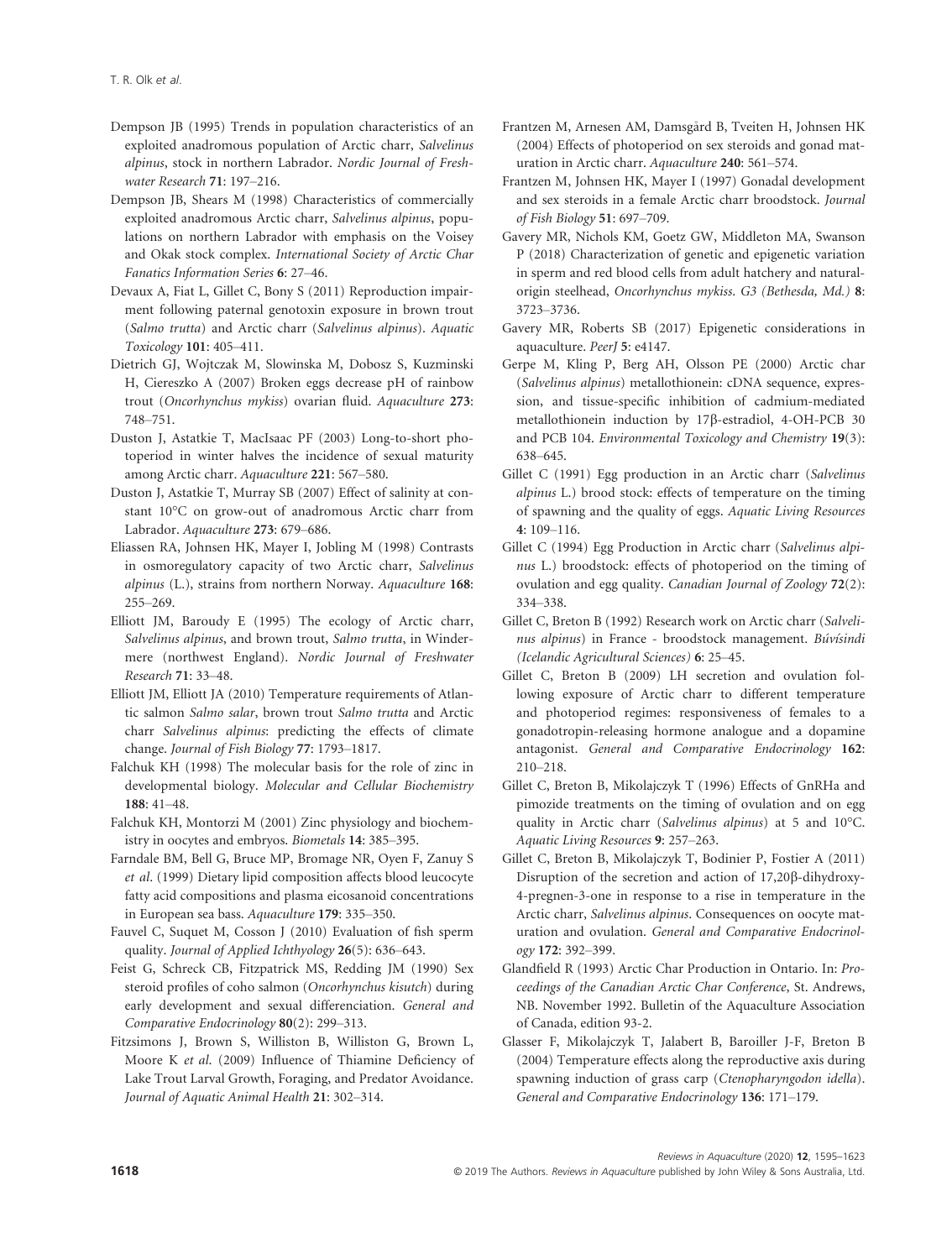- Glencross BD (2009) Exploring the nutritional demand for essential fatty acids by aquaculture species. Reviews in Aquaculture 1: 71–124.
- Glover C, Hogstrand C (2002) Amino acid modulation of in vivo intestinal zinc absorption in freshwater rainbow trout. Journal of Experimental Biology 205: 151–158.
- Gruber K, Wieser W (1983) Energetics of Development of the Alpine Charr, Salvelinus alpinus, in Relation to Temperature and Oxygen. Journal of Comparative Physiology B 149: 485– 493.
- Hager LJ, McKnight GS, Palmiter RD (1980) Glucocorticoid induction of egg white mRNAs in chick oviduct. Journal of Biological Chemistry 255(16): 7796–7800.
- Hamre K, Berge RK, Lie Ø (1998) Oxidative stability of Atlantic salmon (Salmo salar, L.) fillet enriched in  $\alpha$ -,  $\beta$ -  $\gamma$ -tocopherol through dietary supplementation. Food Chemistry 62: 173– 178.
- Hardy RW, Masumoto T, Fairgrieve WT, Stickney RR (1990) The effects of dietary lipid source on muscle and egg fatty acid composition and reproductive performance of Coho salmon (Oncorhynchus kisutch). In: Takeda M, Watanabe T (eds) The Current Status of Fish Nutrition in Aquaculture. Proceedings of the Third International Symposium on Feeding and Nutrition in Fish, pp. 347–356. Japan Translation Centre, Tokyo.
- Hatlen B, Arnesen AM, Jobling M, Siikavuopio S, Bjerkeng B (1997) Carotenoid pigmentation in relation to feed intake, growth and social interactions in Arctic charr, Salvelinus alpinus (L.), from two anadromous strains. Aquaculture Nutrition 3: 189–199.
- Haugland T, Rudolfsen G, Figenschou L, Folstad I (2009) Sperm Velocity and its Relation to Social Status in Arctic Charr (Salvelinus alpinus). Animal Reproduction Science 115: 231– 237.
- Henderson N (1963) Extent of artresia in maturing ovaries of the eastern brook trout, Salvelinus fontinalis (Mitchill). Journal of the Fisheries Research Board of Canada 20: 899–908.
- Henderson RJ, Tocher DR (1987) The lipid composition and biochemistry in freshwater fish. Progress in Lipid Research 26: 281–347.
- Holt GJ (2011) Larval Fish Nutrition. Wiley, Oxford, UK.
- Humpesch UH (1985) Inter- and intra-specific variation in hatching success and embryonic development of five species of salmonids and Thymallus thymallus. Archiv für Hydrobiologie 104: 129–144.
- Hyllner SJ, Andersson T, Haux C, Olsson PE (1989) Cortisol induction of metallothionein in primary cultures of rainbow trout hepatocytes. Journal of Cellular Physiology 239: 24–28.
- Izquierdo MS, Fernández-Palacios H, Tacon AGJ (2001) Effect of broodstock nutrition on reproductive performance of fish. Aquaculture 197(1–4): 25–42.
- Jalabert B, Fostier A, Breton B, Weil C (1991) Oocyte maturation in vertebrates. In: Pang PKT, Schreibman MP (eds) Vertebrate Endocrinology: Fundamentals of Biomedical Implication, pp. 4A: 23–90. Academic Press, Cambridge.
- Jalabert B, Goetz FW, Breton B, Fostier A, Donaldson EM (1978) Precocious induction of oocyte maturation and ovulation in coho salmon, Oncorhynchus kisutch. Journal of the Fisheries Research Board of Canada 35: 1423–1429.
- Janhunen M, Piironen J, Peuhkuri N (2010) Parental effects on embryonic viability and growth in Arctic charr Salvelinus alpinus at two incubation temperatures. Journal of Fish Biology 76: 2558–2570.
- Jansen ME (1993) Induction of Ovulation in Arctic Char Held under Unchanging Temperature and Photoperiod. The Progressive Fish-Culturist 55: 32–34.
- Jensen C, Birk E, Jokumen A, Skibsted LH, Betelsen G (1998) Effect of dietary levels of fat, a-tocopherol and astaxanthin on colour and lipid peroxidation during storage of frozen rainbow trout (Oncorynchus mykiss) and during chill storage of smoked trout. Zeitschrift für Lebensmittel-Untersuchung und Forschung 207: 189–196.
- Jeuthe H (2015) Reproductive Performance of Farmed Arctic Charr. Ph D, Swedish University of Agricultural Sciences, Umea, Sweden. [Cited 7 October 2019.] Available from URL: [https://pub.epsilon.slu.se/12115/1/jeuthe\\_h\\_150414.pdf](https://pub.epsilon.slu.se/12115/1/jeuthe_h_150414.pdf)
- Jeuthe H, Brännäs E, Nilsson J (2013) Effects of egg size, maternal age and temperature on egg, viability of farmed Arctic charr. Aquaculture 408–409: 70–77.
- Jeuthe H, Brännäs E, Nilsson J (2015) Thermal stress in Arctic charr Salvelinus alpinus broodstock: a 28 year case study. Journal of Fish Biology 86: 1139–1152.
- Jeuthe H, Brännäs E, Nilsson J (2016) Effects of variable egg incubation temperatures on the embryotic development in Arctic charr Salvelinus alpinus. Aquaculture Research 47: 3753–3764.
- Jeuthe H, Schmitz M, Brännäs E (2019) Evaluation of gamete quality indicators for Arctic charr Salvelinus alpinus. Aquaculture 504: 446–453.
- Jobling M, Arnesen AM, Benfey T, Carter C, Hardy R, Le Francois NR et al. (2010) The Salmonids (Family: Salmonidae). In: Le Francois NR, Jobling M, Carter C, Blier P (eds) Finfish Aquaculture Diversification, pp. 234–289. CABI, Wallingford, UK.
- Jobling M, Johnsen HK, Pettersen GW, Henderson RJ (1995) Effect of Temperature on reproductive development in Arctic charr, Salvelinus alpinus (L.). Journal of Thermal Biology 20(1/ 2): 157–165.
- Jobling M, Jørgensen EH, Arnesen AM, Ringø E (1993) Feeding, growth and environmental requirements of Arctic charr: a review of aquaculture potential. Aquaculture International 1: 20–46.
- Jobling M, Tveiten H, Hatlen B (1998) Cultivation of Arctic charr: an update. Aquaculture International 6: 181–196.
- Johnson L (1980) The Arctic charr, Salvelinus alpinus. In: Balon EK (ed) Charrs: Salmonid Fishes of the Genus Salvelinus, pp. 15–98. Dr. W. Junk, The Hague, Netherlands.
- Johnson L (1984) Charr and man: philosophy of limited interactions. In: Johnson L, Burns BL (eds) Biology of Arctic Charr: Proceedings of the International Symposium on Arctic Charr,

Reviews in Aquaculture (2020) 12, 1595–1623

<sup>© 2019</sup> The Authors. Reviews in Aquaculture published by John Wiley & Sons Australia, Ltd. 1619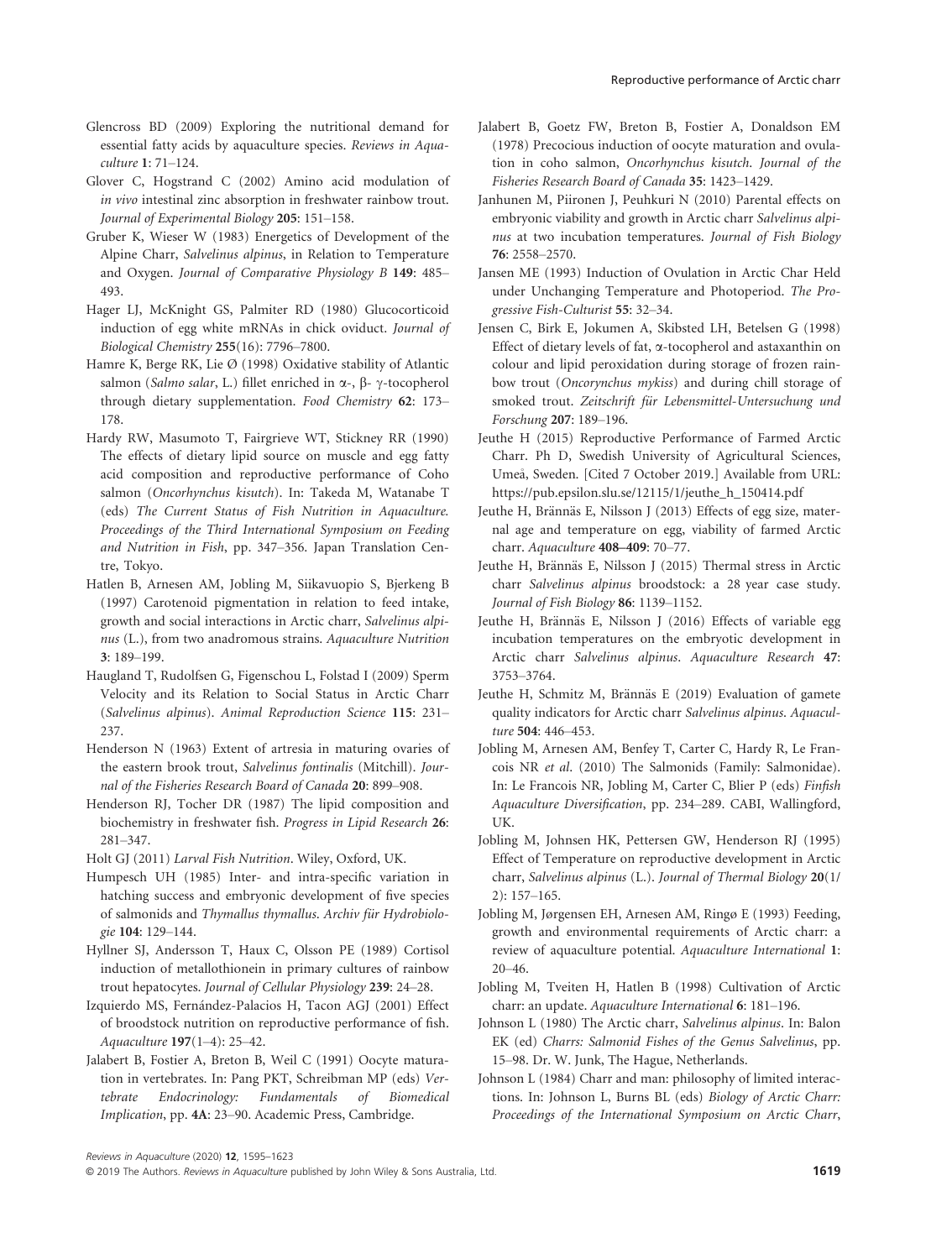pp. 523–532. University of Manitoba Press, Winnipeg, Canada.

- Johnston G (2002) Brood Operations: Keeping Brood, Egg Collection, and Incubation. In: Johnston G (ed) Arctic charr Aquaculture, pp. 137–163. Blackwell Publishing, Oxford, UK.
- Jónsson B, Svavarsson E (2000) Connection between egg size and early mortality in arctic charr, Salvelinus alpinus. Aquaculture 187: 315–317.
- Jorgensen EH, Christiansen JS, Jobling M (1993) Effects of stocking density on food intake, growth performance and oxygen consumption in Arctic charr. Aquaculture 110: 191– 204.
- Jungwirth M, Winkler H (1984) The temperature dependence of embryonic development of grayling (Thymallus thymallus), Danube salmon (Hucho hucho), Arctic char (Salvelinus alpinus) and brown trout (Salmo trutta fario). Aquaculture 38: 315–327.
- Jørgensen EH, Johansen SJS, Jobling M (1997) Seasonal patterns of growth, lipid deposition and lipid depletion in anadromous Arctic charr. Journal of Fish Biology 51: 312–326.
- Jørgensen EJ, Johnsen HK (2014) Rhythmic life of the Arctic charr: adapted to life at the edge. Marine Genomics 14: 71–81.
- Kaitaranta JK, Linko RR (1984) Fatty acids in the roe lipids of common food fishes. Comparative Biochemistry and Physiology 79B(3): 331–334.
- Kekäläinen J, Figenschou L, Janhunen M, Kortet R, Peuhkuri N, Rudolfsen G (2013) Hatchery selection may depress the number of motile sperm but intensify selection for their swimming velocity in the Arctic charr. Aquaculture International 21: 405–411.
- King HR, Pankhurst NW, Watts M (2007) Reproductive sensitivity to elevated water temperatures in female Atlantic salmon is heightened at certain stages of vitellogenesis. Journal of Fish Biology 70: 190–205.
- King HR, Pankhurst NW, Watts M, Pankhurst PM (2003) Effect of elevated summer temperatures on gonadal steroid production, vitellogenesis and egg quality in female Atlantic salmon. Journal of Fish Biology 63(1): 153–167.
- Krieger KG, Olson RN (1988) Some factors involved in gamete quality in Arctic charr (Salvelinus alpinus) broodstock of the Nanyuk Lake strain. Proceedings of the Aquaculture International Congress, Vancouver. p 74.
- Kristofferson AH, McGowan DK, Carder GW (1984) Management of the commercial fishery for anadromous Arctic charr in the Camebridge Bay area, Northwest Territories, Canada. In: Johnson L, Burns BL (eds) Biology of the Arctic Charr: Proceedings of the International Symposium on Arctic Charr, pp. 447–462. University of Manitoba Press, Winnipeg, Canada.
- Kägi JHR (1993) Evolution, structure and chemical activity of class I metallothioneins: an overview. In: Suzuki KT, Imura N, Kimura M (eds) Metallothionein III, Biological Roles and Medical Implications, pp. 29–55. Birkhauser, Basel, CH.
- Lahnsteiner F (2000a) Morphological, physiological and biochemical parameters characterizing the overripening of rainbow trout eggs. Fish Physiology and Biochemistry 23: 107–118.
- Lahnsteiner F (2000b) Semen cryopreservation in the Salmonidae and in Northern pike. Aquaculture Research 31: 245–258.
- Lahnsteiner F, Weismann T, Patzner RA (1997) Methanol as cryoprotectant and the suitability of 1.2-ml and 5-ml straws for the cryopreservation of semen from salmonid fishes. Aquaculture Research 28: 471–479.
- Lahnsteiner F, Weismann T, Patzner RA (1999) Physiological and biochemical parameters for egg quality determination in lake trout, Salmo trutta lacustris. Fish Physiology and Biochemistry 20: 375–388.
- Lasne E, Leblanc CA-L, Gillet C (2018) Egg Size Versus Number of Offspring Trade-Off: Female Age Rather than Size Matters in a Domesticated Arctic Charr Population. Evolutionary Biology 45: 105–112.
- Leblanc CA-L, Benhaïm D, Hansen BR, Kristjánsson BK, Skúlason S (2011) The importance of egg size and social effects for behaviour of Arctic charr Juveniles. Ethology 117: 664–674.
- Leblanc CA-L, Kristjánsson BK, Skúlason S (2016) The importance of egg size and egg energy density for early size patterns and performance of Arctic charr Salvelinus alpinus. Aquaculture Research 47: 1100–1111.
- Lee KJ, Dabrowski K (2004) Long-term effects and interactions of dietary vitamins C and E on growth and reproduction of yellow perch, Perca flavescens. Aquaculture 230: 377–389.
- Lethimonier C, Flouriot G, Valotaire Y, Kah O, Ducouret B (2000) Transcriptional interference between glucocorticoid receptor and estradiol receptor mediates the inhibitory effect of cortisol on fish vitellogenesis. Biology of Reproduction 62: 1763–1771.
- Li M, Leatherland J (2012) The interaction between maternal stress and the ontogeny of the innate immune system during teleost embryogenesis: implications for aquaculture practice. Journal of Fish Biology 81: 1793–1814.
- Lie Ø, Sandvin A, Waagbø R (1994) Transport of alpha-tocopherol in Atlantic salmon (Salmo salar) during vitellogenesis. Fish Physiology and Biochemistry 13: 241–247.
- MacIntyre CM, Ellis T, North BP, Turnbull JF (2008) The influences of water quality on the welfare of farmed rainbow trout. In: Branson EJ (ed) Fish welfare, pp. 150–184. Blackwell Publishing, Oxford, UK.
- Mansour N, Lahnsteiner F, McNiven MA, Richardson GF (2008a) Morphological characterization of Arctic char, Salvelinus alpinus, eggs subjected to rapid post-ovulatory aging at 7 C. Aquaculture 279: 204–208.
- Mansour N, Lahnsteiner F, McNiven MA, Richardson GF, Pelletier CS (2011) Relationship between fertility and fatty acid profile of sperm and eggs in Arctic char, Salvelinus alpinus. Aquaculture 318: 371–378.
- Mansour N, Lahnsteiner F, Patzner RA (2007) Distribution of lipid droplets as an indicator for egg quality in brown trout, Salmo trutta fario. Aquaculture 273: 744–747.
- Mansour N, McNiven MA, Richardson GF (2006a) The effect of dietary supplementation with blueberry, a-tocopherol or astaxanthin on oxidative stability of Arctic char (Salvelinus alpinus) semen. Theriogenology 66: 373–382.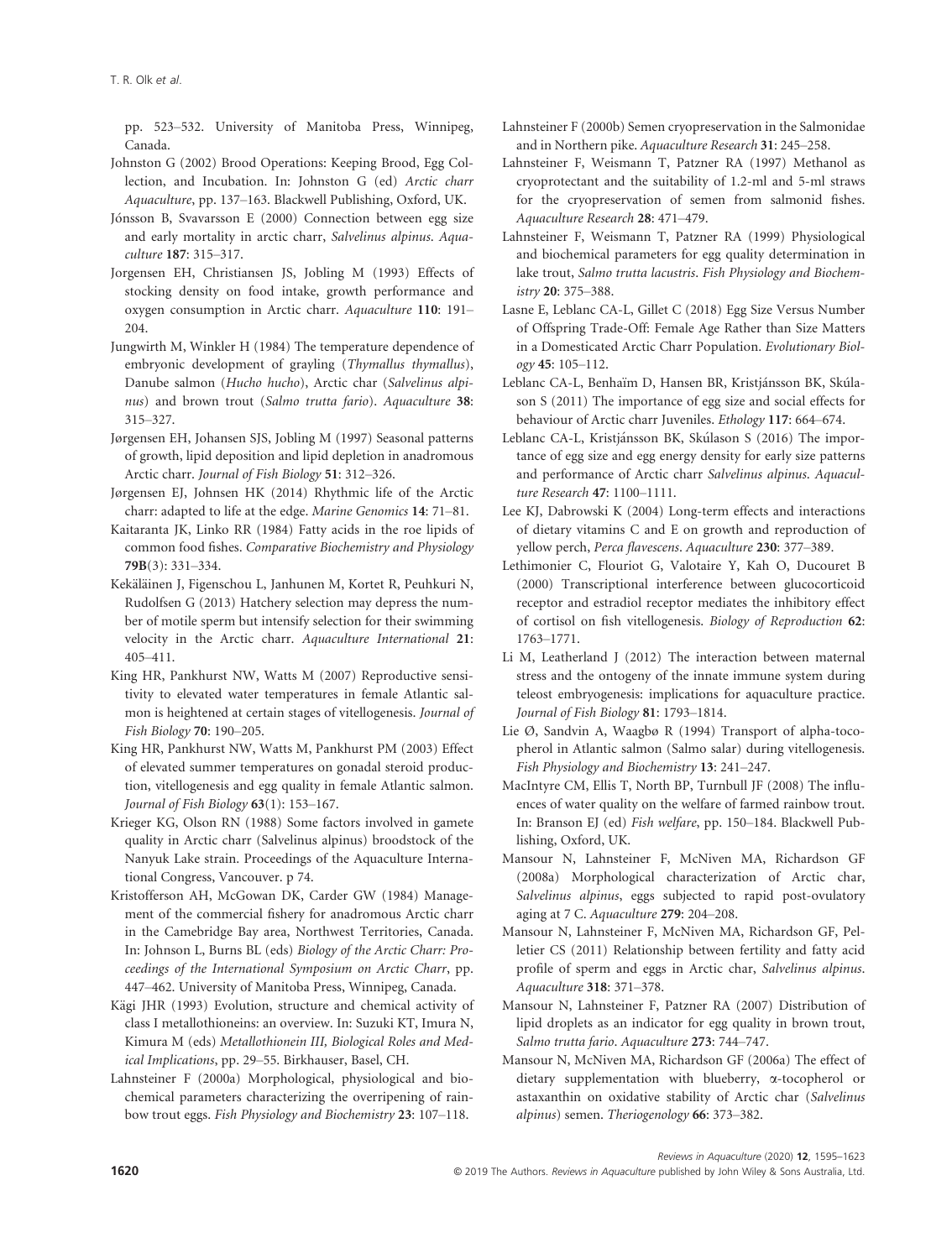- Mansour N, Richardson GF, McNiven MA (2006b) Effect of extender composition and freezing rate on post-thaw motility and fertility of Arctic char, Salvelinus alpinus (L.), spermatozoa. Aquaculture Research 37: 862–868.
- Mansour N, Richardson GF, McNiven MA (2008b) Effect of Seminal Plasma Protein on Postthaw Viability and Fertility of Arctic Char Spermatozoa. North American Journal of Aquaculture 70: 92–97.
- Marilley D, Robyr D, Schild-Poulter C, Wahli W (1998) Regulation of the vitellogenin gene b1 promoter after transfer into hepatocytes in primary cultures. Molecular and Cellular Endocrinology 141: 79–93.
- Mayer I, Schmitz M, Borg B, Schulz R (1992) Seasonal endocrine changes in male and female Arctic charr (Salvelinus alpinus). I. Plasma levels of three androgens, 17 $\alpha$ -hydroxy-20 $\beta$ -dihydroprogesterone, and 17b-estradiol. Canadian Journal of Zoology 70: 37–42.
- Migaud H, Bell G, Cabrita E, McAndrew B, Davie A, Bobe J et al. (2013) Gamete quality and broodstock management in temperate fish. Reviews in Aquaculture 5(s1): S194–S223.
- Montorzi M, Falchuk KH, Vallee BL (1994) Xenopus laevis vitellogenin is a zinc protein. Biochemical and Biophysical Research Communications 200: 1407–1413.
- Montorzi M, Falchuk KH, Vallee BL (1995) Vitellogenin and lipovitellin: zinc proteins of Xenopus laevis oocytes. Biochemistry 34: 10851–10858.
- Murray DS, Hager H, Tocher DR, Kainz MJ (2014) Effect of partial replacement of dietary fish meal and oil by pumpkin kernel cake and rapeseed oil on fatty acid composition and metabolism in Arctic charr (Salvelinus alpinus). Aquaculture 431: 85–91.
- Murray DS, Hager H, Tocher DR, Kainz MJ (2015) Docosahexaenoic acid in Arctic charr (Salvelinus alpinus): The importance of dietary supply and physiological response during the entire growth period. Comparative Biochemistry and Physiology B 181: 7–14.
- Nagahama Y, Yamashita M (2008) Regulation of oocyte maturation in fish. Development, Growth & Differentiation 50: S195– S219.
- Nassour I, Léger CL (1989) Deposition and mobilisation of body fat during sexual maturation in female trout (Salmo gaidneri Richardson). Aquatic Living Resources 2: 153–159.
- Nilsson J (1992) Genetic parameters of growth and sexual maturity in Arctic charr (Salvelinus alpinus). Aquaculture 106: 9– 19.
- Nilsson J, Brännäs E, Eriksson L-O (2010) The Swedish Arctic charr breeding programme. Hydrobiologia 650: 275–282.
- Norrgard JR, Bergman E, Greenberg LA, Schmitz M (2014) Effects of feed quality and quantity on growth, early maturation and smolt development in hatchery-reared landlocked Atlantic salmon Salmo salar. Journal of Fish Biology 85(4): 1192–1210.
- Olk TR, Karlsson T, Lydersen E, Økelsrud A (2016) Seasonal Variations in the Use of Profundal Habitat among Freshwater Fishes in Lake Norsjø, Southern Norway, and

Subsequent Effects on Fish Mercury Concentrations. Environments 3(4): 29.

- Olk TR, Wollebæk J, Lydersen E (2019) Formalin treatments before eyeing and hand-picking of Arctic charr (Salvelinus alpinus) eggs; re-evaluating the timing of antifungal treatments. Vann 54(1): 21–32.
- Olsen RE, Henderson RJ, Ringø E (1991) Lipids of Arctic charr, Salvelinus alpinus (L.) I. Dietary induced changes in lipid class and fatty acid composition. Fish Physiology and Biochemistry 9 (2): 151–164.
- Olsen RE, Ringø E (1992) Lipids of Arctic char, Salvelinus alpinus (L.). II. Influence of dietary fatty acids on the elongation and desaturation of linolenic and linoleic acid. Fish Physiology and Biochemistry 9: 393–399.
- Olsson P-E, Kling P, Petterson C, Silversand C (1995) Interaction of cadmium and oestradiol-17 beta on metallothionein and vitellogenin synthesis in rainbow trout (Oncorhynchus mykiss). Biochemical Journal 307: 197–203.
- Olsson PE, Haux C, Förlin L (1987) Variations in hepatic metallothionein, zinc and copper levels during an annual reproductive cycle in rainbow trout, Salmo gairdneri. Fish Physiology and Biochemistry 3: 39–47.
- Olsson PE, Zafarullah M, Gedamu L (1990) Developmental regulation of metallothionein mRNA, zinc, copper levels in rainbow trout, Salmo gairdneri. European Journal of Biochemistry 193(1): 229–235.
- Pakkasmaa S, Penttinen OP, Piironen J (2006) Metabolic rate of Arctic charr eggs depends on their parentage. Journal of Comparative Physiology B 176: 387–391.
- Pakkasmaa S, Peuhkuri N, Laurila A, Hirvonen H, Ranta E (2001) Female and male contribution to egg size in salmonids. Evolutionary Ecology 15: 143–153.
- Pankhurst NW, Thomas PM (1998) Maintenance at elevated temperature delays the steroidogenic and ovulatory responsiveness of rainbow trout Oncorhynchus mykiss to luteinizing hormone releasing hormone analogue. Aquaculture 166: 163– 177.
- Papst MH, Hopky GE (1984) Development of an Arctic charr (Salvelinus alpinus L.) brood stock. Aquaculture 43: 323–331.
- Pelissero C, Flouriot G, Foucher JL, Bennetau B, Dunogues J, Le Gac F et al. (1993) Vitellogenin synthesis in cultured hepatocytes: an in vitro test for the estrogenic potency of chemicals. The Journal of Steroid Biochemistry and Molecular Biology 44 (3): 263–272.
- Pickering AD, Christie P (1981) Changes in the concentration of plasma cortisol and thyroxine during sexual maturation of the hatchery-reared brown trout, Salmo trutta L. General and Comparative Endocrinology 44: 487–496.
- Pickova J, Brännäs E (2006) Egg quality in Arctic charr (Salvelinus alpinus). Archiv Der Tierzucht 49(Special Issue): 86–89.
- Pickova J, Brännäs E, Andersson T (2007) Importance of fatty acids in broodstock diets with emphasis on Arctic charr (Salvelinus alpinus) eggs. Aquaculture International 15(3–4): 305–311.

Reviews in Aquaculture (2020) 12, 1595–1623

<sup>© 2019</sup> The Authors. Reviews in Aquaculture published by John Wiley & Sons Australia, Ltd. 1621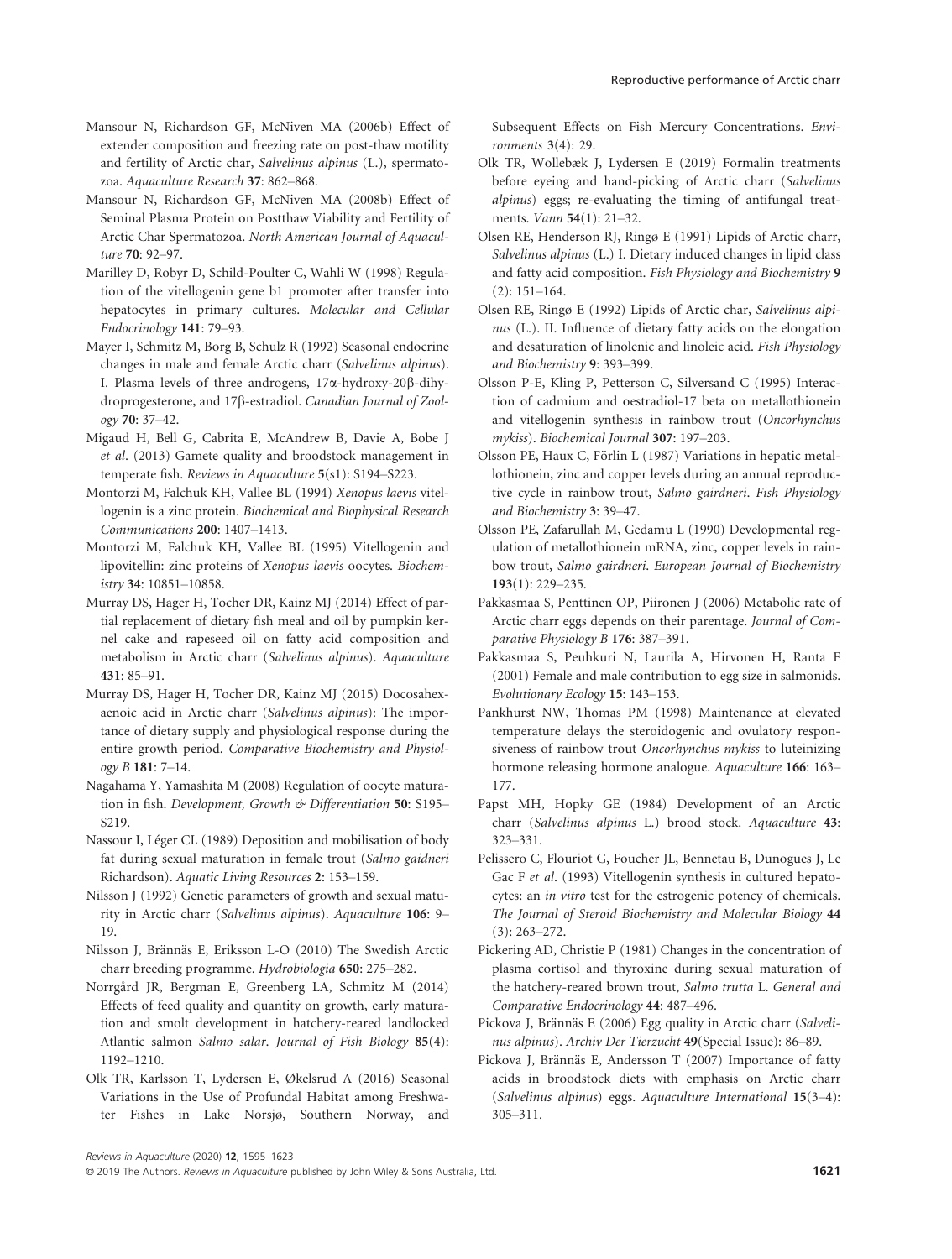- Pickova J, Dutta PC, Larsson PO, Kiessling A (1997) Early embryotic cleavage pattern, hatching success and egg-lipid fatty acid composition: comparison between two cod (Gadus morhua) stocks. Canadian Journal of Fisheries and Aquatic Sciences 54(10): 2410–2416.
- Pickova J, Kiessling A, Petersson A, Dutta PC (1998) Composition of fatty acid composition and astaxanthin content in healthy and by M74 affected salmon eggs from three Swedish river stocks. Comparative Biochemistry and Physiology 120B: 265–271.
- Pickova J, Kiessling A, Petterson A, Dutta PC (1999) Fatty acid and carotenoid composition of eggs from two nonanadromous Atlantic salmon stocks of cultured and wild origin. Fish Physiology and Biochemistry 21: 147–156.
- Piironen J (1992) Cryopreservation of sperm from Arctic charr. In: Billard R (ed) Proceedings of the Workshop on Gamete and Embryo Storage and Cryopreservation in Aquatic Organisms, Marly le Roy, France. 3 March–2 April 1992.
- Piironen J (1993) Cryopreservation of sperm from brown trout (Salmo trutta m. lacustris L.) and Arctic charr (Salvelinus alpinus L.). Aquaculture 116: 275–285.
- Piper RG, McElwain IB, Orme LE, McCraren JP, Fowler LG, Leonard JR (1982) Fish Hatchery Management. United States Department of the Interior, Fish and Wildlife Service, Washington D. C., USA.
- Power G, Barton D, Bray K (1989) Managing the Arctic Charr Resource. University of Waterloo, Waterloo, ON, USA.
- Rennie S, Huntingford FA, Loeland A-L, Rimbach A (2005) Long term partial replacement of dietary fish oil with rapeseed oil; effects on egg quality of Atlantic salmon, Salmo salar. Aquaculture 248: 135–146.
- Richardson GF, McNiven MA, Mansour N (2011) Effect of methanol concentration and thaw rate on the viability and fertility of cryopreserved Arctic char, Salvelinus alpinus (L.), spermatozoa. Aquaculture Research 42: 1096–1100.
- Richardson GF, Miller TL, McNiven MA (2000) Cryopreservation of Arctic charr, Salvelinus alpinus (L.), semen in various extenders and in three sizes of straw. Aquaculture Research 31: 307–315.
- Rombough PJ (1997) The effects of temperature on embryonic and larval development. In: Wood CM, McDonald DG (eds) Global Warming: Implications for Freshwater and Marine Fish, pp. 177–223. Cambridge University Press, Camebridge.
- Rottiers VD (1993) Elemental composition of a migratory and a land-locked stain of Atlantic salmon Salmo salar. Comparative Biochemistry and Physiology 104A: 93–100.
- Rudolfsen G, Figenschou L, Folstad I, Tveiten H, Figenschou M (2006) Rapid adjustments of sperm characteristics in relation to social status. Proceedings of the Royal Society B 273: 325–332.
- Rurangwa E, Kime D, Ollevier F, Nash J (2004) The measurement of sperm motility and factors affecting sperm quality in cultured fish. Aquaculture 234(1): 1–28.
- Rønnestad I, Waagbø R (2001) Reproduksjon. In: Waagbø R, Espe M, Hamre K, Lie Ø (eds) Fiskeernæring, pp. 219–233. Kystnæringen, Bergen, Norway.
- Sandnes K, Ulgenes Y, Braekkan OR, Utne F (1984) The effect of ascorbic acid supplementation in broodstock feed on reproduction of rainbow trout (Salmo gairdneri). Aquaculture 43: 167–177.
- Sargent JR, Henderson JR, Tocher DR (1989) The lipids. In: Halver JE (ed) Fish Nutrition, pp. 153–218. Academic Press, San Diego, CA, USA.
- Sargent JR, Mc Evoy LA, Estevez A, Bell JG, Bell MV, Henderson RJ et al. (1999) Lipid nutrition of marine fish during early development: current status and future directions. Aquaculture 179: 217–229.
- Sargent JR, Tocher DR, Bell JG (2002) The lipids. In: Halver JE, Hardy RW (eds) Fish Nutrition, pp. 181–257. Academic Press, San Diego, CA, USA.
- Schmitz M (1992) Annual variations in rheotactic behaviour and seawater adaptability in landlocked Arctic char (Salvelinus alpinus). Canadian Journal of Fisheries and Aquatic Sciences 49 (3): 448–452.
- Siikavuopio SI, Knudsen R, Amundsen P-A (2010) Comparative growth study of Arctic charr and European whitefish at low temperatures. Hydrobiology 650: 255-263.
- Siikavuopio SI, Knudsen R, Winger A, Kristoffersen R (2009) Is winter period a severe bottleneck of anadromous riverine Arctic charr parr? Ecology of Freshwater Fish 18: 126–131.
- Skulason S, Antonsson T, Gudbergsson G, Malmquist HJ, Sonorrason SS (1992) Variability in Icelandic Arctic charr. Búvísindi (Icelandic Agricultural Sciences) 6: 143-153.
- Skybakmoen S, Siikavuopio SI, Sæther BS (2009) Coldwater RAS in an Arctic charr farm in Northern Norway. Aquacultural Engineering 41: 114–121.
- Sower SA, Iwamoto RN, Dickhoff WW, Gorbman A (1984) Ovulatory and steroidal responses in coho salmon and steelhead trout following administration of salmon gonadotropin and D.Ala<sup>6</sup>, des Gly<sup>10</sup> gonadotropin releasing hormone etylamide (GnRHa). Aquaculture 43: 35–46.
- Springate JRC, Bromage NR, Elliott JAK, Hudson DL (1984) The timing of ovulation and stripping and the effects of the rates of fertilization and survival to eying, hatch and swim-up in the rainbow trout (Salmo gaidneri R.). Aquaculture 43: 313–322.
- Srivastava RK, Brown JA, Shahidi F (1991) Seasonal changes in egg quality of Arctic charr, (Salvelinus alpinus) L.In: Penney RW (ed) Report of the Arctic charr aquaculture workshop, pp 15–22. St. John's, Newfoundland, CA. [Cited 18 September 2019.] Available from URL: [http://www.dfo-mpo.gc.ca/Library/](http://www.dfo-mpo.gc.ca/Library/124840.pdf) [124840.pdf](http://www.dfo-mpo.gc.ca/Library/124840.pdf)
- Staurnes M, Sigholt T, Gulseth OA, Eliassen R (1994) Effects of maturation on seawater tolerance of anadromous Arctic charr. Transactions of the American Fisheries Society 123: 402– 407.
- Stein H, Bayrle H (1978) Cryopreservation of the sperm of some freshwater teleosts. Annales de Biologie Animale, Biochimie, Biophysique 18: 1073–1076.
- Steiner V (1984) Experiments towards improving the culture of Arctic charr (Salvelinus alpinus). In: Johnson L, Burns B (eds)